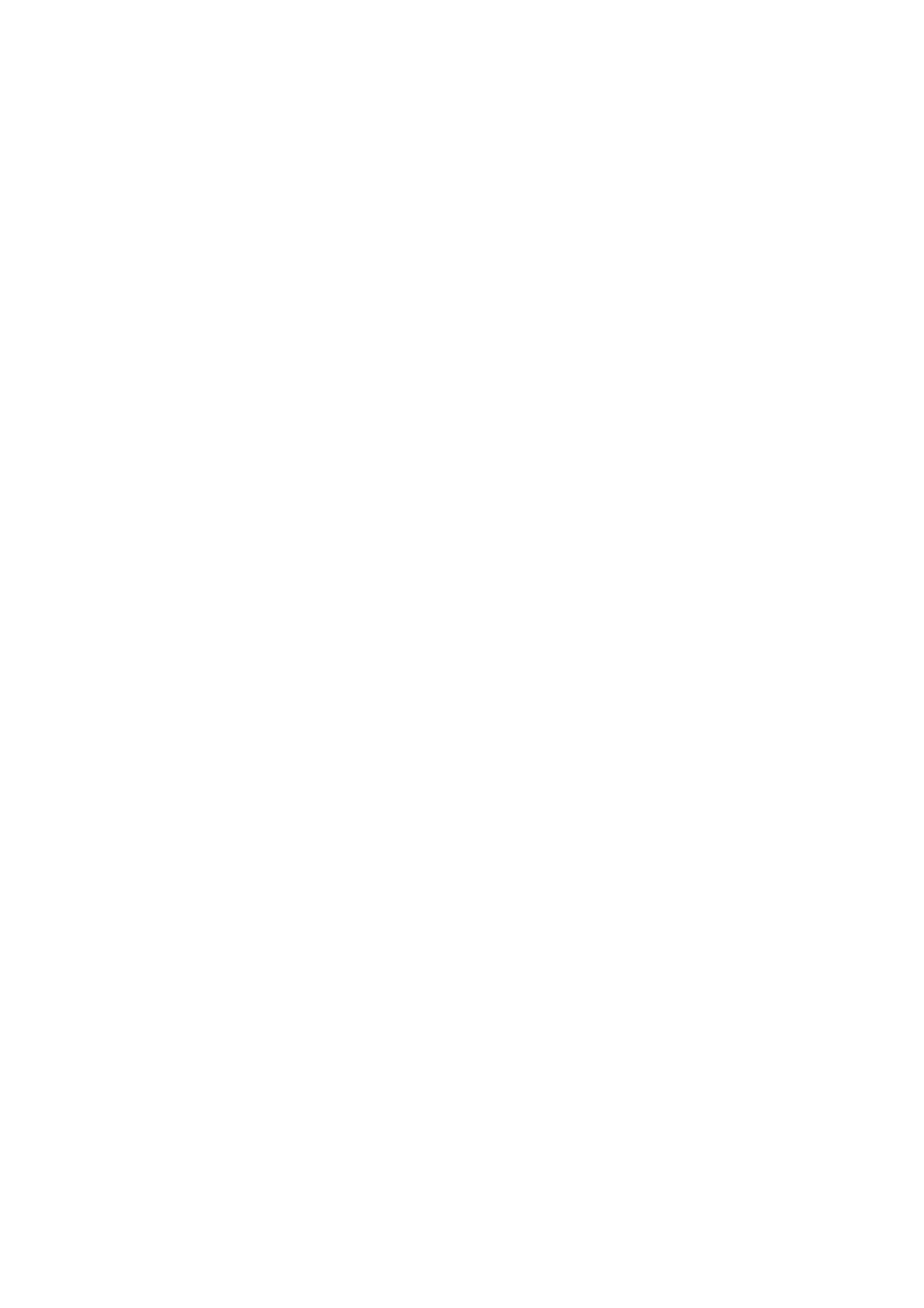# **Computing Simulations over Tree Automata (Efficient Techniques for Reducing Tree Automata)**

Parosh A. Abdulla<sup>1</sup>, Ahmed Bouajjani<sup>2</sup>, Lukáš Holík<sup>3</sup>, Lisa Kaati<sup>1</sup>, and Tomáš Vojnar<sup>3</sup>

University of Uppsala, Sweden, email: {parosh, lisa.kaati}@it.uu.se

<sup>2</sup> LIAFA, University Paris 7, France, email: abou@liafa.jussieu.fr

<sup>3</sup> FIT, Brno University of Technology, Czech Rep., email: {holik, vojnar}@fit.vutbr.cz

**Abstract.** We address the problem of computing simulation relations over tree automata. In particular, we consider downward and upward simulations on tree automata, which are, loosely speaking, analogous to forward and backward relations over word automata. We provide simple and efficient algorithms for computing these relations based on a reduction to the problem of computing simulations on labelled transition systems. Furthermore, we show that downward and upward relations can be combined to get relations compatible with the tree language equivalence, which can subsequently be used for an efficient size reduction of nondeterministic tree automata. This is of a very high interest, for instance, for symbolic verification methods such as regular model checking, which use tree automata to represent infinite sets of reachable configurations. We provide experimental results showing the efficiency of our algorithms on examples of tree automata taken from regular model checking computations.

# **1 Introduction**

Tree automata are widely used for modelling and reasoning about various kinds of structured objects such as syntactical trees, structured documents, configurations of complex systems, algebraic term representations of data or computations, etc. (see [8]). For instance, in the framework of regular model checking, tree automata are used to represent and manipulate sets of configurations of infinite-state systems such as parameterized networks of processes with a tree-like topology, or programs with dynamic linked datastructures [6, 2, 4, 5].

In the above context, checking language equivalence and reducing automata wrt. the language equivalence is a fundamental issue, and performing these operations efficiently is crucial for all practical applications of tree automata. Computing a minimal canonical tree automaton is, of course, possible, but it requires determinisation, which may lead to an exponential blow-up in the size of the automaton. Therefore, even if the resulting automaton can be small, we may not be able to compute it in practice due to the very expensive determinisation step, which is, indeed, a major bottleneck when using canonical tree automata.

A reasonable and pragmatic approach is to consider a notion of equivalence that is stronger than language equivalence, but which can be checked efficiently, using a polynomial algorithm. Here, a natural trade-off between the strength of the considered equivalence and the cost of its computation arises. In the case of word automata,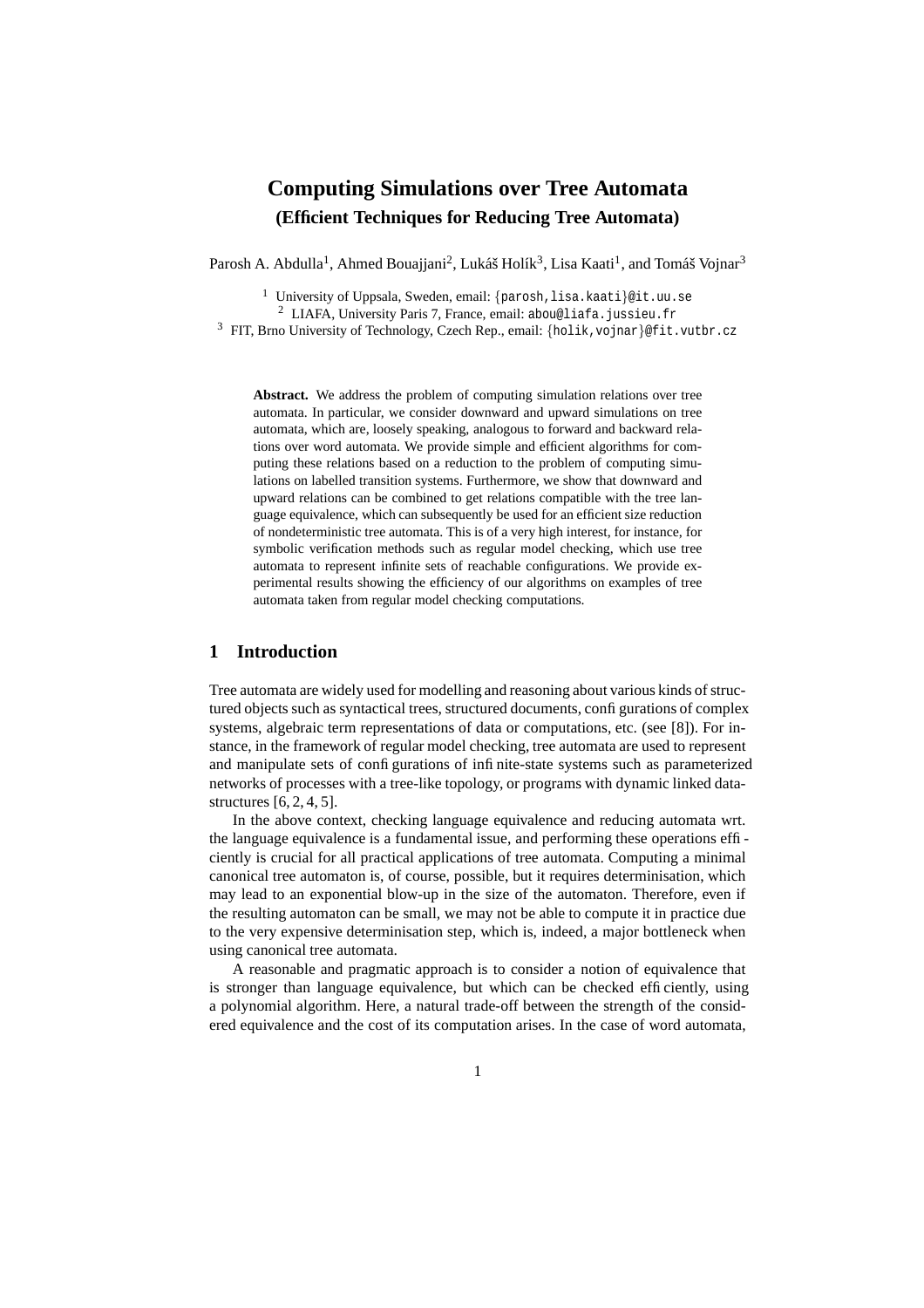an equivalence which is widely considered as a good trade-off in this sense is simulation equivalence. It can be checked in polynomial time, and efficient algorithms have been designed for this purpose (see, e.g., [9, 13]). These algorithms make the computation of simulation equivalence quite affordable even in comparison with the one of bisimulation, which is cheaper [12], but which is also stronger, and therefore leads in general to less significant reductions in the sizes of the automata.

In this work, we study notions of entailment and equivalence between tree automata, which are suitable in the sense discussed above, and we also provide efficient algorithms for their computation.

We start by considering a basic notion of tree simulation, called *downward simulation*, corresponding to a natural extension of the usual notion of simulation defined on *or*-structures to *and-or* structures. This relation can be shown to be compatible with the tree language equivalence.

The second notion of simulation that we consider, called *upward simulation*, corresponds intuitively to a generalisation of the notion of backward simulation to and-or structures. The definition of an upward simulation is parametrised by a downward simulation: Roughly speaking, two states  $q$  and  $q'$  are upward similar if whenever one of them, say *q*, considered within some vector  $(q_1, \ldots, q_n)$  at position *i*, has an upward transition to some state *s*, then *q*<sup> $\prime$ </sup> appears at position *i* of some vector  $(q'_1, \ldots, q'_n)$  that has also an upward transition to a state s', which is upward similar to s, and moreover, for each position  $j \neq i$ ,  $q_j$  is downward similar to  $q'_j$ .

Upward simulation is not compatible with the tree language equivalence. It is rather compatible with the so-called context language equivalence, where a context of a state *q* is a tree with a hole on the leaf level such that if we plug a tree in the tree language of *q* into this hole, we obtain a tree recognised by the automaton. However, we show an interesting fact that when we restrict ourselves to upward relations compatible with the set of final states of automata, the downward and upward simulation equivalences can be *combined* in such a way that they give rise to a new equivalence relation which is compatible with the tree language equivalence. This combination is not trivial. It is based on the idea that two states  $q_1$  and  $q_2$  may have different tree languages and different context languages, but for every *t* in the tree language of one of them, say *q*1, and every C in the context language of the other, here  $q_2$ , the tree  $C[t]$  (where *t* is plugged into *C*) is recognised by the automaton. The combined relation is coarser than (or, in the worst case, as coarse as) the downward simulation and according to our practical experiments, it usually leads to significantly better reductions of the automata.

In this way, we obtain two candidates for simulation-based equivalences for use in automata reduction. Then, we consider the issue of designing efficient algorithms for computing these relations. A deep examination of downward and upward simulation equivalences shows that they can be computed using essentially the same algorithmic pattern. Actually, we prove that, surprisingly, computing downward and upward tree simulations can be reduced in each case to computing simulations on standard labelled transition systems. These reductions provide a simple and elegant way of solving in a uniform way the problem of computing tree simulations by reduction to computing simulations in the word case. The best known algorithm for solving the latter problem, published recently in [13], considers simulation relations defined on Kripke structures.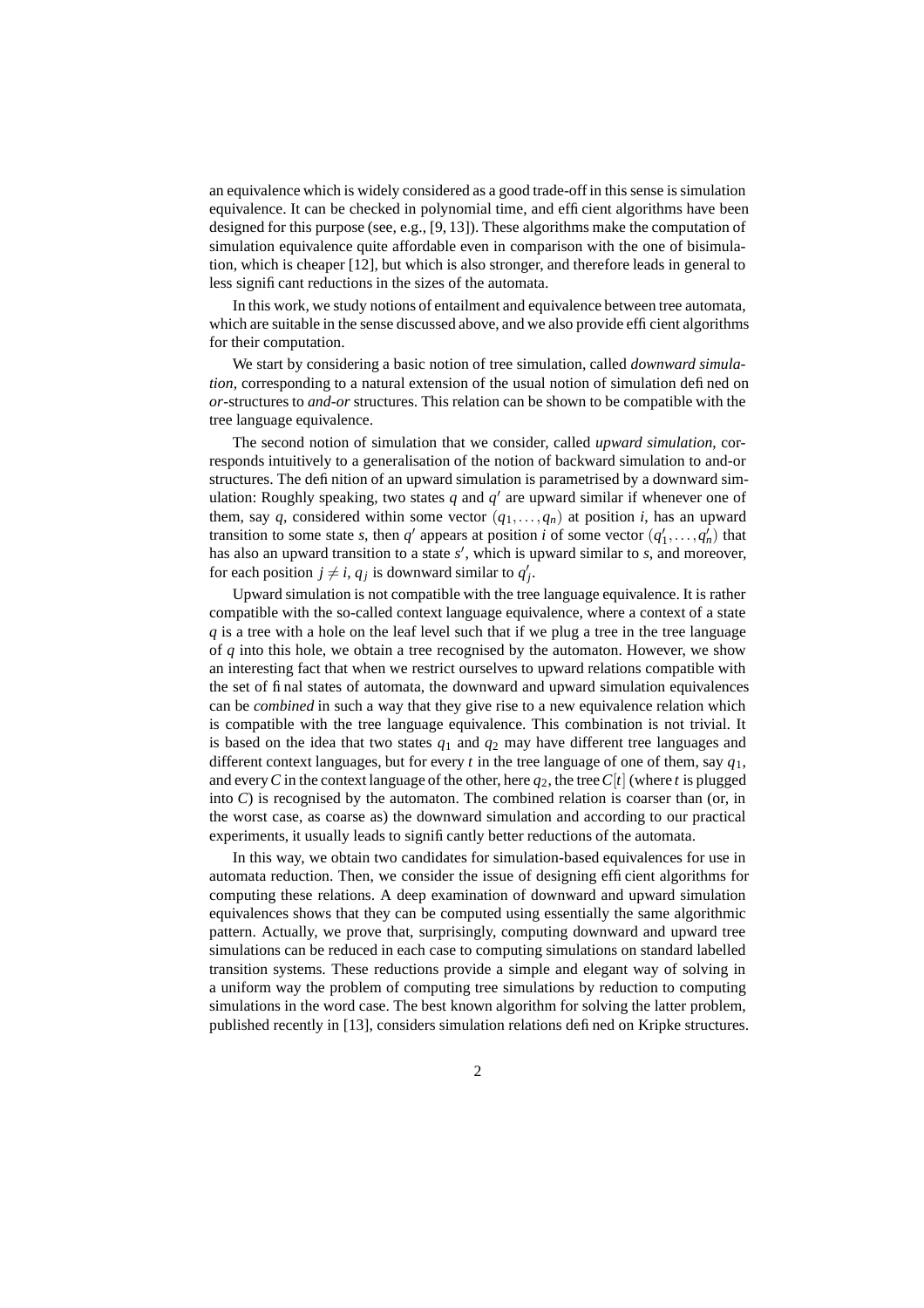The use of this algorithm requires its adaptation to labelled transition systems. We provide such an adaptation and we provide also a proof for this algorithm which can be seen as an alternative, more direct, proof of the algorithm of [13]. The combination of our reductions with the labelled transition systems-based simulation algorithm leads to efficient algorithms for our equivalence relations on tree automata, whose precise complexities are also analysed in the paper.

We have implemented our algorithms and performed experiments on automata computed in the context of regular tree model checking (corresponding to representations of the set of reachable configurations of parametrised systems). The experiments show that, indeed, the relations proposed in this paper provide significant reductions of these automata and that they perform better than (existing) bisimulation-based reductions[10].

**Related work.** As far as we know, this is the first work which addresses the issue of computing simulation relations for tree automata. The downward and upward simulation relations considered in this work have been introduced first in [3] where they have been used for proving soundness of some acceleration techniques used in the context of regular tree model checking. However, the problem of computing these relations has not been addressed in that paper. A form of combining downward and upward relations has also been defined in [3]. However, the combinations considered in that paper require some restrictions which are computationally difficult to check and that are not considered in this work. Bisimulations on tree automata have been considered in [1, 10]. The notion of a backward bisimulation used in [10] corresponds to what can be called a downward bisimulation in our terminology.

**Outline.** The rest of the paper is organised as follows. In the next section, we give some preliminaries on tree automata, labelled transition systems, and simulation relations. Section 3 describes an algorithm for checking simulation on labelled transition systems. In Section 4 resp. Section 5, we translate downward resp. upward simulation on tree automata into corresponding simulations on labelled transition systems. Section 6 gives methods for reducing tree automata based on equivalences derived form downward and upward simulation. In Section 7, we report some experimental results. Finally, we give conclusions and directions for future research in Section 8.

# **2 Preliminaries**

In this section, we introduce some preliminaries on trees, tree automata, and labelled transition systems(LTS). In particular, we recall two simulation relations defined on tree automata in [3], and the classical (word) simulation relation defined on LTS. Finally, we will describe an encoding which we use in our algorithms to describe pre-order relations, e.g., simulation relations.

For an equivalence relation  $\equiv$  defined on a set *Q*, we call each equivalence class of  $\equiv$  a *block*, and use  $Q/\equiv$  to denote the set of blocks in  $\equiv$ .

**Trees.** A *ranked alphabet*  $\Sigma$  is a set of symbols together with a function *Rank* :  $\Sigma \rightarrow \mathbb{N}$ . For  $f \in \Sigma$ , the value *Rank*(*f*) is said to be the *rank* of *f*. For any  $n \ge 0$ , we denote by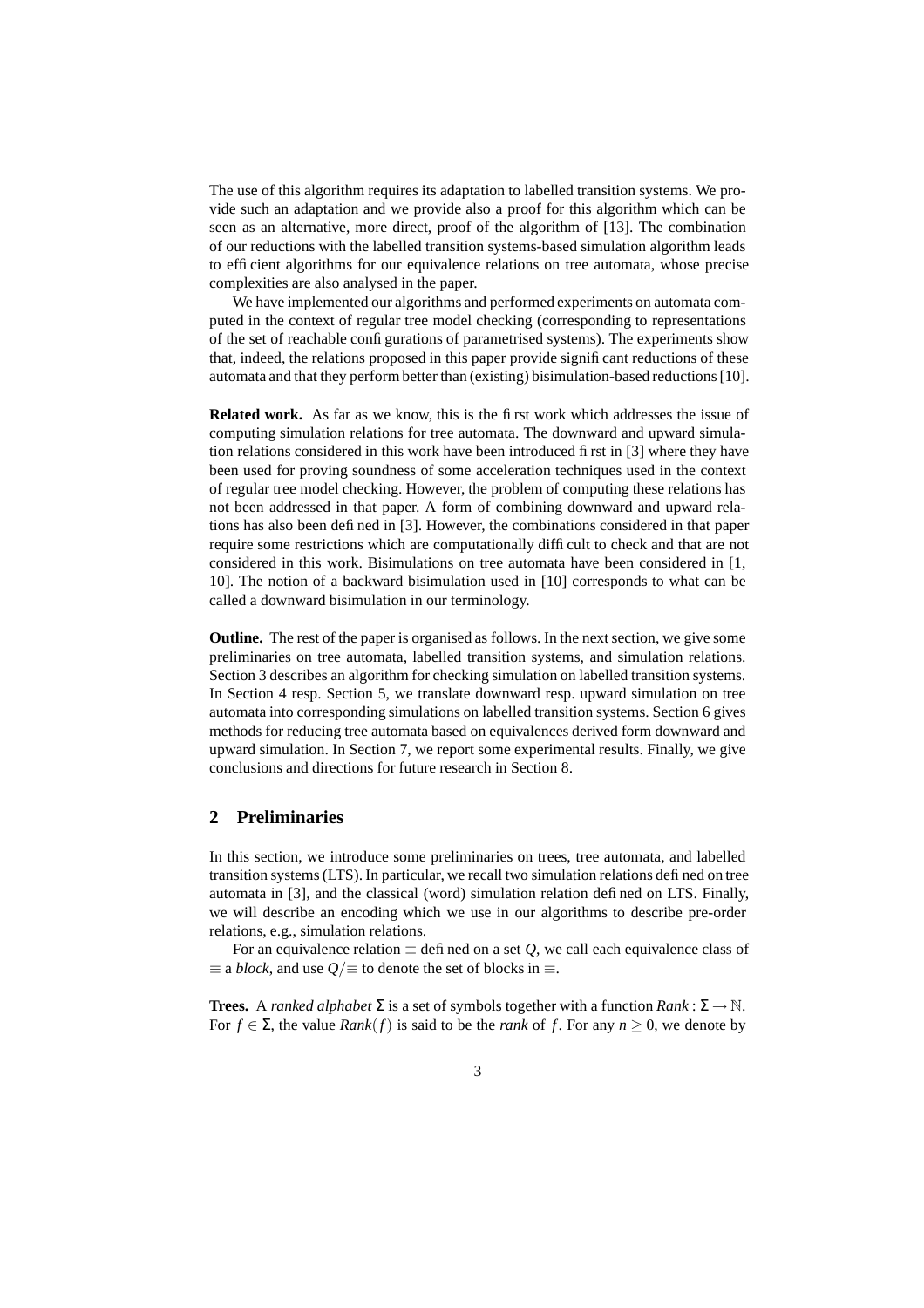Σ*<sup>n</sup>* the set of all symbols of rank *n* from Σ. Let ε denote the empty sequence. A *tree t* over a ranked alphabet  $\Sigma$  is a partial mapping  $t : \mathbb{N}^* \to \Sigma$  that satisfies the following conditions:

- **–** *dom*(*t*) is a finite, prefix-closed subset of N ∗ , and
- **–** for each *p* ∈ *dom*(*t*), if *Rank*(*t*(*p*)) = *n* ≥ 0, then {*i* | *pi* ∈ *dom*(*t*)} = {1,...,*n*}.

Each sequence  $p \in dom(t)$  is called a *node* of *t*. For a node *p*, we define the  $i^h$  child of *p* to be the node *pi*, and we define the  $i^h$  subtree of *p* to be the tree  $t'$  such that  $t'(p') = t(pip')$  for all  $p' \in \mathbb{N}^*$ . A *leaf* of *t* is a node *p* which does not have any children, i.e., there is no  $i \in \mathbb{N}$  with  $pi \in dom(t)$ . We denote by  $T(\Sigma)$  the set of all trees over the alphabet Σ.

**Tree Automata.** A (finite, non-deterministic, bottom-up) *tree automaton* (TA) is a 4 tuple  $A = (Q, \Sigma, \Delta, F)$  where Q is a finite set of states,  $F \subseteq Q$  is a set of final states,  $\Sigma$ is a ranked alphabet, and ∆ is a set of transition rules. Each transition rule is a triple of the form  $((q_1,...,q_n), f, q)$  where  $q_1,...,q_n, q \in Q, f \in \Sigma$ , and  $Rank(f) = n$ . We use  $(q_1, \ldots, q_n)$   $\stackrel{f}{\longrightarrow} q$  to denote that  $((q_1, \ldots, q_n), f, q) \in \Delta$ . In the special case where *n* = 0, we speak about the so-called *leaf rules*, which we sometimes abbreviate as  $\stackrel{f}{\longrightarrow} q$ . We use *Lhs*(*A*) to denote the set of *left-hand sides* of rules, i.e., the set of tuples of the form  $(q_1,...,q_n)$  where  $(q_1,...,q_n) \stackrel{f}{\longrightarrow} q$  for some *f* and *q*. Finally, we denote by *Rank*(*A*) the smallest  $n \in \mathbb{N}$  such that  $n \ge m$  for each  $m \in \mathbb{N}$  where  $(q_1, \ldots, q_m) \in L$ hs $(A)$  for some *q*<sub>*i*</sub> ∈ *Q*, 1 ≤ *i* ≤ *m*.

A *run* of *A* over a tree  $t \in T(\Sigma)$  is a mapping  $\pi : dom(t) \to Q$  such that for each node  $p \in dom(t)$  where  $q = \pi(p)$ , we have that if  $q_i = \pi(p_i)$  for  $1 \le i \le n$ , then  $\Delta$  has a rule  $(q_1,...,q_n) \stackrel{t(p)}{\longrightarrow} q$ . We write  $t \stackrel{\pi}{\Longrightarrow} q$  to denote that  $\pi$  is a run of *A* over *t* such that  $\pi(\varepsilon) = q$ . We use  $t \Longrightarrow q$  to denote that  $t \stackrel{\pi}{\Longrightarrow} q$  for some run  $\pi$ . The *language* of a state  $q \in Q$  is defined by  $L(q) = \{t | t \implies q\}$ , while the *language* of *A* is defined by  $L(A) = \bigcup_{q \in F} L(q).$ 

**Labelled Transition Systems.** A (finite) *labelled transition system (LTS)* is a tuple  $T = (S, L, \rightarrow)$  where *S* is a finite set of states, *L* is a finite set of labels, and  $\rightarrow \subseteq$  $S \times L \times S$  is a transition relation.

Given an LTS  $T = (S, \mathcal{L}, \rightarrow)$ , a label  $a \in \mathcal{L}$ , and two states  $q, r \in S$ , we denote by  $q \stackrel{a}{\longrightarrow} r$  the fact that  $(q, a, r) \in \rightarrow$ . We define the set of *a-predecessors* of a state *r* as  $\text{pre}_a(r) = \{q \in S \mid q \stackrel{a}{\longrightarrow} r\}.$  Given  $X, Y \subseteq S$ , we denote  $\text{pre}_a(X)$  the set  $\bigcup_{s \in X} \text{pre}_a(s)$ , we write  $q \stackrel{a}{\longrightarrow} X$  iff  $q \in pre_a(X)$ , and  $Y \stackrel{a}{\longrightarrow} X$  iff  $Y \cap pre_a(X) \neq \emptyset$ .

**Simulations.** For a tree automaton  $A = (Q, \Sigma, \Delta, F)$ , a *downward simulation D* is a binary relation on *Q* such that if  $(q, r) \in D$  and  $(q_1, \ldots, q_n) \stackrel{f}{\longrightarrow} q$ , then there are  $r_1, \ldots, r_n$ such that  $(r_1, \ldots, r_n) \stackrel{f}{\longrightarrow} r$  and  $(q_i, r_i) \in D$  for each *i* such that  $1 \le i \le n$ . It is easy to show [3] that any downward simulation can be closed under reflexivity and transitivity. Moreover, there is a unique maximal downward simulation over a given tree automaton, which we denote as  $\preccurlyeq_{down}$  in the sequel.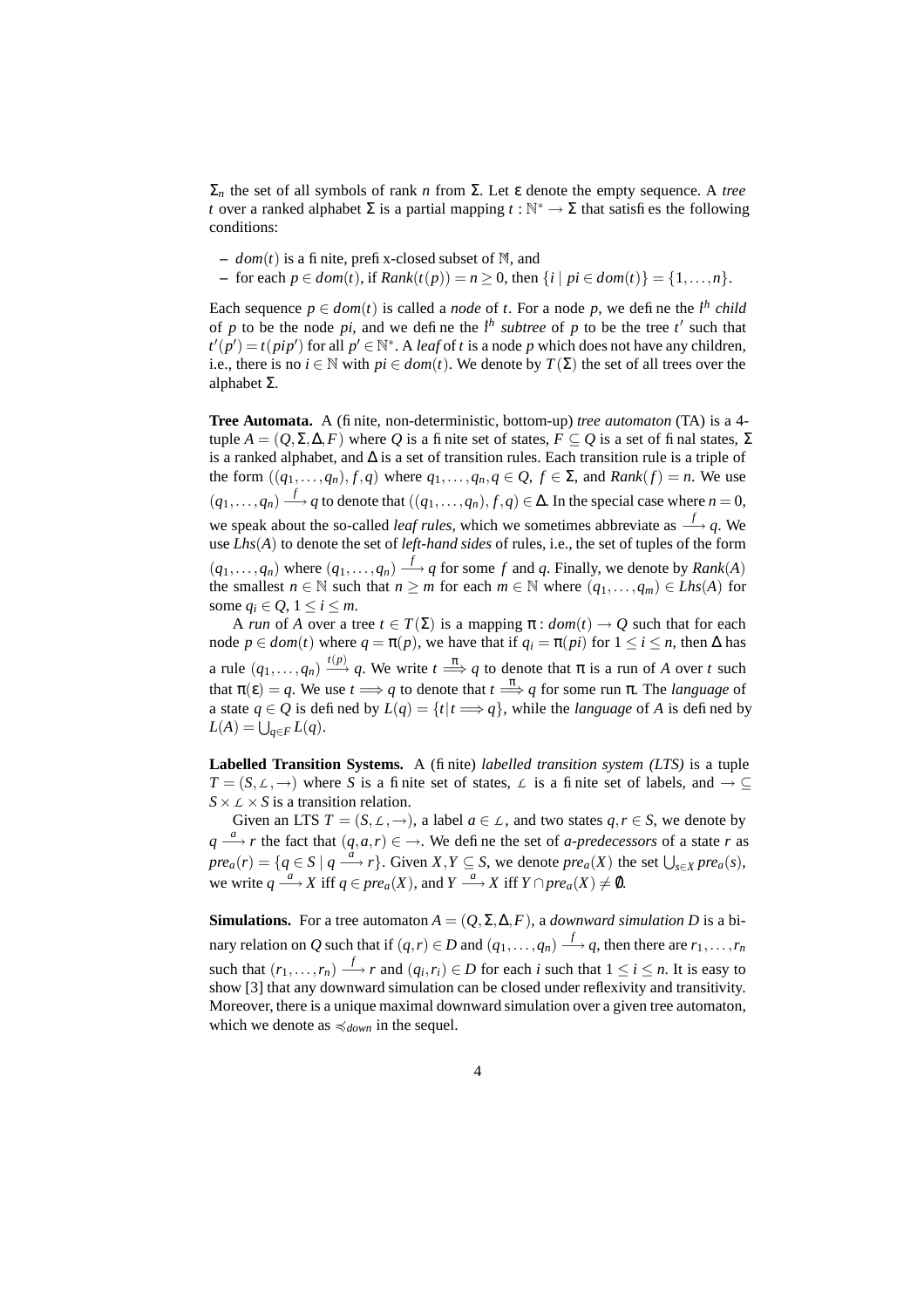Given a TA  $A = (Q, \Sigma, \Delta, F)$  and a downward simulation *D*, an *upward simulation U* induced by *D* is a binary relation on *Q* such that if  $(q, r) \in U$  and  $(q_1, \ldots, q_n) \stackrel{f}{\longrightarrow} q'$  with  $q_i = q, 1 \le i \le n$ , then there are  $r_1, \ldots, r_n, r'$  such that  $(r_1, \ldots, r_n) \stackrel{f}{\longrightarrow} r'$  where  $r_i = r$ ,  $(q', r') \in U$ , and  $(q_j, r_j) \in D$  for each *j* such that  $1 \leq j \neq i \leq n$ . In [3], it is shown that any upward simulation can be closed under reflexivity and transitivity. Moreover, there is a unique maximal upward simulation with respect to a fixed downward simulation over a given tree automaton, which we denote as  $\prec_{up}$  in the sequel.

Given an *initial* pre-order  $I \subseteq Q \times Q$ , it can be shown that there are unique maximal downward as well as upward simulations included in *I* on the given TA, which we denote  $\preccurlyeq_x^I$  in the sequel, for  $x \in \{down, up\}$ . Further, we use  $\cong_x$  to denote the equivalence relation  $\preccurlyeq_x \cap \preccurlyeq_x^{-1}$  on  $Q$  for  $x \in \{down, up\}$ . Likewise, we define the equivalence *relations*  $\cong_x^I$  for an initial pre-order *I* on *Q* and *x* ∈ {*down*,*up*}.

For an LTS  $T = (S, L, \rightarrow)$ , a *(word) simulation* is a binary relation R on S such that if  $(q, r) \in R$  and  $q \stackrel{a}{\longrightarrow} q'$ , then there is an *r'* with  $r \stackrel{a}{\longrightarrow} r'$  and  $(q', r') \in R$ . In a very similar way as for simulations on trees, it can be shown that any given simulation on an LTS can be closed under reflexivity and transitivity and that there is a unique maximal simulation on the given LTS, which will we denote by  $\leq$ . Moreover, given an *initial* pre-order  $I \subseteq S \times S$ , it can be shown that there is a unique maximal simulation included in *I* on the given LTS, which we denote  $\preccurlyeq$ <sup>*I*</sup> in the sequel. We use ≅ to denote the equivalence relation  $\preccurlyeq \cap \preccurlyeq^{-1}$  on *S* and consequently  $\cong^I$  to denote  $\preccurlyeq^I \cap (\preccurlyeq^I)^{-1}$ .

**Encoding.** Let *S* be a set. A *partition-relation pair* over *S* is a pair (*P*,*Rel*) where (1)  $P \subseteq 2^S$  is a partition of *S* (i.e.,  $S = \bigcup_{B \in P} B$ , and for all  $B, C \in P$ , if  $B \neq C$ , then *B* ∩ *C* = 0), and (2) *Rel*  $\subseteq$  *P* × *P*. We say that a partition-relation pair (*P,Rel*) over *S induces* (or defines) the relation  $\delta = \bigcup_{(B,C) \in Rel} B \times C$ .

Let  $\leq$  be a pre-order defined on a set *S*, and let  $\equiv$  be the equivalence  $\leq \cap \leq^{-1}$ defined by  $\leq$ . The pre-order  $\leq$  can be represented—which we will use in our algorithms below—by a partition-relation pair  $(P, Rel)$  over *S* such that  $(B, C) \in Rel$  iff  $s_1 \prec s_2$  for all  $s_1 \in B$  and  $s_2 \in C$ . In this representation, if the partition P is as coarse as possible (i.e., such that  $s_1, s_2 \in B$  iff  $s_1 \equiv s_2$ ), then, intuitively, the elements of *P* are blocks of  $\equiv$ , while *Rel* reflects the partial order on *P* corresponding to  $\prec$ .

# **3 Computing Simulations on Labelled Transition Systems**

We now introduce an algorithm to compute the (unique) maximal simulation relation  $\preccurlyeq^I$  on an *LTS* for a given initial pre-order *I* on states. Our algorithm is a re-formulation of the algorithm proposed in [13] for computing simulations over *Kripke structures*.

#### **3.1 An Algorithm for Computing Simulations on LTS**

For the rest of this section, we assume that we are given an LTS  $T = (S, L, \rightarrow)$  and an initial pre-order  $I \subseteq S \times S$ . We will use Algorithm 1 to compute the maximum simulation 4*I*⊆ *S*×*S* included in *I*. In the algorithm, we use the following notation. Given ρ ⊆ *S*×*S* and an element  $q \in S$ , we denote  $p(q)$  the set  $\{r \in S \mid (q, r) \in p\}$ .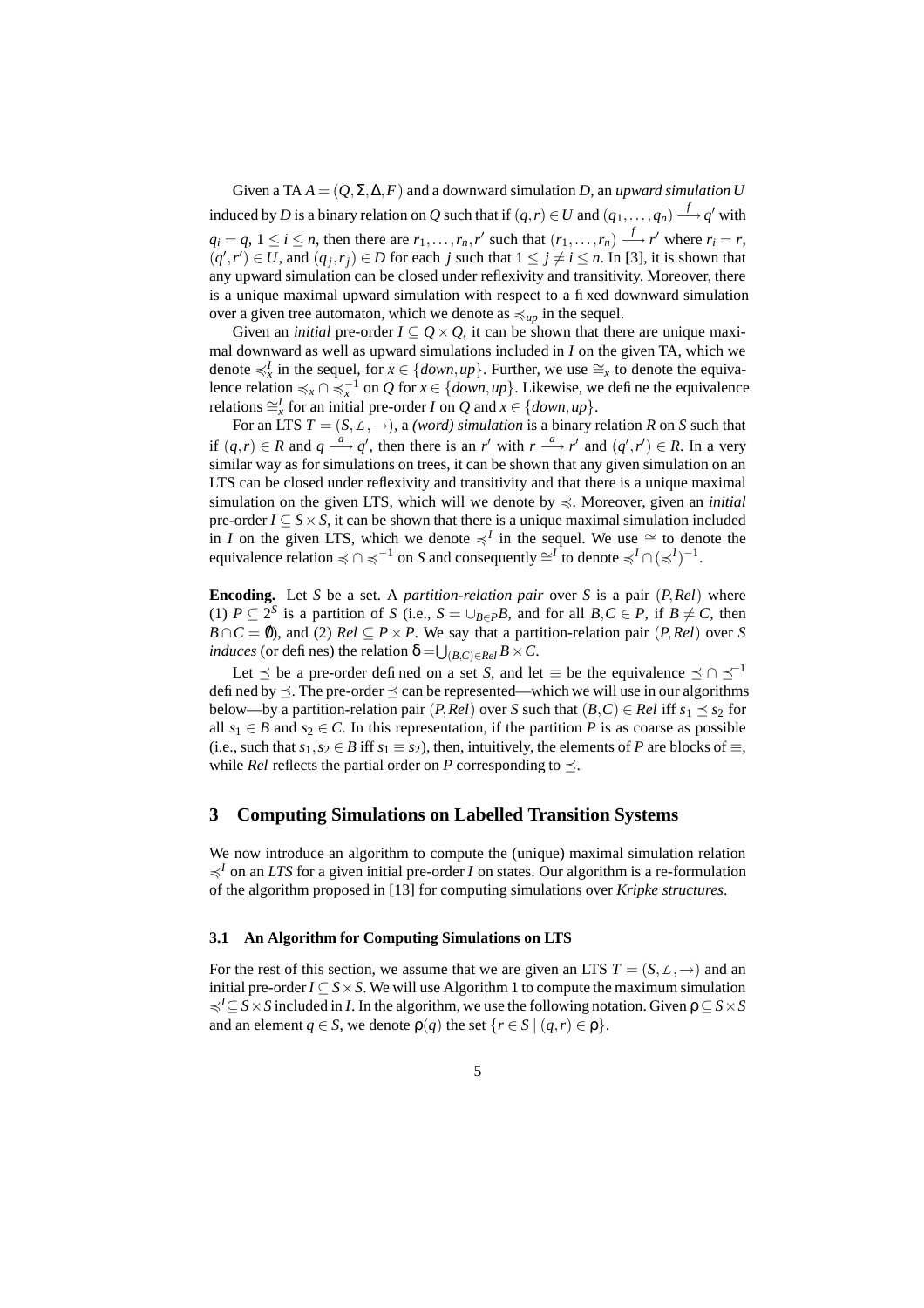The algorithm performs a number of iterations computing a sequence of relations, each induced by a partition-relation pair (*P*,*Rel*). During each iteration, the states belonging to a block  $B' \in P$  are those which are currently assumed as capable of simulating those from any *B* with  $(B, B') \in Rel$ . The algorithm starts with an initial partitionrelation pair (*Pinit* ,*Relinit*) that induces the initial pre-order *I* on *S*. The partition-relation pair is then gradually refined by splitting blocks of the partition *P* and by restricting the relation *Rel* on *P*. When the algorithm terminates, the final partition-relation pair  $(P_{sim}, Rel_{sim})$  induces the required pre-order  $\preccurlyeq^I$ .

The refinement performed during the iterations consists of splitting the blocks in *P* and then updating the relation *Rel* accordingly. For this purpose, the algorithm maintains a set *Remove<sub>a</sub>*(*B*) for each  $a \in L$  and  $B \in P$ . Such a set contains states that do not have an *a*-transition going into states that are in *B* nor to states of any block *B*<sup> $\prime$ </sup> with  $(B, B') \in Rel$ . Clearly, the states in  $Remove<sub>a</sub>(B)$  cannot simulate states that have an *a*-transition going into  $\bigcup_{(B,B')\in Rel} B'$ . Therefore, for any  $Remove_a(B) \neq \emptyset$ , we can split each block  $C \in P$  to  $C \cap$ *Remove<sub>a</sub>*(*B*) and *C* \ *Remove<sub>a</sub>*(*B*). This is done using the function *Split* on line 6.

After performing the *Split* operation, we update the relation *Rel* and the *Remove* sets. This is carried out in two steps. First, we compute an approximation of the next values of *Rel* and *Remove*. More precisely, after a split, all *Rel* relations between the original "parent" blocks of states are inherited to their "children" resulting from the split (line 8)—the notation parent<sub>*P*prev</sub> $(C)$  refers to the parent block from which *C* arose within the split. On line 10, the remove sets are then inherited from parent blocks to their children. To perform the second step, we observe that the inheritance of the original relation *Rel* on parent blocks to the children blocks is not consistent with the split we have just performed. Therefore, on line 14, we subsequently prune *Rel* such that blocks *C* that have an *a*-transition going into *B* states cannot be considered as simulated by blocks *D* which do not have an *a*-transition going into  $\bigcup_{(B,B')\in Rel} B'$ —notice that due to the split that we have performed, the *D* blocks are now included in *Remove*. This pruning can then cause a necessity of further refinements as the states that have some *b*transition into a *D* block (that was freshly found not to simulate *C*), but not to *C* nor any block that is still viewed as capable of simulating *C*, have to stop simulating states that can go into  $\bigcup_{(C,C')\in Rel} C'$ . Therefore, such states are added into  $Remove_b(C)$  on line 17.

# **3.2 Correctness and Complexity of the Algorithm**

In the rest of the section, we assume that Algorithm 1 is applied on an LTS  $T = (S, L, \rightarrow)$ with an initial partition-relation pair  $(P_{init}, Rel_{init})$ . The correctness of the algorithm is formalised in Theorem 1.

**Theorem 1.** *Suppose that I is the pre-order induced by* (*Pinit* ,*Relinit*)*. Then, Algorithm 1 terminates and the final partition-relation pair* (*Psim*,*Relsim*) *computed by it induces the simulation relation*  $\preccurlyeq$ <sup>*i*</sup>, and, moreover,  $P_{sim} = S / \cong$ <sup>*I*</sup>.

A similar correctness result is proved in [13] for the algorithm on Kripke structures, using notions from the theory of abstract interpretation. In [**?**], we provide an alternative, more direct proof, which is, however, beyond the space limitations of this paper. Therefore, we will only mention the key idea behind the termination argument. In particular, the key point is that if we take any block *B* from  $P_{init}$  and any  $a \in \mathcal{L}$ , if *B* or any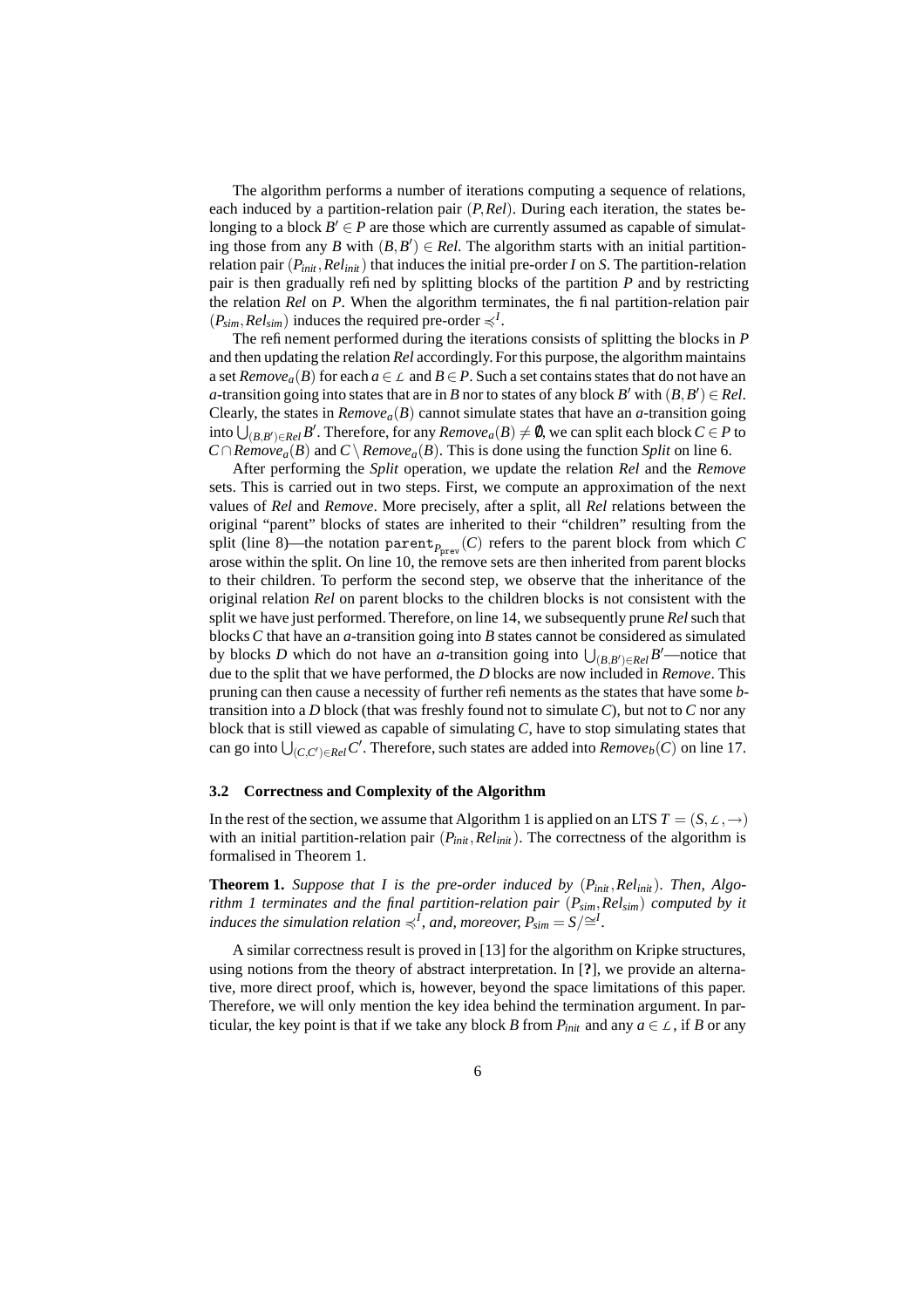**Algorithm 1**: Computing simulations on states of an LTS

```
Input: An LTS T = (S, \mathcal{L}, \rightarrow), an initial partition-relation pair (P_{init}, Rel_{init}) on S inducing
            a pre-order I \subseteq S \times S.
   Data: A partition-relation pair (P, Rel) on S, and for each B \in P and a \in L, a set
           Remove<sub>a</sub>(B) \subseteq S.
    Output: The partition-relation pair (Psim,Relsim) inducing the maximal simulation on T
              contained in I.
    /* initialisation */
 (1 \ (P, Rel) \leftarrow (P_{init}, Rel_{init});2 forall a \in L, B \in P do Remove_a(B) \leftarrow S \setminus pre_a(\bigcup Rel(B));/* computation */
 3 while ∃a ∈ L. ∃B ∈ P. Remove<sub>a</sub>(B) ≠ ∅do
 4 Remove \leftarrow Remove<sub>a</sub>(B); Remove<sub>a</sub>(B) \leftarrow 0;
 5 P_{prev} \leftarrow P; B_{prev} \leftarrow B; Rel_{prev} \leftarrow Rel;6 P \leftarrow Split(P, Remove);7 forall C ∈ P do
 \mathcal{R}el(C) \leftarrow \{D \in P \mid D \subseteq \bigcup \mathcal{R}el_{\mathsf{prev}}(\mathsf{parent}_{P_{\mathsf{prev}}}(C))\};9 forall b ∈ L do
10 Remove_b(C) \leftarrow Remove_b(\text{parent}_{P_{prev}}(C))forall C \in P. C \xrightarrow{a} B_{prev} do
12 forall D \in P. D \subseteq Remove do
13 if (C,D) \in Rel then
14 Rel \leftarrow Rel \setminus \{(C,D)\};15 forall b ∈ L do
forall r \in pre_b(D) \setminus pre_b(\bigcup Rel(C)) do
17 Remove<sub>b</sub>(C) ← Remove<sub>b</sub>(C)∪{r}
(18 \ (P_{sim}, Rel_{sim}) \leftarrow (P, Rel);
```
of its children B', which arises by splitting, is repeatedly selected to be processed by the while loop on line 3, then the  $Remove_a(B)$  (or  $Remove_a(B')$ ) sets can never contain a single state  $s \in S$  at an iteration *i* of the while loop as well as on a later iteration *j*,  $j > i$ . Therefore, as the number of possible partitions as well as the number of states is finite, the algorithm must terminate.

The complexity of the algorithm is equal to that of the original algorithm from [13], up to the new factor  $\angle$  that is not present in [13] (or, equivalently,  $|\angle| = 1$  in [13]). The complexity is stated in Theorem 2.

**Theorem 2.** Algorithm 1 has time complexity  $O(|L| |P_{sim}| |S| + |P_{sim}| |O|)$  and space *complexity*  $O(|L| |P_{sim}| |S|)$ *.* 

A proof of Theorem 2, based on a similar reasoning as in [13], can be found in [**?**]. Here, let us just mention that the result expects the input LTS and the initial partition-relation pair be encoded in suitable data structures. This fact is important for the complexity analyses presented later on as they build on using Algorithm 1.

In particular, the input LTS is represented as a list of records about its states—we call this representation as the *state-list* representation of the LTS. The record about each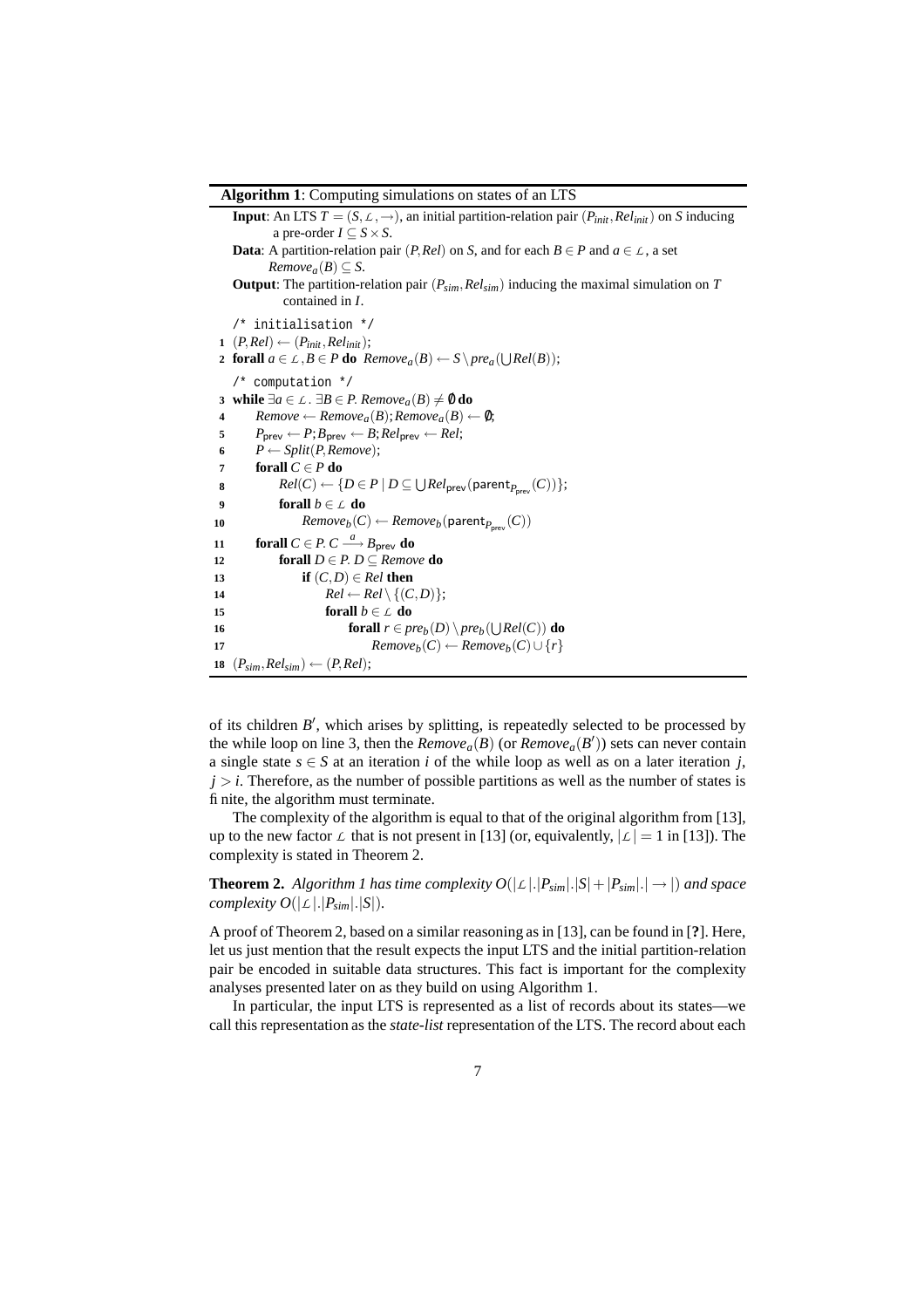state  $s \in S$  contains a list of nonempty  $pre_a(s)$  sets<sup>4</sup>, each of them encoded as a list of its members. The partition  $P_{init}$  (and later any of its refinements) is encoded as a doublylinked list (DLL) of blocks. Each block is represented as a DLL of (pointers to) states of the block. The relation *Relinit* (and later any of its refinements) is encoded as a Boolean matrix  $P_{init} \times P_{init}$ .

# **4 Computing Downward Simulation**

In this section, we describe algorithms for computing downward simulation on tree automata. Our approach consists of two parts: (1) we translate the maximal downward simulation problem over tree automata into a corresponding maximal simulation problem over LTSs (i.e., basically word automata), and (2) we compute the maximal word simulation on the obtained LTS using Algorithm 1. Below, we describe how the translation is carried out.

We translate the downward simulation problem on a TA  $A = (Q, \Sigma, \Delta, F)$  to the simulation problem on a derived LTS *A* • . Each state and each left hand side of a rule in *A* is represented by one state in  $A^{\bullet}$ , while each rule in *A* is simulated by a set of rules in *A*<sup>•</sup>. Formally, we define  $A^{\bullet} = (Q^{\bullet}, \Sigma^{\bullet}, \Delta^{\bullet})$  as follows:

- **−** The set  $Q$ <sup>•</sup> contains a state  $q$ <sup>•</sup> for each state  $q \in Q$ , and it also contains a state  $(q_1, \ldots, q_n)$  for each  $(q_1, \ldots, q_n) \in Lhs(A)$ .
- $\blacksquare$  The set Σ<sup>•</sup> contains each symbol *a* ∈ Σ and each index *i* ∈ {1,2,...,*n*} where *n* is the maximal rank of any symbol in  $\Sigma$ .
- − For each transition rule  $(q_1,...,q_n)$   $\stackrel{f}{\longrightarrow} q$  of *A*, the set ∆<sup>•</sup> contains both the transition  $q^{\bullet} \stackrel{f}{\longrightarrow} (q_1, \ldots, q_n)^{\bullet}$  and transitions  $(q_1, \ldots, q_n)^{\bullet} \stackrel{i}{\longrightarrow} q_i^{\bullet}$  for each  $i : 1 \le i \le n$ .
- $\overline{Q}$  **−** The sets  $Q$ <sup>•</sup>,  $\Sigma$ <sup>•</sup>, and  $\Delta$ <sup>•</sup> do not contain any other elements.

The following theorem shows correctness of the translation.

**Theorem 3.** *For all*  $q, r \in Q$ , *we have*  $q^{\bullet} \preccurlyeq r^{\bullet}$  *iff*  $q \preccurlyeq_{down} r$ .

Due to Theorem 3, we can compute the simulation relation  $\preccurlyeq_{down}$  on *Q* by constructing the LTS A<sup>•</sup> and running Algorithm 1 on it with the initial partition-relation pair being simply  $(P^{\bullet}, Rel^{\bullet}) = (\{Q^{\bullet}\}, \{(Q^{\bullet}, Q^{\bullet})\})^5$ .

# **4.1 Complexity of Computing the Downward Simulation**

The complexity naturally consists of the price of compiling a given TA  $A = (Q, \Sigma, \Delta, F)$ into its corresponding LTS *A* • , the price of building the initial partition-relation pair (*P* • ,*Rel*• ), and the price of running Algorithm 1 on *A* • and (*P* • ,*Rel*• ).

We assume the automata not to have unreachable states and to have at most one  $(f<sup>f</sup>)$  in that is not used in the left-hand side of any transition rule—general automata

<sup>&</sup>lt;sup>4</sup> We use a list rather than an array having an entry for each  $a \in L$  in order to avoid a need to iterate over alphabet symbols for which there is no transition.

<sup>&</sup>lt;sup>5</sup> We initially consider all states of the LTS  $A^{\bullet}$  equal, and hence they form a single class of  $P^{\bullet}$ , which is related to itself in *Rel*• .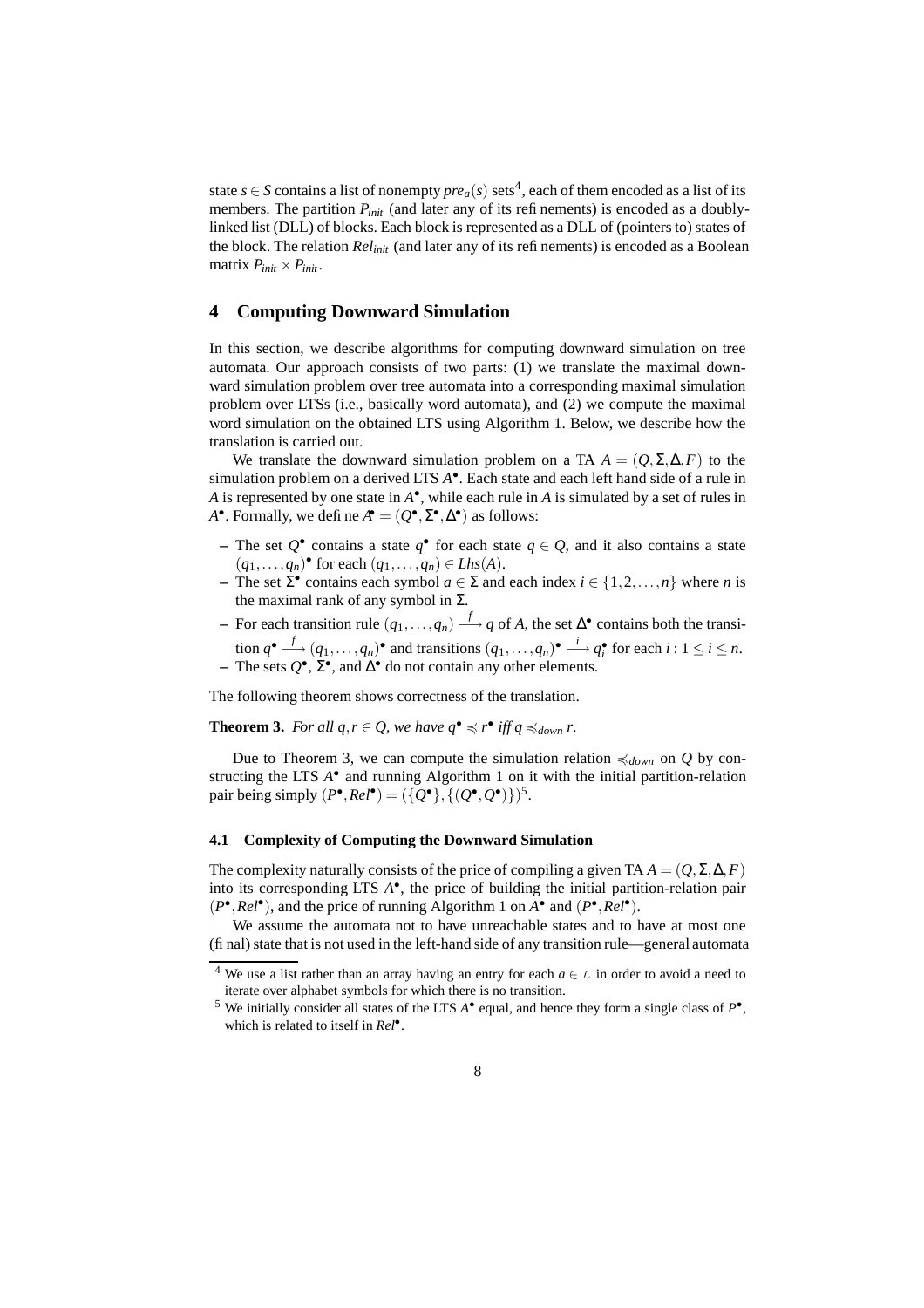can be easily pre-processed to satisfy this requirement. Further, we assume the input automaton *A* to be encoded as a list of states  $q \in Q$  and a list of the left-hand sides  $l = (q_1, ..., q_n) \in L$ hs $(A)$ . Each left-hand side *l* is encoded by an array of (pointers to) the states  $q_1, ..., q_n$ , plus a list containing a pointer to the so-called *f*-list for each  $f \in \Sigma$ such that there is an *f* transition from *l* in ∆. Each *f*-list is then a list of (pointers to) all the states  $q \in Q$  such that  $l \stackrel{f}{\longrightarrow} q$ . We call this representation the *lhs-list* automata encoding. Then, the complexity of preparing the input for computing the downward simulation on *A* via Algorithm 1 is given by the following lemma.

**Lemma 1.** For a TA  $A = (Q, \Sigma, \Delta, F)$ , the LTS  $A^{\bullet}$  and the partition-relation pair  $(P^{\bullet}, Re l^{\bullet})$ *can be derived in time and space*  $O(Rank(A) \cdot |Q| + |\Delta| + (Rank(A) + |\Sigma|) \cdot |Lhs(A)|)$ .

In order to instantiate the complexity of running Algorithm 1 for  $A^{\bullet}$  and  $(P^{\bullet}, Rel^{\bullet})$ , we first introduce some auxiliary notions. First, we extend  $\preccurlyeq_{down}$  to the set  $Lhs(A)$ such that  $(q_1,...,q_n) \preccurlyeq_{down} (r_1,...,r_n)$  iff  $q_i \preccurlyeq_{down} r_i$  for each  $i: 1 \leq i \leq n$ . We notice that  $P_{sim} = Q^{\bullet}/\cong$ . From an easy generalisation of Theorem 3 to apply not only for states from *Q*, but also the left-hand sides of transition rules from *Lhs*(*A*), i.e., from the fact that  $\forall l_1, l_2 \in Lhs(A) . l_1 \preccurlyeq_{down} l_2 \Leftrightarrow l_1^{\bullet} \preccurlyeq l_2^{\bullet}$ , we have that  $|Q^{\bullet}/\cong| = |Q/\cong_{down}| +$ |*Lhs*(*A*)/∼=*down*|.

**Lemma 2.** *Given a tree automaton*  $A = (Q, \Sigma, \Delta, F)$ , *Algorithm 1 computes the simulation*  $\leq$  *on the LTS A*<sup>•</sup> *for the initial partition-relation pair* ( $P$ <sup>•</sup>,*Rel*<sup>•</sup>) *with the time*  $complexity O((|\Sigma| + Rank(A)) \cdot |Lhs(A)| \cdot |Lhs(A)/\cong_{down}| + |\Delta| \cdot |Lhs(A)/\cong_{down}|)$  *and the space complexity*  $O((|\Sigma| + Rank(A)) \cdot |Lhs(A)| \cdot |Lhs(A)/\cong_{down}|).$ 

The complexity of computing the downward simulation for a tree automaton *A* via the LTS  $A^{\bullet}$  can now be obtained by simply adding the complexities of computing  $A^{\bullet}$ and  $(P^{\bullet}, Rel^{\bullet})$  and of running Algorithm 1 on them.

**Theorem 4.** *Given a tree automaton A, the downward simulation on A can be computed in time*  $O((|\Sigma| + Rank(A)) \cdot |Lhs(A)| \cdot |Lhs(A)/ \cong_{down}| + |\Delta| \cdot |Lhs(A)/ \cong_{down}|)$  *and space O*((|Σ|+*Rank*(*A*))· |*Lhs*(*A*)| · |*Lhs*(*A*)/∼=*down*|+|∆|)*.* 6

Moreover, under the standard assumption that the maximal rank and size of the alphabet are constants, we get the time complexity  $O(|\Delta| \cdot |L \log(A)/\cong_{down}|)$  and the space complexity  $O(|Lhs(A)| \cdot |Lhs(A)| \leq_{down}| + |\Delta|)$ .

# **5 Computing Upward Simulation**

In a similar manner to the downward simulation, we translate the upward simulation problem on a tree automaton  $A = (Q, \Sigma, \Delta, F)$  to the simulation problem on an LTS  $A^{\odot}$ . To define the translation from the upward simulation, we first make the following definition. An *environment* is a tuple of the form  $((q_1, \ldots, q_{i-1}, \Box, q_{i+1}, \ldots, q_n), f, q)$  obtained

<sup>&</sup>lt;sup>6</sup> Note that in the special case of  $Rank(A) = 1$  (corresponding to a word automaton viewed as a tree automaton), we have  $|Lhs(A)| = |Q|$ , which leads to the same complexity as Algorithm 1 has when applied directly on word automata.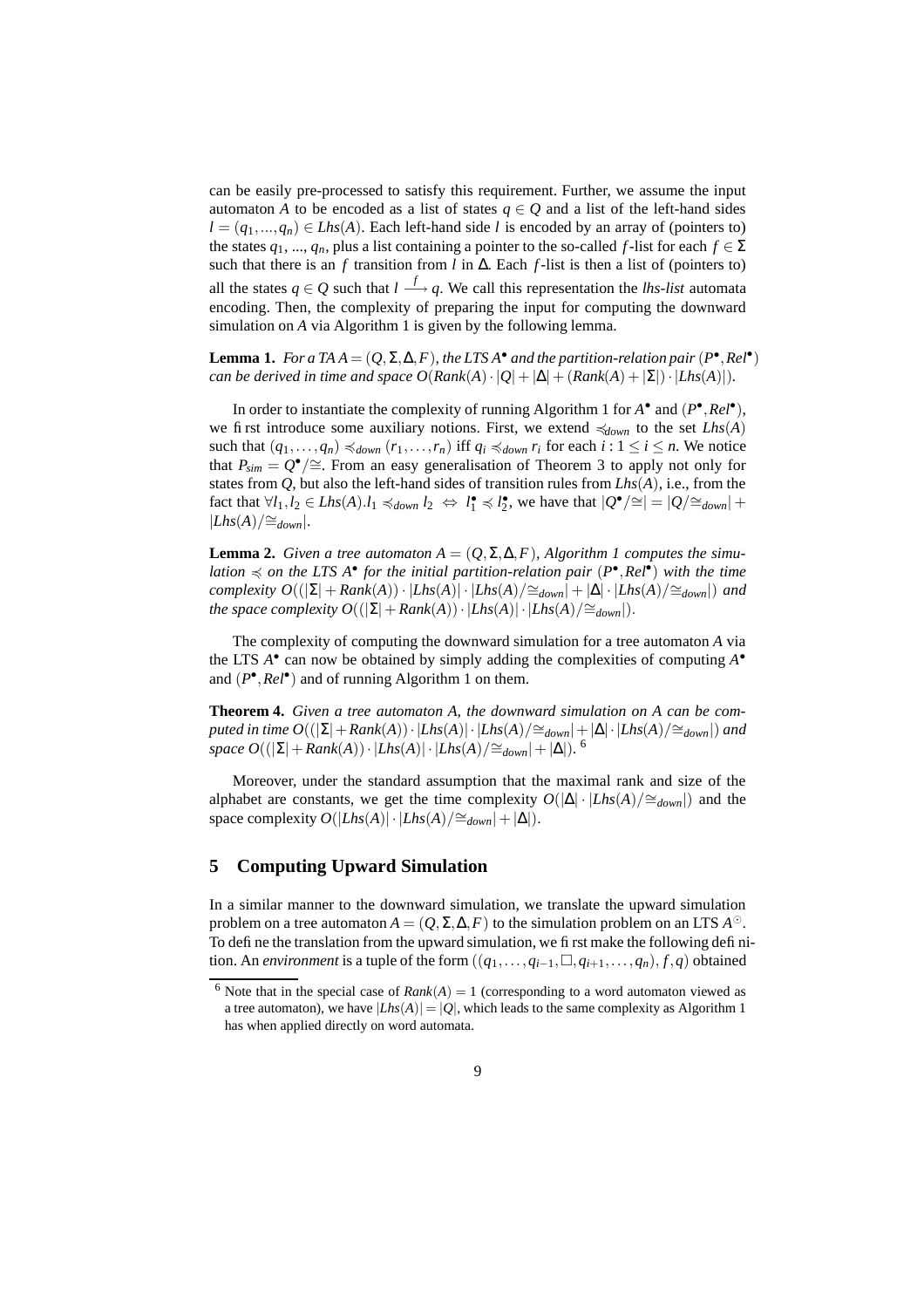by removing a state  $q_i$ ,  $1 \le i \le n$ , from the *i*<sup>th</sup> position of the left hand side of a rule  $((q_1, ..., q_{i-1}, q_i, q_{i+1}, ..., q_n), f, q)$ , and by replacing it by a special symbol □ ∉ *Q* (called a *hole* below). Like for transition rules, we write  $(q_1, \ldots, \Box, \ldots, q_n) \stackrel{f}{\longrightarrow} q$  provided  $((q_1, \ldots, q_{i-1}, q_i, q_{i+1}, \ldots, q_n), f, q) \in \Delta$  for some  $q_i \in \mathcal{Q}$ . Sometimes, we also write the environment as  $(q_1, \ldots, \Box_i, \ldots, q_n) \stackrel{f}{\longrightarrow} q$  to emphasise that the hole is at position *i*. We denote the set of all environments of *A* by *Env*(*A*).

The derivation of  $A^{\odot}$  differs from  $A^{\bullet}$  in two aspects: (1) we encode environments (rather than left-hand sides of rules) as states in  $A^{\odot}$ , and (2) we use a non-trivial initial partition on the states of  $A^{\odot}$ , taking into account the downward simulation on *Q*. Formally, we define  $A^{\odot} = (Q^{\odot}, \Sigma^{\odot}, \Delta^{\odot})$  as follows:

- **−** The set  $Q^{\odot}$  contains a state  $q^{\odot}$  for each state  $q \in Q$ , and it also contains a state  $((q_1, \ldots, \Box_i, \ldots, q_n) \stackrel{f}{\longrightarrow} q)$ <sup>⊙</sup> for each environment  $(q_1, \ldots, \Box_i, \ldots, q_n) \stackrel{f}{\longrightarrow} q$ .
- **–** The set Σ<sup>⊙</sup> contains each symbol *a* ∈ Σ and also a special symbol  $λ \notin Σ$ .
- $-$  For each transition rule  $(q_1, \ldots, q_n)$   $\stackrel{f}{\longrightarrow} q$  of *A*, the set ∆<sup>⊙</sup> contains both the transitions  $q_i^{\odot} \xrightarrow{\lambda} ((q_1, \ldots, \Box_i, \ldots, q_n) \xrightarrow{f} q)^{\odot}$  for each  $i \in \{1, \ldots, n\}$  and the transition  $((q_1, \ldots, \Box_i, \ldots, q_n) \stackrel{f}{\longrightarrow} q)$ <sup> $\circ$ </sup> $\stackrel{f}{\longrightarrow} q$ <sup> $\circ$ </sup>.
- $\overline{\phantom{a}}$  The sets  $Q^{\odot}$ , Σ<sup>⊙</sup>, and Δ<sup>⊙</sup> do not contain any other elements.

We define *I* to be the smallest binary relation on  $Q^{\circ}$  containing all pairs of states of the automaton *A*, i.e., all pairs  $(q_1^{\odot}, q_2^{\odot})$  for each  $q_1, q_2 \in Q$ , as well as all pairs of environ- $\dim$   $((q_1, \ldots, \Box_i, \ldots, q_n) \stackrel{f}{\longrightarrow} q)^\odot, ((r_1, \ldots, \Box_i, \ldots, r_n) \stackrel{f}{\longrightarrow} r)^\odot)$  such that  $(q_j, r_j) \in D$ for each  $j: 1 \leq j \neq i \leq n$ .

The following theorem shows correctness of the translation.

**Theorem 5.** For all  $q, r \in Q$ , we have  $q \preccurlyeq_{up} r$  iff  $q^{\odot} \preccurlyeq^{l} r^{\odot}$ .

The relation *I* is clearly a pre-order and so the relation  $i = I \cap I^{-1}$  is an equivalence. Due to Theorem 5, we can compute the simulation relation  $\preccurlyeq_{\mathfrak{u}p}$  on  $Q$  by constructing the LTS  $A^{\odot}$  and running Algorithm 1 on it with the initial partition-relation pair  $(P^{\odot}, Rel^{\odot})$ inducing *I*, i.e.,  $P^{\odot} = Q^{\odot}/\iota$  and  $Rel^{\odot} = \{(B, C) \in P^{\odot} \times P^{\odot} \mid B \times C \subseteq I\}.$ 

#### **5.1 Complexity of Computing the Upward Simulation**

Once the downward simulation  $\preccurlyeq_{down}$  on a given TA *A* = (*Q*, Σ, Δ, *F*) is computed, the complexity of computing the simulation  $\preccurlyeq_{up}$  naturally consists of the price of compiling *A* into its corresponding LTS  $A^{\odot}$ , the price of building the initial partition-relation pair  $(P^{\odot}, Rel^{\odot})$ , and the price of running Algorithm 1 on  $A^{\odot}$  and  $(P^{\odot}, Rel^{\odot})$ .

We assume the automaton *A* to be encoded in the same way as in the case of computing the downward simulation. Compared to preparing the input for computing the downward simulation, the main obstacle in the case of the upward simulation is the need to compute the partition  $P_e^{\odot}$  of the set of environments  $Env(A)$  wrt. *I*, which is a subset of the partition  $P^{\odot}$  (formally,  $P_e^{\odot} = P^{\odot} \cap 2^{Env(A)}$ ). If the computation of  $P_e^{\odot}$  is done naively (i.e., based on comparing each environment with every other environment), it can introduce a factor of  $|Env(A)|^2$  into the overall complexity of the procedure. This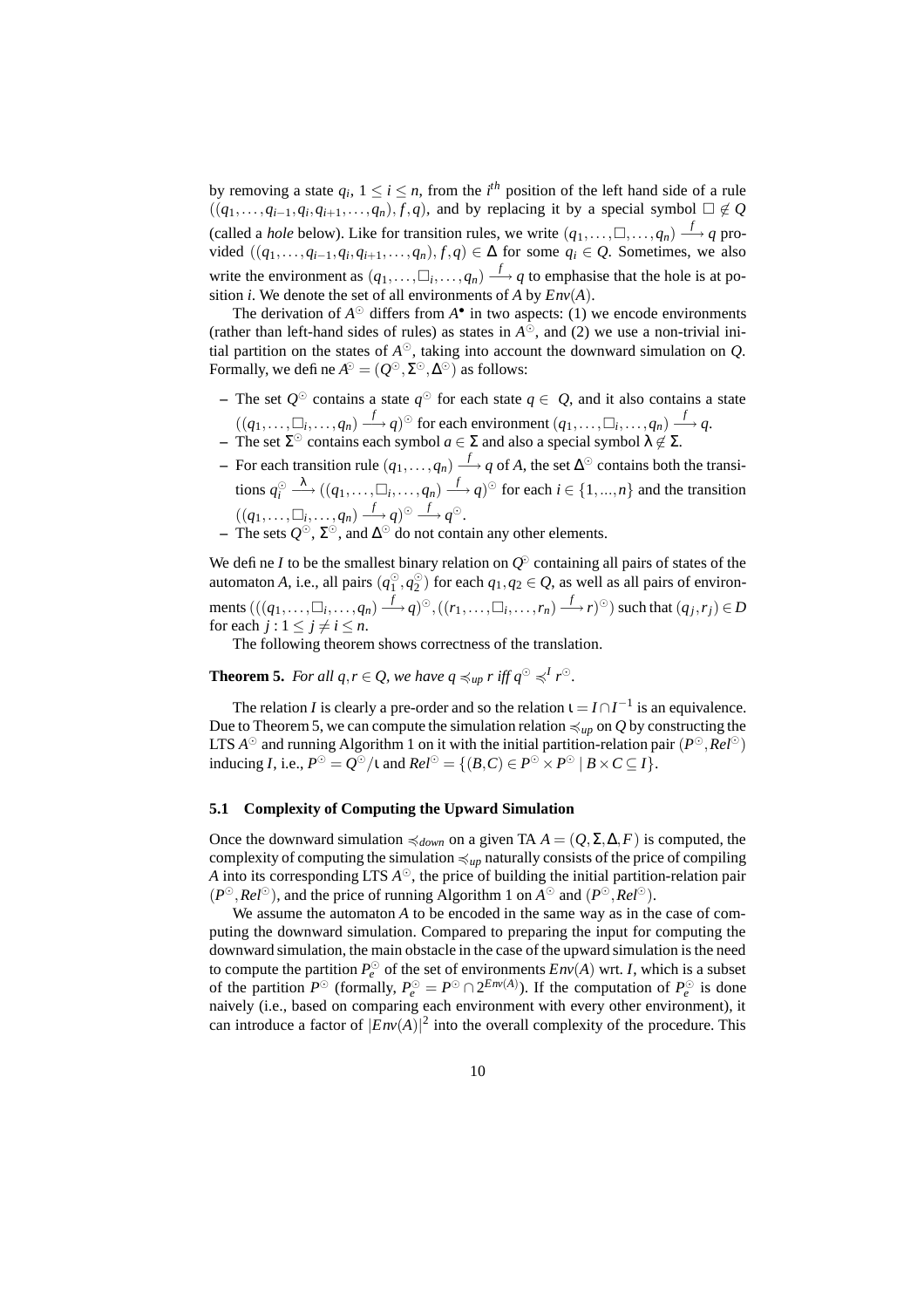would dominate the complexity of computing the simulation on  $A^{\odot}$  where, as we will see,  $|Env(A)|$  is only multiplied by  $|Env(A)/\cong_{up}|$ .

Fortunately, this complexity blowup can be to a large degree avoided by exploiting the partition  $L(s) / \approx_{down}$  computed within deriving the downward simulation as shown in detail in [**?**]. Here, we give just the basic ideas.

For each  $1 \leq i \leq Rank(A)$ , we define an *i*-weakened version *D<sub>i</sub>* of the downward simulation on left-hand sides of *A* such that  $((q_1, \ldots, q_n), (r_1, \ldots, r_m)) \in D_i \iff n =$ *m* ≥ *i* ∧ (∀1 ≤ *j* ≤ *n*. *j* ≠ *i*  $\Rightarrow$  *q*<sub>*j*</sub>  $\preccurlyeq$  *down r*<sub>*j*</sub>). Clearly, each *D<sub>i</sub>* is a pre-order, and we can define the equivalence relations  $\approx = D_i \cap D_i^{-1}$ . Now, a crucial observation is that there exists a simple correspondence between  $P_e^{\odot}$  and  $Lhs(A)/\approx_i$ . Namely, we have that  $L \in Lhs(A)/\approx_i$  iff for each  $f \in \Sigma$ , there is a block  $E_{L,f} \in P_e^{\odot}$  such that  $E_{L,f} =$  $\{(q_1,\ldots,\Box_i,\ldots,q_n)\stackrel{f}{\longrightarrow} q \mid \exists q_i,q \in \mathcal{Q}. (q_1,\ldots,q_i,\ldots,q_n) \in L \land (q_1,\ldots,q_i,\ldots,q_n)\stackrel{f}{\longrightarrow} q\}.$ 

The idea of computing  $P_e^{\odot}$  is now to first compute blocks of  $Lhs(A)/\approx$  and then to derive from them the  $P_e^{\odot}$  blocks. The key advantage here is that the computation of the ≈*i*-blocks can be done on blocks of *Lhs*(*A*)/∼=*down* instead of directly on elements of *Lhs*(*A*). This is because, for each *i*, blocks of *Lhs*(*A*)/≅<sub>*down*</sub> are sub-blocks of blocks of  $Lhs(A)/\approx$ <sub>*i*</sub>. Moreover, for any blocks *K*, *L* of  $Lhs(A)/\cong$ <sub>*down*</sub>, the test of *K* × *L* ⊆ *D*<sup>*i*</sup> can simply be done by testing whether  $(k, l) \in D_i$  for any two representatives  $k \in K, l \in L$ . Therefore, all ≈*i*-blocks can be computed in time proportional to  $|Lhs(A)| \cong_{down}|^2$ .

From each block  $L \in Lhs(A)/\approx_i$ , one block  $E_{L,f}$  of  $P_e^{\odot}$  is generated for each symbol  $f \in \Sigma$ . The  $E_{L,f}$  blocks are obtained in such a way that for each left-hand side  $l \in L$ , we generate all the environments which arise by replacing the  $i^{th}$  state of *l* by  $\Box$ , adding *f*, and adding a right-hand side state  $q \in Q$  which together with *l* form a transition  $l \stackrel{f}{\longrightarrow} q$ of *A*. This can be done efficiently using the lhs-list encoding of *A*. An additional factor |∆| · log|*Env*(*A*)| is, however, introduced due to a need of not having duplicates among the computed environments, which could result from transitions that differ just in the states that are replaced by  $\Box$  when constructing an environment. The factor  $\log|Env(A)|$ comes from testing a set membership over the computed environments to check whether we have already computed them before or not.

Moreover, it can be shown that  $Rel^{\odot}$  can be computed in time  $|P^{\odot}|^2$ . The complexity of constructing  $A^{\odot}$  and  $(P^{\odot}, Rel^{\odot})$  is then summarised in the below lemma.

**Lemma 3.** *Given a tree automaton*  $A = (Q, \Sigma, \Delta, F)$ *, the downward simulation*  $\preccurlyeq_{down}$  $\alpha$  *A,* and the partition  $\text{Lhs}(A)/\cong_{down}$ , the LTS  $A^{\odot}$  and the partition-relation pair  $(P^{\odot}, Rel^{\odot})$  *can be derived in time*  $O(|\Sigma|\cdot|Q|+Rank(A)\cdot(|Lhs(A)|+|Lhs(A)/\cong_{down}|^2)+$  $Rank(A)^2 \cdot |\Delta| \cdot \log |Env(A)| + |P^{\odot}|^2)$  and in space  $O(|\Sigma| \cdot |Q| + |Env(A)| + Rank(A) \cdot$  $|Lhs(A)| + |Lhs(A)/2 \geq_{down}|^2 + |P^{\odot}|^2$ .

In order to instantiate the complexity of running Algorithm 1 for  $A^{\odot}$  and  $(P^{\odot}, Rel^{\odot})$ , we again first introduce some auxiliary notions. Namely, we extend  $\preccurlyeq_{up}$  to the set  $Env(A)$  such that  $(q_1, \ldots, \Box_i, \ldots, q_n) \stackrel{f}{\longrightarrow} q \preccurlyeq_{up} (r_1, \ldots, \Box_j, \ldots, r_m) \stackrel{f}{\longrightarrow} r \Longleftrightarrow m = n \wedge$  $i = j \land q \preccurlyeq_{up} r \land (\forall k \in \{1, ..., n\}.$   $k \neq i \Longrightarrow q_k \preccurlyeq_{down} r_k)$ . We notice that  $P_{sim} = Q^{\odot}/\simeq I$ . From an easy generalisation of Theorem 5 to apply not only for states from *Q*, but also environments from  $Env(A)$ , i.e., from the fact that  $\forall e_1, e_2 \in Env(A)$ .  $e_1 \preccurlyeq_{up} e_2 \iff$  $e_1^{\odot} \preccurlyeq l$   $e_2^{\odot}$ , we have that  $|\tilde{Q}^{\odot}/\cong l| = |Q/\cong_{up}| + |Lhs(A)/\cong_{up}|.$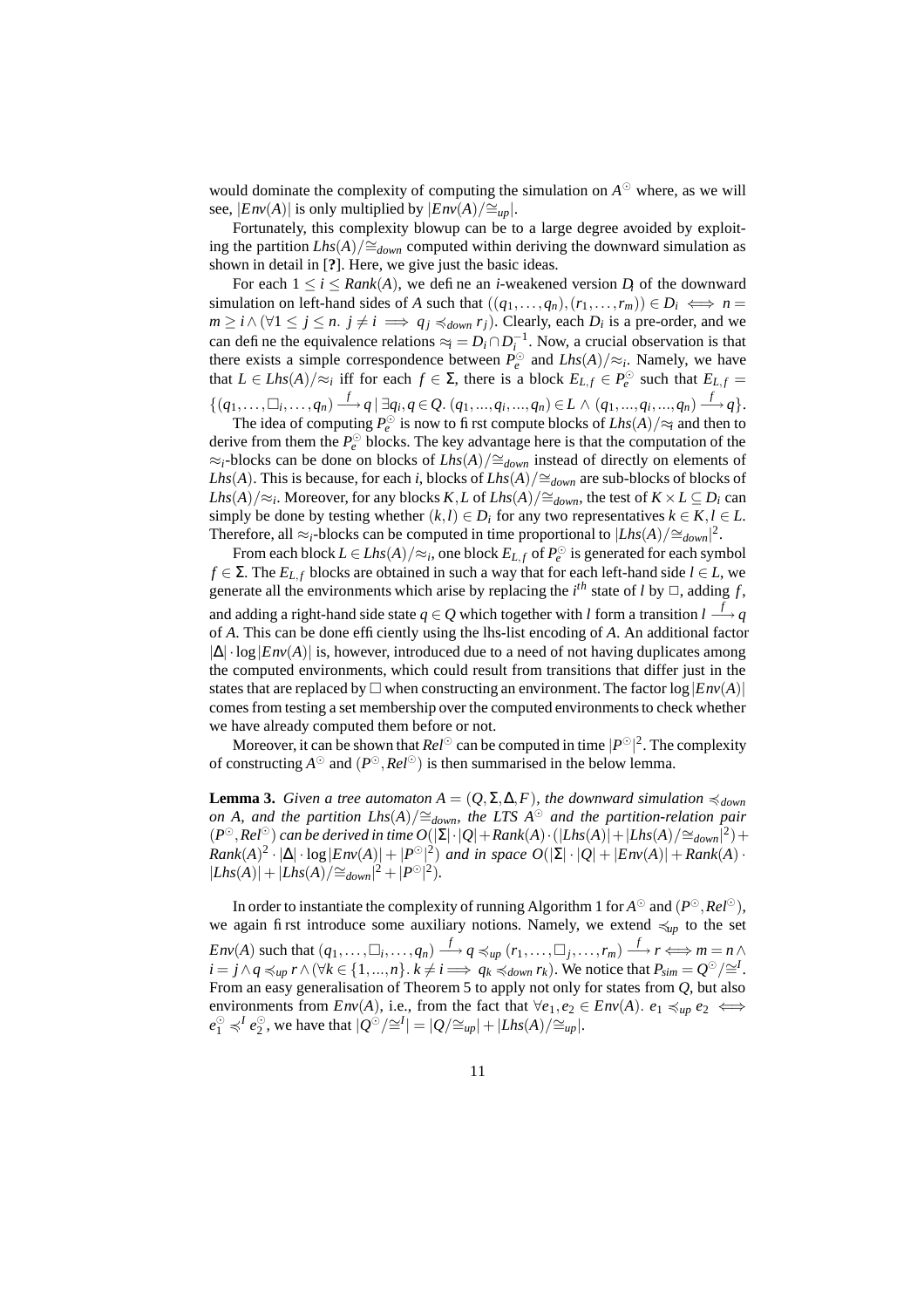**Lemma 4.** *Given a tree automaton*  $A = (Q, \Sigma, \Delta, F)$ *, the upward simulation*  $\preccurlyeq_{up}$  *on A can be computed by running Algorithm 1 on the LTS A and the partition-relation pair*  $(P^{\odot},Rel^{\odot})$  *in time*  $O(Rank(A) \cdot |\Delta| \cdot |Env(A)/\cong_{up}| + |\Sigma| \cdot |Env(A)| \cdot |Env(A)/\cong_{up}|)$  *and*  $space$   $O(|\Sigma| \cdot |Env(A)| \cdot |Env(A)/\cong_{up}|)$ .

The complexity of computing upward simulation on a TA *A* can now be obtained by simply adding the price of computing downward simulation, the price of computing  $A^{\odot}$  and  $(P^{\odot}, Rel^{\odot})$ , and the price of running Algorithm 1 on  $A^{\odot}$  and  $(P^{\odot},Rel^{\odot})$ .

**Theorem 6.** *Given a tree automaton*  $A = (Q, \Sigma, \Delta, F)$ *, let*  $T_{down}(A)$  *and*  $S_{down}(A)$  *denote the time and space complexity of computing the downward simulation*  $\preccurlyeq_{down}$  *on* A. Then, *the upward simulation*  $\preccurlyeq_{up}$  *on A can be computed in time* 

*O*(( $|\Sigma|$ ·|*Env*(*A*)|+*Rank*(*A*)· $|\Delta|$ )·|*Env*(*A*)/≅<sub>*up*</sub>|+*Rank*(*A*)<sup>2</sup>· $|\Delta|$ ·log|*Env*(*A*)|+*T*<sub>*down*</sub>(*A*))  $\int$ *and in space*  $O(|\Sigma| \cdot |Env(A)| \cdot |Env(A)| \approx \frac{1}{\mu} + S_{down}(A))$ .<sup>7</sup>

Finally, from the standard assumption that the maximal rank and the alphabet size are constants and from observing that  $|Env(A)| \leq Rank(A) \cdot |\Delta| \leq Rank(A) \cdot |\Sigma| \cdot |Q|^{Rank(A)+1}$ , we get the time complexity  $O(|\Delta| \cdot (|Env(A)/\cong_{up}| + \log |Q|) + T_{down}(A))$  and the space complexity  $O(|Env(A)| \cdot |Env(A)/\cong_{up}| + S_{down}(A)).$ 

# **6 Reducing Tree Automata**

In this section, we describe how to reduce tree automata while preserving the language of the automaton. The idea is to identify suitable equivalence relations on states of tree automata, and then collapse the sets of states which form equivalence classes. We will consider two reduction methods: one which uses downward simulation, and one which is defined in terms of both downward and upward simulation. The choice of the equivalence relation is a trade-off between the amount of reduction achieved and the cost of computing the relation. The second mentioned equivalence is heavier to compute as it requires that both downward and upward simulation are computed and then suitably composed. However, it is at least as coarse as—and often significantly coarser than—the downward simulation equivalence, and hence can give much better reductions as witnessed even in our experiments.

Consider a tree automaton  $A = (Q, \Sigma, \Delta, F)$  and an equivalence relation  $\equiv$  on  $Q$ . The *abstract tree automaton* derived from *A* and  $\equiv$  is  $A\langle \equiv \rangle = (Q\langle \equiv \rangle, \Sigma, \Delta \langle \equiv \rangle, F\langle \equiv \rangle)$  where:

- $–$  *Q* $\equiv$  is the set of blocks in  $\equiv$ . In other words, we collapse all states which belong to the same block into one abstract state.
- $(B_1, \ldots, B_n)$   $\stackrel{f}{\longrightarrow} B$  iff  $(q_1, \ldots, q_n)$   $\stackrel{f}{\longrightarrow} q$  for some  $q_1 \in B_1, \ldots, q_n \in B_n, q \in B$ . This is, there is a transition in the abstract automaton iff there is a transition between states in the corresponding blocks.
- $-F\equiv$  contains a block *B* iff *B*∩*F*  $\neq$  0. Intuitively, a block is accepting if it contains at least one state which is accepting.

<sup>&</sup>lt;sup>7</sup> Note that in the special case of  $Rank(A) = 1$  (corresponding to a word automaton viewed as a tree automaton), we have  $|Env(A)| \leq |\Sigma| \cdot |Q|$ , which leads to almost the same complexity (up to the logarithmic component) as Algorithm 1 has when applied directly on word automata.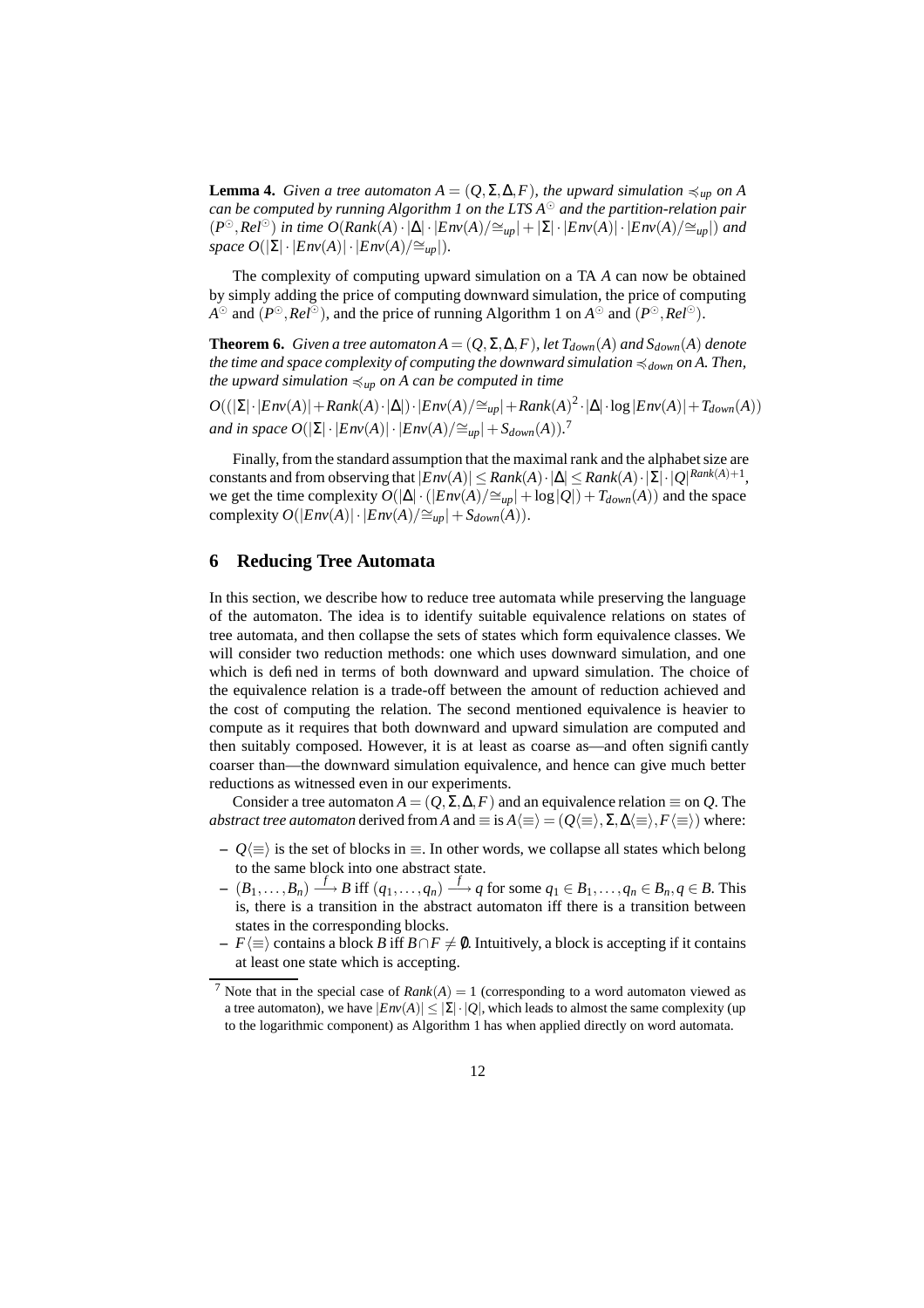#### **6.1 Downward Simulation Equivalence**

Given a tree automaton  $A = (Q, \Sigma, \Delta, F)$ , we consider the abstract automaton  $A \left( \cong_{down} \right)$ constructed by collapsing states of *A* which are equivalent with respect to  $\cong_{down}$ . We show that the two automata accept the same language, i.e.,  $L(A) = L(A \langle \cong_{down} \rangle)$ . Observe that the inclusion  $L(A) \subseteq L(A \langle \cong_{down} \rangle)$  is straightforward. We can prove the inclusion in the other direction as follows. Using a simple induction on trees, one can show that downward simulation implies language inclusion. In other words, for states *q*, *r* ∈ *Q*, if *q*  $\preceq_{down}$  *r*, then *L*(*q*) ⊂ *L*(*r*). This implies that for any *B* ∈ *Q*( $\cong$ <sub>*down*</sub>), it is the case that  $L(B) \subseteq L(r)$  for any  $r \in B$ . Now suppose that  $t \in L(A \langle \cong_{down} \rangle)$ . It follows that *t* ∈ *L*(*B*) for some *B* ∈ *F* $\langle \cong_{down} \rangle$ . Since *B* ∈ *F* $\langle \cong_{down} \rangle$ , there is some *r* ∈ *B* with *r* ∈ *F*. It follows that *t* ∈ *L*(*r*), and hence *t* ∈ *L*(*A*). This gives the following Theorem.

**Theorem 7.**  $L(A) = L(A \langle \cong_{down} \rangle)$  *for each tree automaton A.* 

In fact,  $A\langle \cong_{down} \rangle$  is the minimal automaton which is equivalent to *A* with respect to downward simulation and which accepts the same language as *A*.

## **6.2 Composed Equivalence**

Consider a tree automaton  $A = (Q, \Sigma, \Delta, F)$ . Let  $I_F$  be a partitioning of Q such that  $(q, r) ∈ I<sub>F</sub>$  iff  $q ∈ F \implies r ∈ F$ . Consider a reflexive and transitive downward simulation *D*, and a reflexive and transitive upward simulation *U* induced by *D*. Assume that *U* ⊂ *I<sub>F</sub>*. We will reduce *A* with respect to relations of the form  $\equiv$ <sub>*R*</sub> which preserve language equivalence, but which may be much coarser than downward simulations. Here, each ≡*<sup>R</sup>* is an equivalence relation *R*∩*R* <sup>−</sup><sup>1</sup> defined by a pre-order *R* satisfying certain properties. More precisely, we use  $D \oplus U$  to denote the set of relations on *Q* such that for each  $R \in (D \oplus U)$ , the relation R satisfies the following two properties: (i) R is transitive and (ii)  $D \subseteq R \subseteq (D \circ U^{-1})$ . For a state  $r \in Q$  and a set  $B \subseteq Q$  of states, we write  $(B,r) ∈ D$  to denote that there is a *q* ∈ *B* with  $(q, r) ∈ D$ . We define  $(B,r) ∈ U$  analogously. We will now consider the abstract automaton  $A \equiv_R$  where the states of *A* are collapsed according to  $\equiv$ <sub>*R*</sub>. We will relate the languages of *A* and  $A$  $\langle \equiv$ <sub>*R*</sub> $\rangle$ .

To do that, we first define the notion of a *context*. Intuitively, a context is a tree with "holes" instead of leaves. Formally, we consider a special symbol  $\bigcap \notin \Sigma$  with rank 0. A *context* over  $\Sigma$  is a tree *c* over  $\Sigma \cup \{ \bigcap \}$  such that for all leaves  $p \in c$ , we have  $c(p) = \bigcirc$ . For a context *c* with leaves  $p_1, \ldots, p_n$ , and trees  $t_1, \ldots, t_n$ , we define  $c[t_1, \ldots, t_n]$  to be the tree *t*, where

- $dom(t) = dom(c) \cup \{p_1 \cdot p' | p' \in dom(t_i)\} \cup \cdots \cup \{p_n \cdot p' | p' \in dom(t_n)\},$
- $\blacksquare$  for each  $p = p_i \cdot p'$ , we have  $t(p) = t_i(p')$ , and
- **–** for each *p* ∈ *dom*(*c*) \ {*p*1,..., *pn*}, we have *t*(*p*) = *c*(*p*).

In other words,  $c[t_1,...,t_n]$  is the result of appending the trees  $t_1,...,t_k$  to the holes of *c*. We extend the notion of runs to contexts. Let *c* be a context with leaves  $p_1, \ldots, p_n$ . A *run*  $\pi$  of *A* on *c* from  $(q_1, \ldots, q_n)$  is defined in a similar manner to a run on a tree except that for a leaf  $p_i$ , we have  $\pi(p_i) = q_i$ ,  $1 \leq i \leq n$ . In other words, each leaf labelled with  $\bigcirc$  is annotated by one  $q_i$ . We use  $c[q_1,\ldots,q_n] \stackrel{\pi}{\Longrightarrow} q$  to denote that  $\pi$  is a run of *A* on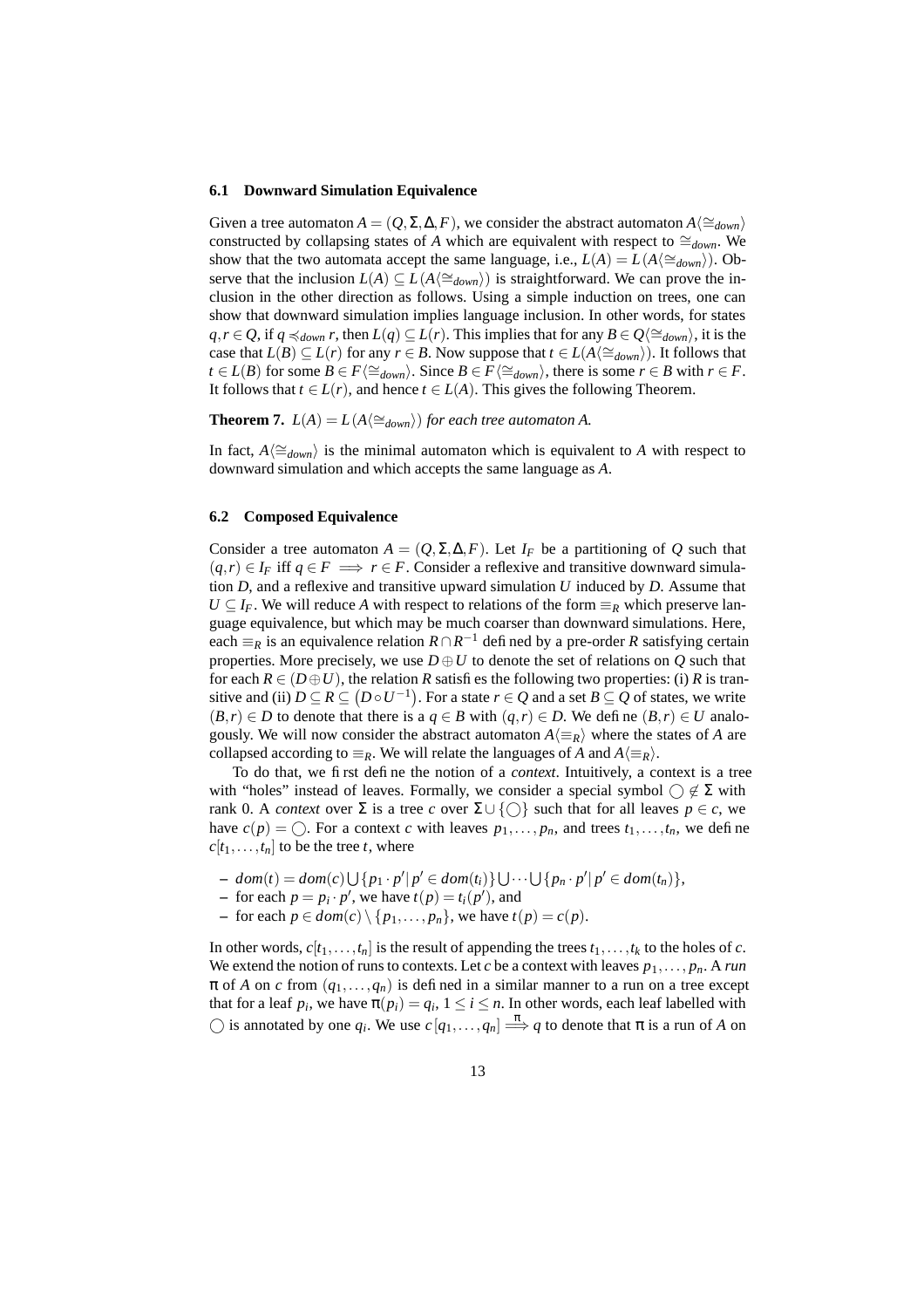*c* from  $(q_1, \ldots, q_n)$  such that  $\pi(\varepsilon) = q$ . The notation  $c[q_1, \ldots, q_n] \Longrightarrow q$  is explained in a similar manner to runs on trees.

Using the notion of a context, we can relate runs of *A* with those of the abstract automaton *A* $\langle \equiv_R \rangle$ . More precisely, we can show that for blocks  $B_1, \ldots, B_n, B \in \mathcal{Q} \langle \equiv_R \rangle$ and a context *c*, if  $c[B_1,...,B_n] \Longrightarrow B$ , then there exist states  $r_1,...,r_n$ ,  $r \in Q$  such that  $(B_1, r_1) \in D, \ldots, (B_n, r_n) \in D, (B, r) \in U$ , and  $c[r_1, \ldots, r_n] \Longrightarrow r$ . In other words, each run in  $A \langle \equiv_R \rangle$  can be simulated by a run in *A* which starts from larger states (with respect to downward simulation) and which ends up at a larger state (with respect to upward simulation). This leads to the following lemma.

**Lemma 5.** If  $t \Longrightarrow B$ , then  $t \Longrightarrow w$  for some w with  $(B, w) \in U$ . Moreover, if  $B \in F \langle \equiv_R \rangle$ . *then also*  $w \in F$ .

In other words, each tree *t* which leads to a block *B* in  $A\langle \equiv_R \rangle$  will also lead to a state in *A* which is larger than (some state in) the block *B* with respect to upward simulation. Moreover, if *t* can be accepted at *B* in  $A \equiv_R$  (meaning that *B* contains a final state of *A*, i.e.,  $B \cap F \neq \emptyset$ , then it can be accepted at *w* in *A* (i.e.,  $w \in F$ ) too.

Notice that Lemma 5 holds for any downward and upward simulations satisfying the properties mentioned in the definition of ⊕. We now instantiate the lemma for the maximal downward and upward simulation to obtain the main result. We take *D* and *U* to be  $\preccurlyeq_{down}$  and  $\preccurlyeq_{up}^{\text{IF}}$ , respectively, and we let  $\preccurlyeq_{comp}$  be any relation from the set of relations ( $\preccurlyeq_{down} \oplus \preccurlyeq_{up}^{I_F}$ ). We let  $\cong_{comp}$  be the corresponding equivalence.

**Theorem 8.**  $L(A \leq_{comp}) = L(A)$  *for each tree automaton A*.

*Proof.* The inclusion  $L(A \cong_{comp}) \supseteq L(A)$  is trivial. Let  $t \in L(A \cong_{comp})$ , i.e.,  $t \Longrightarrow B$ for some block *B* where  $B \cap F \neq \emptyset$ . Lemma 5 implies that  $t \implies w$  such that  $w \in F$ .  $\Box$ 

Note that it is clearly the case that  $\cong_{down} \subseteq \cong_{comp}$ . Moreover, note that a relation 4*comp*∈ (4*down* ⊕ 4 *IF up*) can be obtained, e.g., by a simple (random) pruning of the relation  $\preccurlyeq_{down}^{\{F\}}$ <sup>-1</sup> based on iteratively removing links not being in  $\preccurlyeq_{down}$  and at the same time breaking transitivity of the so-far computed composed relation. Such a way of computing  $\prec_{comp}$  does not guarantee that one obtains a relation of the greatest cardinality possible among relations from  $\preccurlyeq_{down} \oplus \preccurlyeq_{up}^{I_F}$ , but, on the other hand, it is cheap (in the worst case, cubic in the number of states). Moreover, our experiments show that even this simple way of computing the composed relation can give us a relation ∼=*comp* that is much coarser (and yields significantly better reductions) than∼=*down*.

*Remark* Our definition of a context coincides with the one of [7] where all leaves are holes. On the other hand, a context in [8] and [2] is a tree with a *single* hole. Considering single-hole contexts, one can define the *language* of contexts  $L_c(q)$  of a state q to be the set of contexts on which there is an accepting run if the hole is replaced by *q*. Then, for all states *q* and *r*, it is the case that  $q \preccurlyeq_{up} r$  implies  $L_c(q) \subseteq L_c(r)$ .

# **7 Experiments with Reducing Tree Automata**

We have implemented our algorithms in a prototype tool written in Java. We have run the prototype on a number of tree automata that arise in the framework of *tree regular*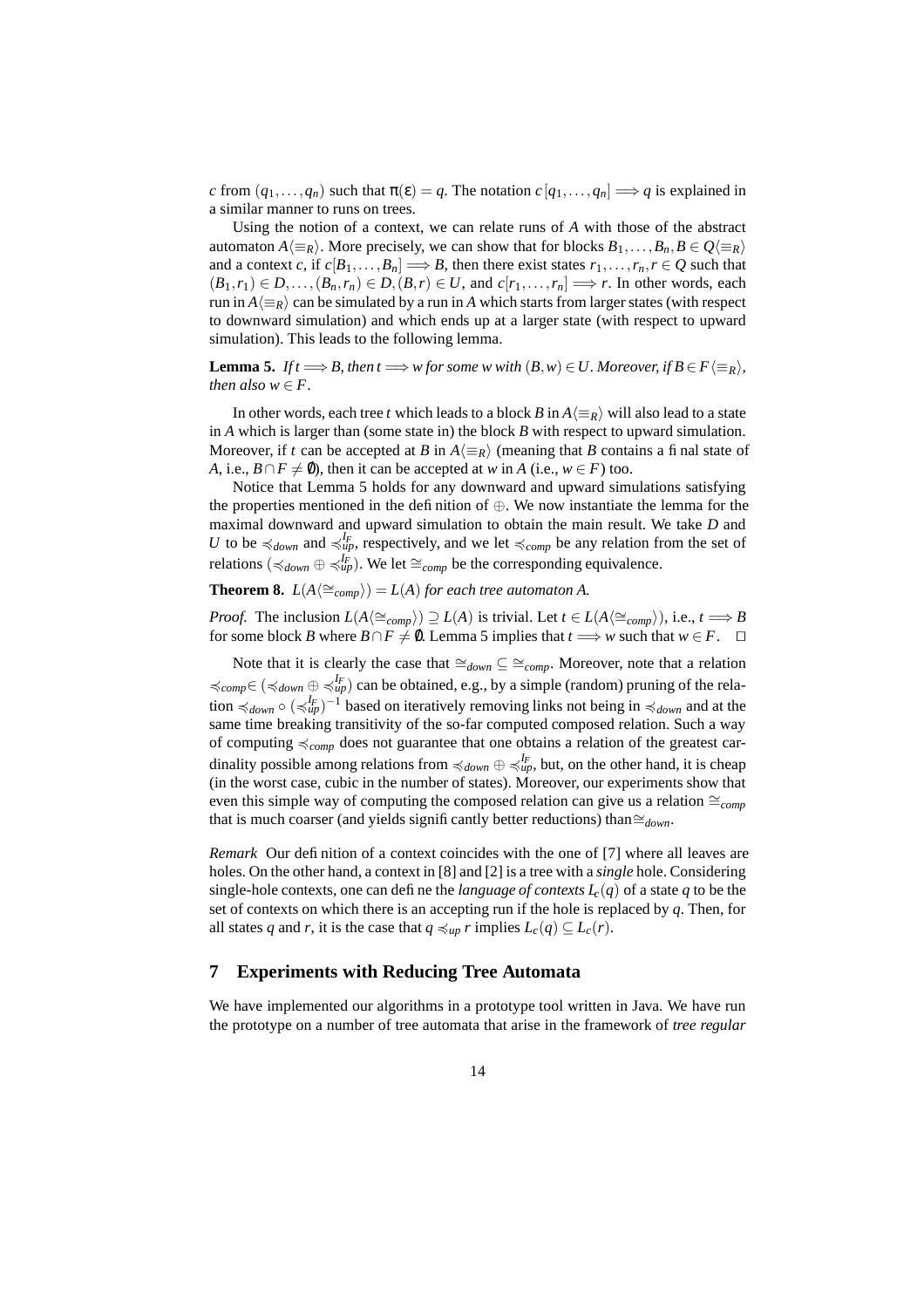*model checking*. Tree regular model checking is the name of a family of techniques for analysing infinite-state systems in which states are represented by trees, (infinite) sets of states by finite tree automata, and transitions by tree transducers. Most of the algorithms in the framework rely crucially on efficient automata reduction methods since the size of the generated automata often explodes, making computations infeasible without reduction. The (nondeterministic) tree automata that we have considered arose during verification of the *Percolate* protocol, the *Arbiter* protocol, and the *Leader* election protocol [3].

Our experimental evaluation was carried out on an AMD Athlon 64 X2 2.19GHz PC with 2.0 GB RAM. The time for minimising the tree automata varied from a few seconds up to few minutes. Table 1 shows the number of states and rules of the various considered tree automata before and after computing  $\cong_{down}$ ,  $\cong_{comp}$ , and the backward bisimulation from [10]. Backward bisimulation is the bisimulation counterpart of downward simulation. The composed simulation equivalence  $\cong_{comp}$  was computed in the simple way based on the random pruning of the relation  $\preccurlyeq_{down}^{\{F\}} \preccurlyeq_{up}^{\{F\}}^{-1}$  as mentioned at the end of Section 6.2. As Table 1 shows, ≅<sub>*comp*</sub> achieves the best reduction (often reducing to less than one-third of the size of the original automaton). As expected, both ∼=*down* and ∼=*comp* give better reductions than backward bisimulation in all test cases.

| <b>Protocol</b> | original |       | $\cong$ <sub>down</sub> |       | $\cong_{comp}$ |       | backward<br>bisimulation |       |
|-----------------|----------|-------|-------------------------|-------|----------------|-------|--------------------------|-------|
|                 | states   | rules | states                  | rules | states         | rules | states                   | rules |
| percolate       | 10       | 72    |                         | 45    |                | 45    | 10                       | 72    |
|                 | 20       | 578   | 17                      | 392   | 14             | 346   | 20                       | 578   |
|                 | 28       | 862   | 13                      | 272   | 13             | 272   | 15                       | 341   |
| arbiter         | 15       | 324   | 10                      | 248   |                | 188   | 11                       | 252   |
|                 | 41       | 313   | 28                      | 273   | 19             | 220   | 33                       | 285   |
|                 | 109      | 1248  | 67                      | 1048  | 55             | 950   | 83                       | 1116  |
| leader          | 17       | 153   | 11                      | 115   | 6              | 47    | 16                       | 152   |
|                 | 25       | 384   | 16                      | 235   | 6              | 59    | 23                       | 382   |
|                 | 33       | 876   | 10                      | 100   | 7              | 67    | 27                       | 754   |

**Table 1.** Reduction of the number of states and rules using different reduction algorithms.

# **8 Conclusions and Future Work**

We have presented methods for reducing tree automata under language equivalence. For this purpose, we have considered two kinds of simulation relations on the states of tree automata, namely downward and upward simulation. We give procedures for efficient translation of both kinds of relations into simulations defined on labelled transition systems. Furthermore, we define a new, language-preserving equivalence on tree automata, derived from compositions of downward and upward simulation, which (according to our experiments) usually gives a much better reduction on the size of automata than downward simulation.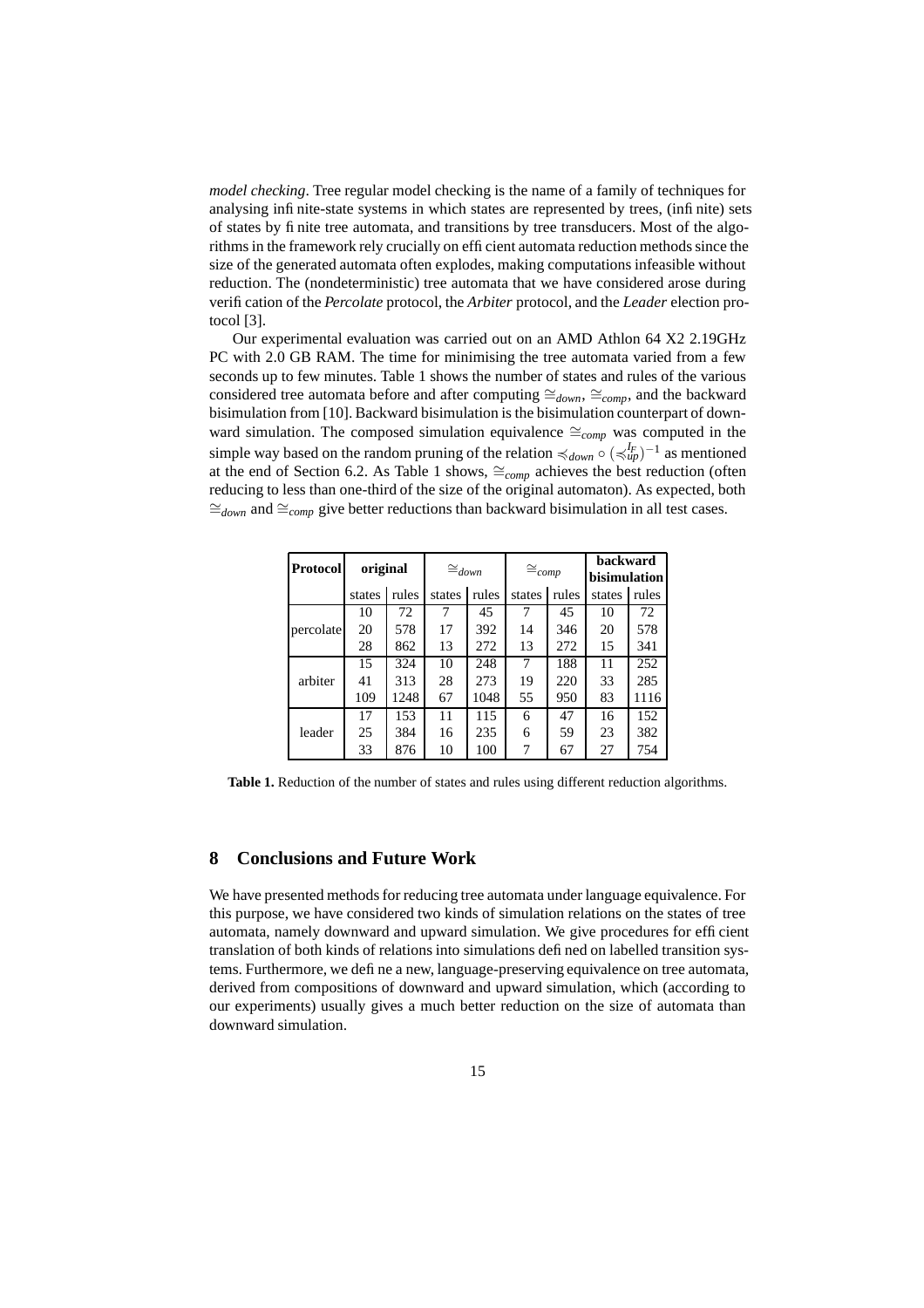There are several interesting directions for future work. First, we would like to implement the proposed algorithms in a more efficient way, perhaps over automata encoded in a symbolic way using BDDs like in MONA [11], in order to be able to experiment with bigger automata. Further, for instance, we can define *upward* and *downward bisimulation* for tree automata in an analogous way to the case of simulation. It is straightforward to show that the encoding we use in this paper can also be used to translate bisimulation problems on tree automata into corresponding ones for LTSs. Although reducing according to a bisimulation does not give the same reduction as for a simulation, it is relevant since it generates more efficient algorithms. Also, we plan to investigate coarser relations for better reductions of tree automata by refining the ideas behind the definition of the composed relation introduced in Section 6. We believe that it is possible to define a refinement scheme allowing one to define an increasing family of such relations between downward simulation equivalence and tree language equivalence. Finally, we plan to consider extending our reduction techniques to the class of unranked trees which are used in applications such as reasoning about structured documents or about configurations of dynamic concurrent processes.

*Acknowledgement.* The work was supported by the ANR-06-SETI-001 French project AVERISS, the Czech Grant Agency (projects 102/07/0322 and 102/05/H050), the Czech-French Barrande project 2-06-27, and the Czech Ministry of Education by the project MSM 0021630528 *Security-Oriented Research in Information Technology*.

# **References**

- 1. P. Abdulla, J. Högberg, and L. Kaati. Bisimulation Minimization of Tree Automata. In *Proc. of CIAA'06*, *LNCS* 4094. Springer, 2006.
- 2. P. Abdulla, B. Jonsson, P. Mahata, and J. d'Orso. Regular Tree Model Checking. In *Proc. of CAV'02*, *LNCS* 2404. Springer, 2002.
- 3. P. Abdulla, A. Legay, J. d'Orso, and A. Rezine. Tree Regular Model Checking: A Simulationbased Approach. *The Journal of Logic and Algebraic Programming*, 69(1-2):93–121, 2006.
- 4. A. Bouajjani, P. Habermehl, A. Rogalewicz, and T. Vojnar. Abstract Regular Tree Model Checking. In *ENTCS* 149(1):37–48. Elsevier, 2006.
- 5. A. Bouajjani, P. Habermehl, A. Rogalewicz, and T. Vojnar. Abstract Regular Tree Model Checking of Complex Dynamic Data Structures. In *SAS'06*, LNCS 4134. Springer, 2006.
- 6. A. Bouajjani and T. Touili. Extrapolating Tree Transformations. In *Proc. of CAV'02*, *LNCS* 2404. Springer, 2002.
- 7. A. Bouajjani and T. Touili. Reachability Analysis of Process Rewrite Systems. In *Proc. of FSTTCS'03*, *LNCS* 2914. Springer, 2003.
- 8. H. Comon, M. Dauchet, R. Gilleron, F. Jacquemard, D. Lugiez, S. Tison, and M. Tommasi. Tree Automata Techniques and Applications. Available on: http://www.grappa.univ-lille3.fr/tata, 1997.
- 9. M. Henzinger, T. Henzinger, and P. Kopke. Computing simulations on finite and infinite graphs. In *Proc. of FOCS'95*. IEEE, 1995.
- 10. J. Högberg, A. Maletti, and J. May. Backward and forward bisimulation minimisation of tree automata. In *Pre-proceedings of CIAA'07*. Czech Technical University in Prague, Czech Republic, 2007.
- 11. N. Klarlund and A. Møller. MONA Version 1.4 User Manual, 2001. BRICS, Department of Computer Science, University of Aarhus, Denmark.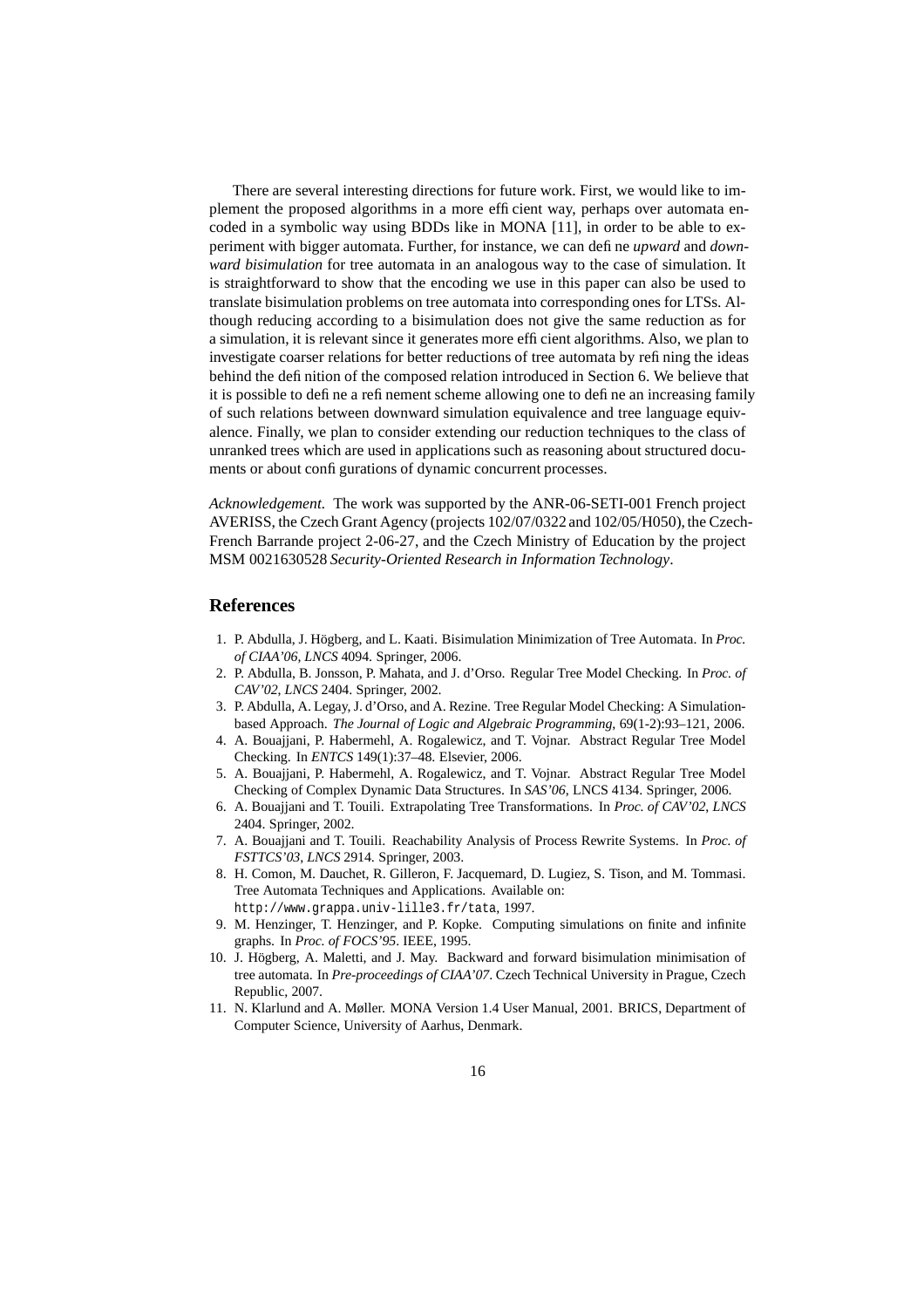- 12. R. Paige and R. Tarjan. Three Partition Refinement Algorithms. *SIAM Journal on Computing*, 16:973–989, 1987.
- 13. F. Ranzato and F. Tapparo. A New Efficient Simulation Equivalence Algorithm. In *Proc. of LICS'07*. IEEE CS, 2007.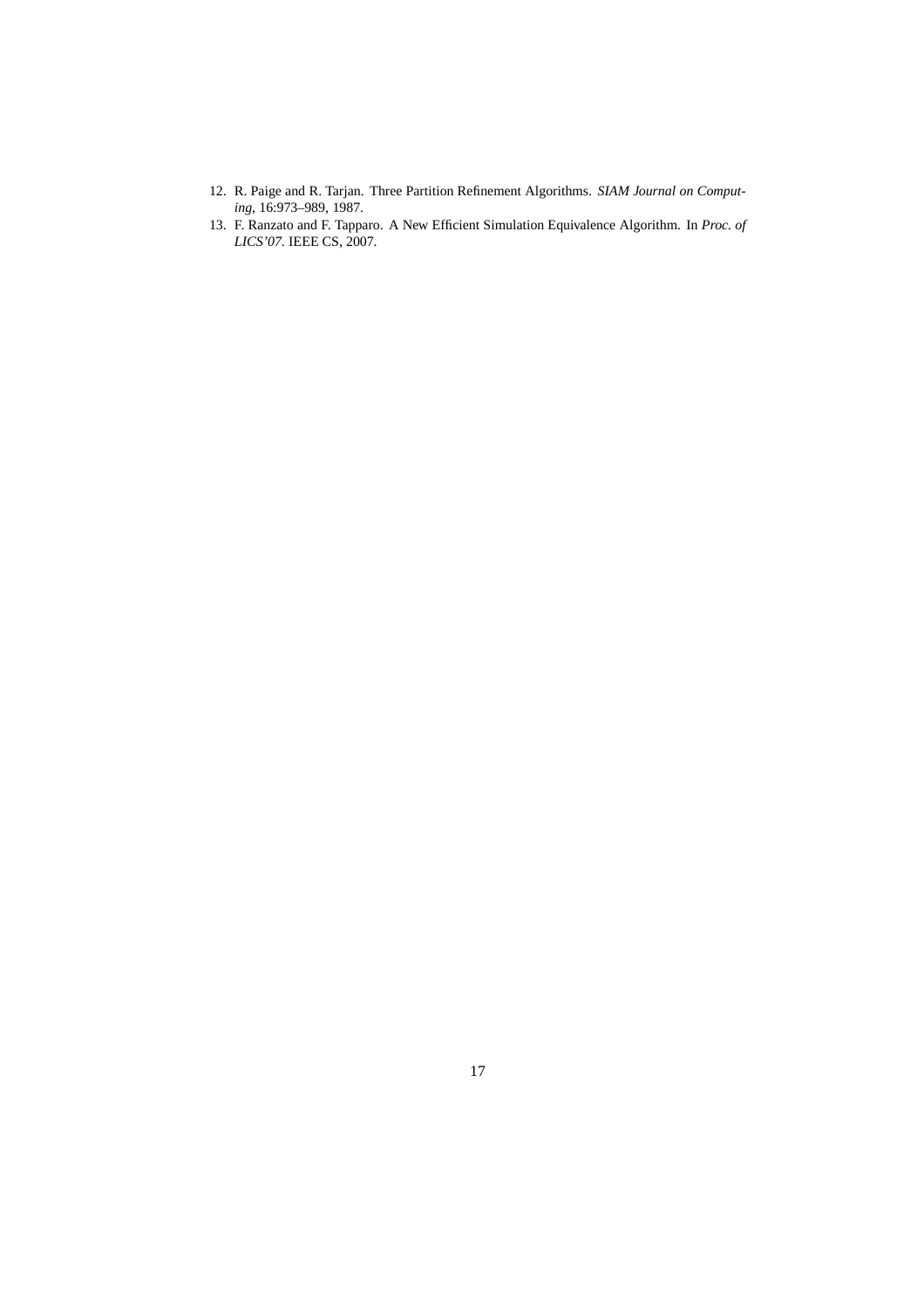# **A Proofs of the Theorems Presented in the Paper**

# **A.1 Correctness of Computing Simulations on LTS (Algorithm 1)**

Let us first introduce some notation. By an *iteration*, we will mean a single iteration of the while loop of the algorithm. For an iteration, the block *B* chosen on line 3 (also referd to as *B*prev) will be denoted as the *pivot* of the iteration. An *ancestor* of a block *C* is any block *D* which appears during the computation and for which  $C \subseteq D$ , and on the contrary, *C* is a *descendent* of *D*. Moreover, if *D* is the immediate ancestor of *C* such that *C* was created while splitting *D*, then *D* is the *parent* of *C* and *C* is a *child* of *D*.

Given an LTS  $T = (S, L, \rightarrow)$  and  $q, r \in S$ , we will denote by  $q \stackrel{a}{\longrightarrow} r$  the fact that  $\neg(q \stackrel{a}{\longrightarrow} r)$ . Moreover, for any  $B, C \subseteq S, q \stackrel{a}{\longrightarrow} C$  and  $B \stackrel{a}{\longrightarrow} C$  are defined analogously, i.e. provided that  $q \notin pre_a(C)$  and  $B \cap pre_a(C) = \emptyset$ .

**Lemma 6.** *On line 3 of Algorithm 1, the pair* (*P*,*Rel*) *is always a partition-relation pair. The partition P can only be refined during the computation. Moreover, the relation induced by the partition-relation pair* (*P*,*Rel*) *can only shrink during the computation.*

*Proof.* The fact that (*P*,*Rel*) is a partition-relation pair can only be temporarily broken by the *Split* operation on line 6 but after inheriting all *Rel* links of parent classes to children classes on lines 7–10, it again holds. The other two claims of the lemma are also immediate as the algorithm can only split the classes of *P* (but never unites them), and it can only remove some elements from  $Rel$ .

**Lemma 7.** *The following claims are invariants of the while loop of Algorithm 1:*

$$
\forall B \in P. \ \forall a \in \mathcal{L}. \ Remove_a(B) \xrightarrow{a} \bigcup Rel(B)
$$
 (1)

$$
\forall B \in P. \ B \in Rel(B) \tag{2}
$$

$$
\forall B, C \in P. (B, C) \in Rel \implies (\forall a \in \mathcal{L} \cdot \forall D \in P. B \stackrel{a}{\longrightarrow} D \implies C \subseteq pre_a(\bigcup Rel(D)) \cup Remove_a(D)) \quad (3)
$$

*Proof.* After the initialization, all the invariants hold. It is not so difficult to see it as *I* and therefore also *Rel* are transitive and reflexive.

- **–** Invariant (1) can never be broken. After the initialization it holds. From there on, it holds because only such a state r can be moved into the  $Remove_b(C)$  which is not in  $pre_b(\bigcup Rel(C))$  (the test on line 16). Moreover, if *r* is once not in  $pre_b(\bigcup Rel(C))$ , then it will no more be there (Lemma 6).
- **–** Invariant (2) can never be broken as breaking reflexivity of *Rel* requires choosing  $(C,D)$  on line 14 such that  $C = D$ . For any such a pair on line 14, it holds that *C*  $\stackrel{a}{\longrightarrow}$  *B* and *D* ⊆ *Remove<sub>a</sub>*(*B*) where *B* is the pivot block. But, thanks to Invariant (1), this is not possible for  $C = D$ .
- **–** Invariant (3) can be temporarily broken on three places of the algorithm:
	- **lines 6–10:** Let *C* be a block of *P* on line 7 and let  $C' \in P_{prev}$  be its parent. Then it is easy to see that after finishing the for loop on line 7, it holds that  $\bigcup Rel(C)$  =  $\bigcup Rel_{\text{prev}}(C')$  and for all  $a \in \mathcal{L}$ ,  $Remove_a(C) = Remove_a(C')$ . Thus after finishing the for loop on line 7, invariant (3) can be broken only for those (*B*,*C*) pairs such that it was broken even for their parents on line 6.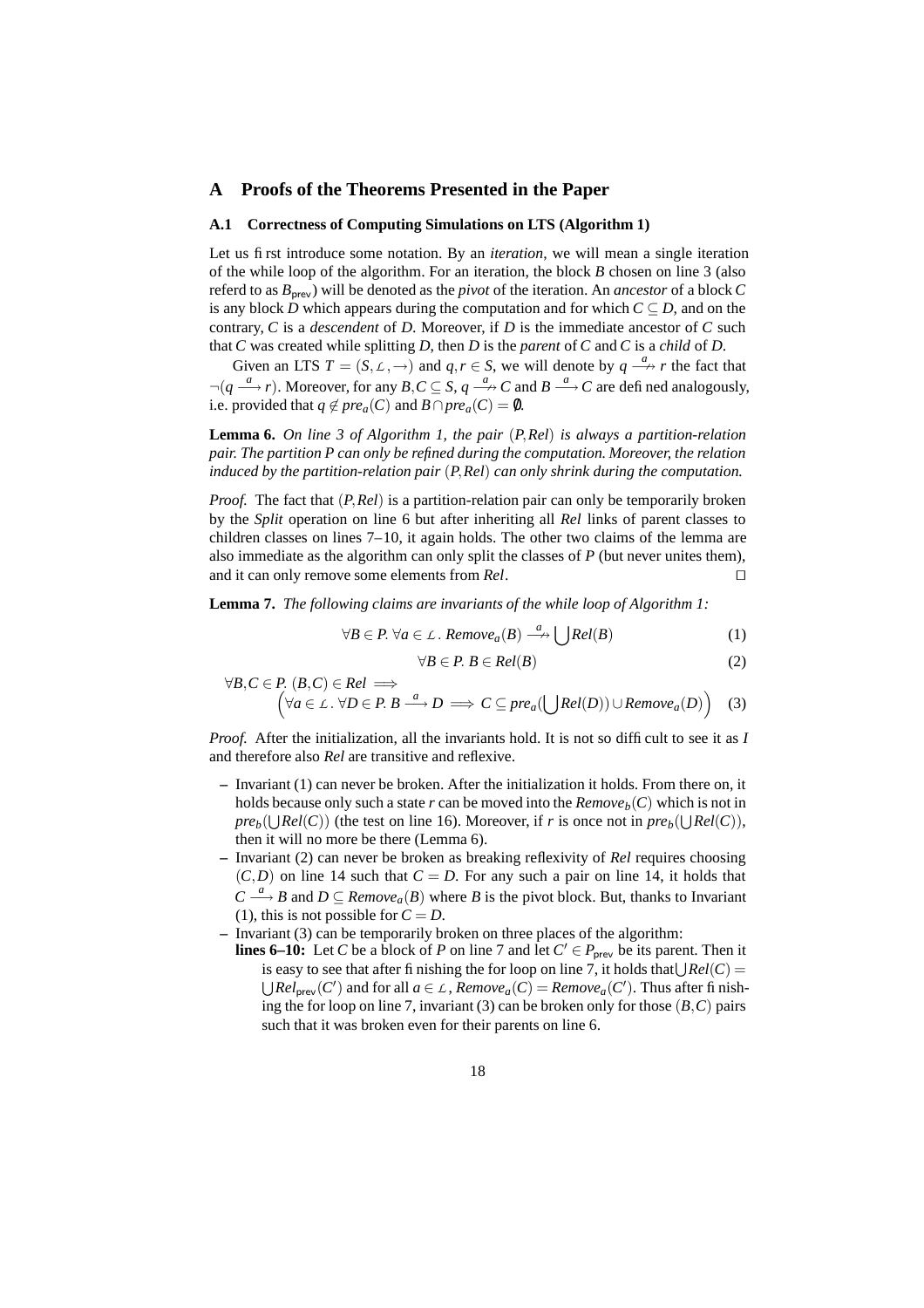- **line 4:** Assume that line 4 breaks the invariant and let *B* by the pivot of the iteration of the while loop. Then there are  $C, D \in P$  which break the invariant such that  $(C, D) \in Rel, C \stackrel{a}{\longrightarrow} B, D \subseteq pre_a(\bigcup Rel(B)) \cup Remove_a(B),$  and  $D \nsubseteq$  $pre_a(\bigcup Rel(B))$ . The *Split* operation on line 6 divides *D* into  $D_1 \subseteq pre_a(\bigcup Rel(B))$ and  $D_2 \subseteq$  *Remove*. Then *Rel* and the *Remove* sets are inherited on lines 7–10. Now only  $(C', D_2)$  pairs break the invariant where  $C'$  is a child of  $C$  which leads under *a* into a child of *B*. But exactly these pairs will be finally chosen on line 13 and the relation *Rel* will be cut on exactly these places.
- **line 16:** The invariant can be broken on this line as there can be some states *r* such that  $r \stackrel{b}{\longrightarrow} D$  and thus before the update of *Rel*,  $r \stackrel{b}{\longrightarrow} \bigcup Rel(C)$ , but after the removal of *D* from  $Rel(C)$ , it can happen that  $r \stackrel{b}{\longrightarrow} \bigcup Rel(C)$ . But exactly these *r* states are moved into *Remove<sub>b</sub>*(*C*), and so Invariant (3) holds after finishing the for loop on line 13 again.

 $\Box$ 

# **Lemma 8.** *If all the Remove sets are empty, then the relation* δ *induced by the partition relation pair* (*P*,*Rel*) *is a simulation on T included in I.*

*Proof.* The initial partition-relation pair is required to be such that  $\delta$  is initially included in *I*. We have to show that  $\delta$  is also a simulation on *T*. Let  $q \in B \in P$ ,  $r \in C \in P$ , and *q*  $\delta$  *r*. Then, from the definition of  $\delta$ ,  $(B,C) \in Rel$ . Let  $q \xrightarrow{a} s \in D$ , thus  $B \xrightarrow{a} D$ . Therefore, from Invariant (3) and from the fact that all the *Remove* sets are empty, we get  $C \subseteq pre_a(\bigcup Rel(D))$ . This means that for all  $t \in C$  there is  $u \in E \in Rel(D)$  such that  $t \stackrel{a}{\longrightarrow} u$  and  $s \delta u$  because  $u \in E \in Rel(D)$  and  $s \in D$ . As  $r \in C$ , the lemma holds.  $\Box$ 

**Lemma 9.** Let  $\delta$  be the relation induced by the partition-relation pair (P,Rel), let  $\leq$ <sup>*I*</sup> *be the maximal simulation on T included in I*, *and let*  $\leq$ <sup>*I*</sup>  $\subset$  *δ. Then, if we are on line* 3 of Algorithm 1 and there are states  $q, r \in S$  and blocks  $B, C, D \in P$  such that  $q \preccurlyeq^l r$ ,  $q \in C, r \in D$  *and*  $(B, C) \in Rel$ , *then also*  $(B, D) \in Rel$ .

*Proof.* Let us recall the relationship between a partition-relation pair (*P*,*Rel*) and its induced relation  $\delta$  which is: For any  $B, C \in P$  and  $q \in B, r \in C$ , it holds that  $q \delta r$  iff  $(B, C) \in Rel$ . Therefore, if  $\delta \subseteq \preccurlyeq^I$ , then  $q \preccurlyeq^I r$  implies  $(B, C) \in Rel$ .

We prove the lemma by induction on the number of iterations of the while loop. The base case: After the initialization, the claim holds as *Relinit* is transitive (the relation *I* is a pre-order). We prove the induction step by contradiction. Suppose the lemma might get broken during the execution of the algorithm. Then, we can identify the first moment when it is broken.

Let  $M_i$  be the moment (computation step) when we are on line 3 at the begining of the *i*-th iteration and the lemma is broken for the first time. At that monent, we have  $B,C,D\in P, q\in C, r\in D, q\preccurlyeq^l r, (B,C)\in Rel, \preccurlyeq^l\subseteq \delta,$  and  $(B,D)\not\in Rel.$  From  $q\preccurlyeq^l r$  and  $\preccurlyeq^I \subseteq \delta$ , we have  $(C,D) \in Rel$ . Because the induced relation is shrinking only (Lemma 6), we have that at each moment of the computation that precedes  $M_i$ , the relation  $\preccurlyeq$ <sup>*I*</sup> was a subset of the induced relation, the ancestor  $C'$  of  $C$  was over the ancestor  $B'$  of *B* (i.e.  $(B', C') \in Rel$ ), and also the ancestor of *D* was over the ancestor of *C* wrt. the current *Rel*. Because of this and because *I* (*Relinit*) is transitive and the lemma is broken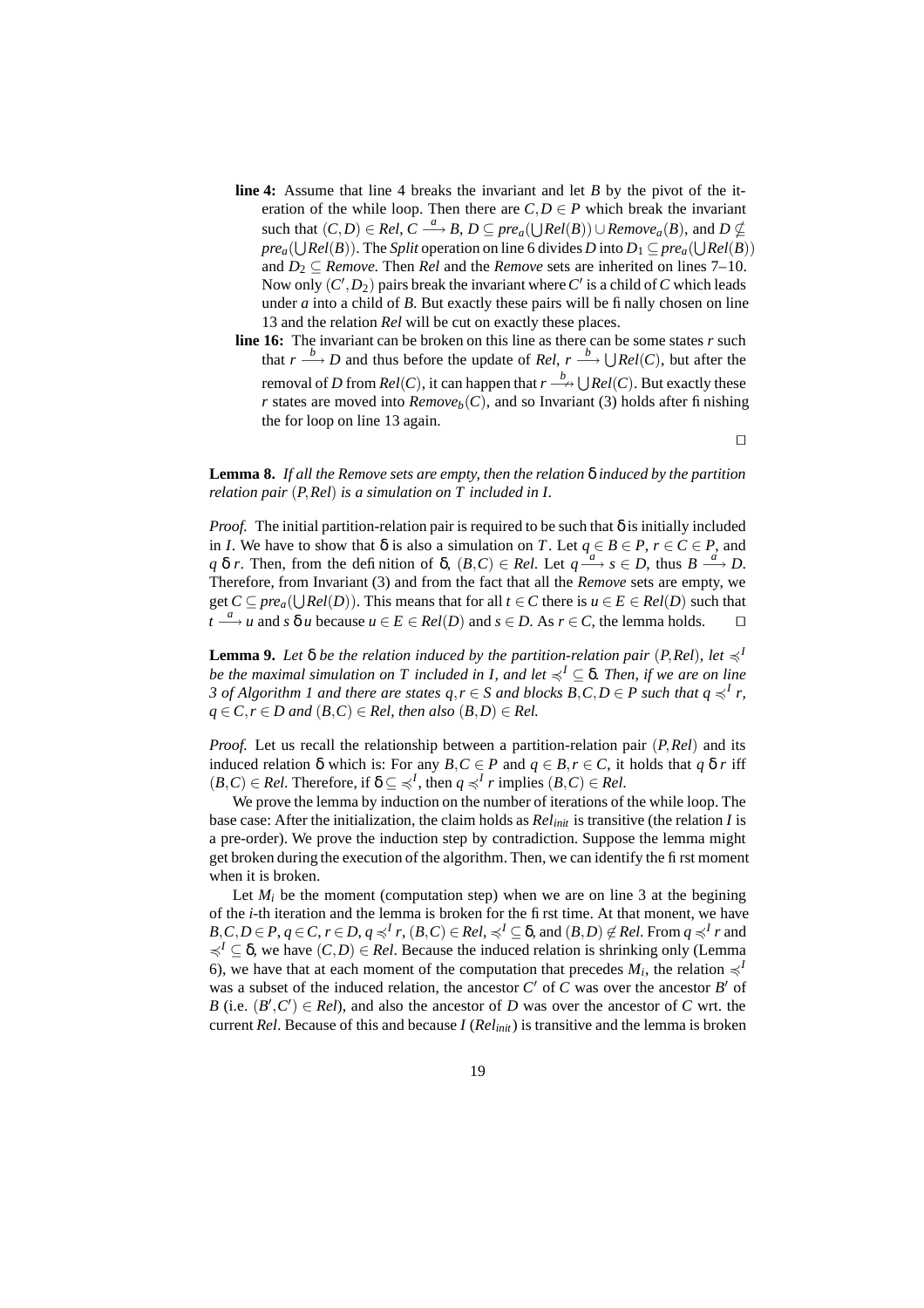for the first time at *M<sup>i</sup>* , we know that at each moment preceding *M<sup>i</sup>* , the ancestor of *D* was over the ancestor of *B*.

Let us choose the moment before  $M_i$  when  $(B, D)$  is going to be removed from  $Re l'$ (the moment in the iteration *i*−1 preceding *M<sup>i</sup>* , just before entering the for loop on line 11). The current partition  $P$  at that moment is the same as at  $M_i$ . The situation is such that  $(B,C) \in Rel'$ ,  $(C,D) \in Rel'$ ,  $(B,D) \in Rel'$ , and we are going to remove  $(B,D)$  from  $Re l'$  on line 14. However, we will not touch  $(B, C)$  and  $(C, D)$  during this iteration as these two pairs will be related at the moment *M*<sub>*i*</sub>. This update  $(Rel' \leftarrow Rel' \setminus \{(B,D)\})$  is caused by processing the  $Remove_a(E)$  set, where  $E \in P_{prev}$  is the pivot of the iteration such that  $B \stackrel{a}{\longrightarrow} E$ ,  $D \subseteq$  *Remove*<sub>*a*</sub>(*E*) and *C*∩*Remove*<sub>*a*</sub>(*E*) = 0 (we have split according to  $Remove_a(E)$ ).

At the beginning of the  $(i - 1)$ -th iteration, it still holds for the induced relation  $\delta'$ that  $\preccurlyeq^I \subseteq \delta'$  (this moment precedes *Mi*). Let  $B', C', D' \in P_{\text{prev}}$  be the ancestors of  $B, C, D$ (therefore  $B \subseteq B'$ ,  $C \subseteq C'$ ,  $D \subseteq D'$ ). We have that  $q \in C \subseteq C'$ ,  $C \cap Remove_q(E) = \emptyset$ ,  $B' \stackrel{a}{\longrightarrow} E$ , and  $(B', D') \in Rel'_{prev}$ , and therefore, from Invariant (3), we have that  $C' \subseteq$ *pre*<sub>a</sub>( $\bigcup$ *Rel*(*E*))∪*Remove*<sub>a</sub>(*E*). This implies that *C* ⊆ *pre*<sub>a</sub>( $\bigcup$ *Rel*(*E*)). Thus, *q*  $\stackrel{a}{\longrightarrow}$  *q*' ∈  $F \in Rel'_{\text{prev}}(E)$ .

Therefore, as  $q \preccurlyeq^l r$ , we have  $r \stackrel{a}{\longrightarrow} r'$  where  $q' \preccurlyeq^l r'$  and because  $\preccurlyeq^l \subseteq \delta', r' \in G \in$  $Re l'_{\text{prev}}(F)$ . Finally, because  $r \in D \subseteq$  *Remove*<sub>*b*</sub>(*E*), from Invariant (1), we get (*E*, *G*)  $\notin$  $Rel_{\text{prev}}^{\prime}$ . However, the states  $q^{\prime}, r^{\prime}$ , the blocks  $E, F, G \in P_{\text{prev}}$ , and the partition-relation pair ( $P_{\text{prev}}, Re l'_{\text{prev}}$ ) (which is the current partition-relation pair on line 3 in the iteration *i*−1 preceding *M<sub>i</sub>*) now form a situation breaking the lemma, which is the same as the situation at the moment  $M_i$ . This is not possible as  $M_i$  was supposed to be the first such moment.  $\Box$ 

**Lemma 10.** *Let* δ *be the relation induced by the partition-relation pair* (*P*,*Rel*) *and let*  $\leq$ <sup>*I*</sup> be the maximal simulation on *T* included in *I*. Then,  $\le$ <sup>*I*</sup>  $\subseteq$   $\delta$ .

*Proof.* By contradiction. We will show that breaking this lemma in a run of Algorithm 1 has to be preceded by breaking Lemma 9.

Let  $q \in B \in P$ ,  $r \in C \in P$  such that  $q \preccurlyeq^l r$ . Let us choose the moment when  $(B, C)$ is removed from *Rel* on line 14. This update of *Rel* is caused by processing the set *Remove<sub>a</sub>*(*D*) where  $D \in P_{prev}$  is the pivot of the concerned iteration of the while loop, *B*  $\stackrel{a}{\longrightarrow}$  *D*, and *C* ⊆ *Remove*<sub>*a*</sub>(*D*). Let *B*<sup>*'*</sup>, *C'* ∈ *P*<sub>prev</sub> be the ancestors of *B*, *C*. From Invariant (2), we have that  $(B', B') \in Rel_{prev}$ , and then  $B' \xrightarrow{a} D$  together with Invariant (3) gives  $B' \subseteq pre_a(\bigcup Rel_{prev}(D)) \cup Remove$ . Thus, as  $q \notin Remove$ ,  $q \stackrel{a}{\longrightarrow} q' \in E \in$ *Rel*<sub>prev</sub>(*D*). From  $q \preccurlyeq^I r$  and from the fact that  $\preccurlyeq^I$  is a subset of the current induced relation (the lemma is going to be broken for the first time and it still holds), we have  $r \xrightarrow{a} r' \in F \in Rel_{prev}(E)$ . However, as  $r \in Remove_a(D)$  and because of Invariant (1), we have  $(D, F) \notin Rel_{prev}$ . Therefore, the states  $q', r'$  and the blocks  $D, E, F$  break Lemma 9 (at the beginning of the given iteration).  $\Box$ 

**Lemma 11.** Let  $\leq^{I}$  be the maximal simulation on T included in I. Then, at any point in a run of Algorithm 1, any  $q,r\in S$  such that  $q\cong^I r$  are in the same block of P.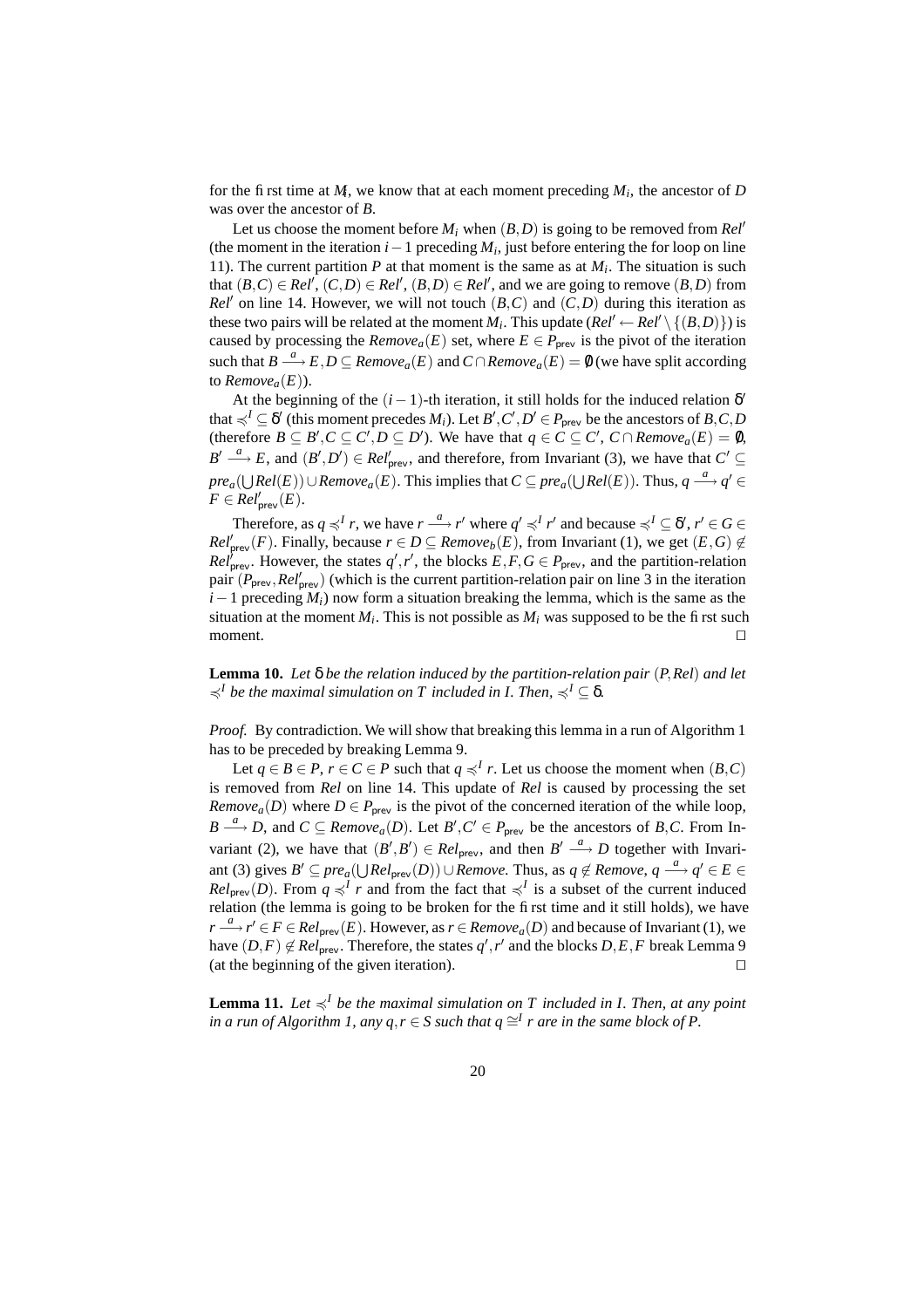*Proof.* By contradiction. We will show that breaking this lemma in a run of Algorithm 1 has to be preceded by breaking Lemma 9.

After the initialization the lemma holds. Let us choose the first moment when it is broken. At that moment, the states *q*,*r* are separated from each other by the *Split* operation during processing of some pivot block *B* where, without loss of generality, at the beginning of the concerned iteration of the while loop,  $r \in Remove_a(B)$  and  $q \notin$  $Remove<sub>a</sub>(B)$ .

Let us now consider the moment just before entering the for loop on line 11 during which *r* will be added into  $Remove_a(B')$  where  $B'$  is an ancestor of *B*. Let the partitionrelation pair that the algorithm is working with at that moment be  $(P', Re l')$  inducing a relation  $\delta$ , and let  $q, r \in C \in P'$ . There is an edge  $r \stackrel{a}{\longrightarrow} D \in Rel'(B')$  such that  $(B', D)$ will be removed from Rel'.

From  $r \preccurlyeq^l q$  and  $\preccurlyeq^l \subseteq \delta$  (Lemma 10) and because  $r \stackrel{a}{\longrightarrow} r' \in D$ , there is an edge  $q \stackrel{a}{\longrightarrow} q' \in E \in Rel(D), q' \preccurlyeq^l r'.$  Moreover, from Lemma 9 (whose claim holds also for line 11 just before entering the for loop because lines 4–10 do not influence the induced relation),  $(B, E) \in Rel(B')$ .

Thus there are edges such as  $q \stackrel{a}{\longrightarrow} q' \in E \in Rel'(B')$  before entering the for loop on line 11. Moreover, at least one such edge  $q \stackrel{a}{\longrightarrow} q'' \in E' \in Rel(B')$  will remain also after finishing the for loop because if all the  $(B, X)$  relations such that  $q \stackrel{a}{\longrightarrow} X$  disappeared from *Rel'*, then *q* would move to *Remove<sub>a</sub>*(*B'*), which will not happen. Because  $q \preccurlyeq^I r$ and  $\preccurlyeq^l$   $\subseteq$   $\delta$ , we have  $r \stackrel{a}{\longrightarrow} r'' \in F \in \text{Rel}'(E'), q'' \preccurlyeq^l r''$ . But at the end of the for loop on line 11,  $(B', F) \notin Rel'$  as *r* will be added into  $Remove_a(B')$  (Invariant (1)). Therefore states  $q''$ ,  $r''$  and blocks  $B'$ ,  $E'$ ,  $F$  break Lemma 9 at the beginning of the following iteration of the while loop.  $\Box$ 

**Lemma 12.** *Let B*,*B* <sup>0</sup> *be two blocks appearing during a run of Algorithm 1 such that*  $B'$  *is an ancestor of*  $B$ *. Let*  $Remove<sub>a</sub>(B)$  *and*  $Remove<sub>a</sub>(B')$  *be two*  $Remove<sub>s</sub>$ *ets at the*  $(differential)$  *moments* when *B*, *resp. B*<sup> $l$ </sup>, *is chosen as the pivot. Then, Remove*<sub>*a*</sub> $(B)$   $\cap$  $Remove<sub>a</sub>(B') = \emptyset$ .

*Proof.* If *q* is in *Remove<sub>a</sub>*(*B*) after the initialization, then  $q \stackrel{a}{\longrightarrow} \bigcup Rel_{init}(B)$ . If *q* is added into *Remove*<sub>*a*</sub>(*B*) later on, then  $q \stackrel{a}{\longrightarrow} \bigcup Rel(B)$  on line 13 in the while loop iteration when *q* is added into *Removea*(*B*). <sup>8</sup> Moreover,subsequently, after the update of *Rel* on line 14,  $q \stackrel{a}{\longrightarrow} \bigcup Rel(B)$ . From Lemma 6, if once  $q \stackrel{a}{\longrightarrow} \bigcup Rel(B)$ , then it will never happen that  $q \stackrel{a}{\longrightarrow} \bigcup Rel(B')$  where *B'* is a descendent of *B*. Thus,  $q \stackrel{a}{\longrightarrow} (\bigcup Rel(B))$  is a neccesary condition which has to hold on line 13 for *q* to be added into  $Remove_a(B)$ on line 17. However, if *q* is really added into *Remove*<sub>*a*</sub>(*B*), then the condition  $q \stackrel{a}{\longrightarrow}$  $\bigcup$ *Rel*(*B*) is broken on line 14 and will never hold for any descendent of *B* again. Therefore, if *q* is once in  $Remove_a(B)$ , then the neccesary condition  $q \stackrel{a}{\longrightarrow} \bigcup Rel(B)$  will never hold and thus it can never happen that *q* is being added into any  $Remove_a(B')$  where  $B'$ is a descendent of *B*. Then, it cannot happen that *B* is chosen as a pivot,  $Remove<sub>a</sub>(B)$  is emptied, and then some of its descendents  $B'$  is chosen as a pivot with a  $Remove<sub>a</sub>(B')$ set such that  $Remove_a(B) \cap Remove_a(B') \neq 0$  set.  $□$ 

<sup>&</sup>lt;sup>8</sup> Note that at that time, *B* is referred to via *C* in the algorithm.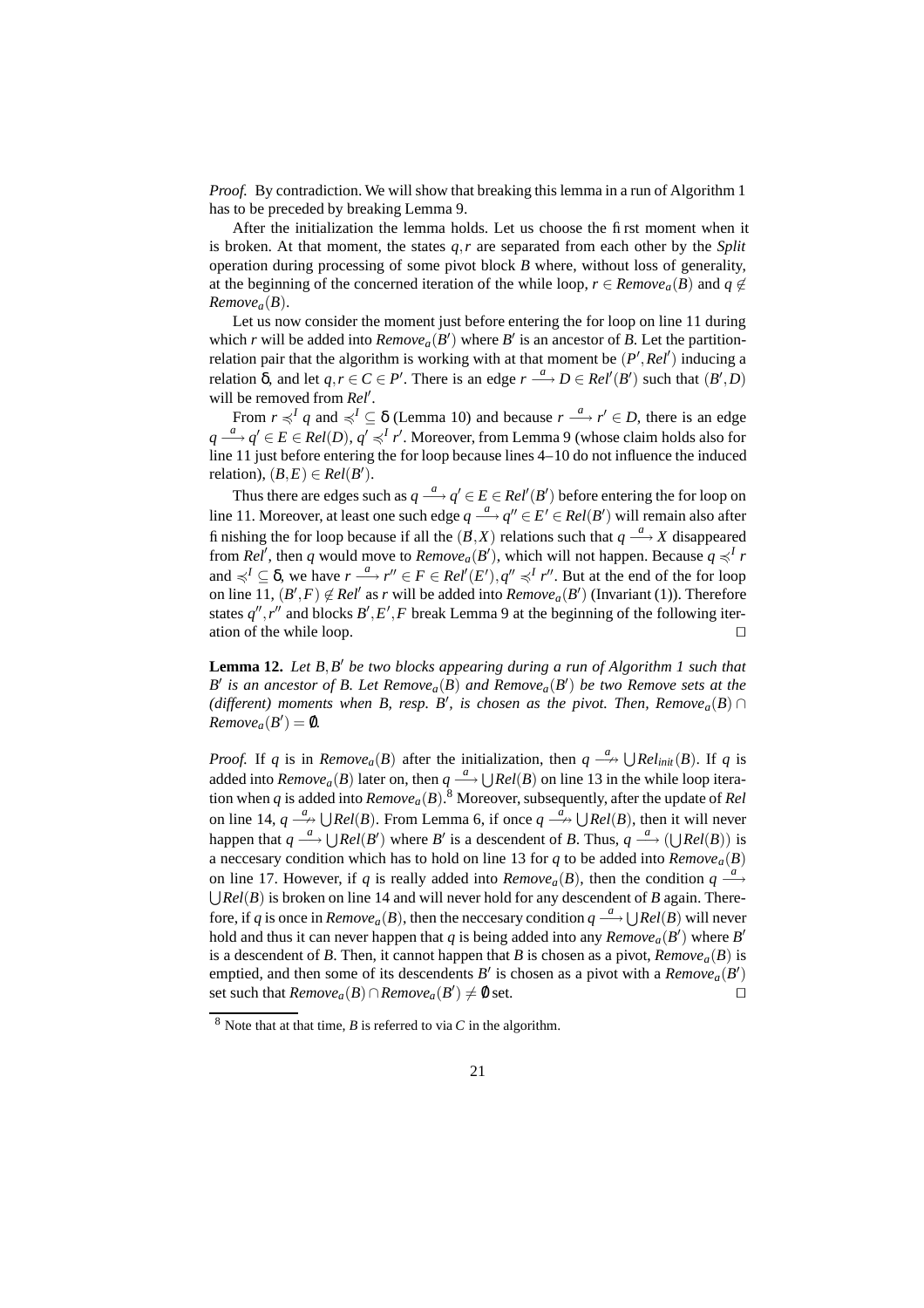#### **Proof of Theorem 1**

*Proof.* Due to Lemma 12, for any block *B* which can arise during the computation, *B* can be chosen as a pivot only finitely many times as for any  $a \in L$ , all the *Remove*<sub>*a*</sub>(*B*) sets encountered on line 3 are disjoint. There are finitely many possible blocks and hence the algorithm terminates.

Lemma 8 implies that the relation  $\delta$  induced by the final partition-relation pair (*Psim*,*Relsim*) is a simulation included in *I*. Lemma 10 implies that this simulation is the maximal one. Finally, Lemma 11 implies that the resulting partition *Psim* equals  $S/$ ≅<sup>*I*</sup> . Turkiya ta 1980-yil bir turkiya ta 1980-yil bir turkiya ta 1980-yil bir turkiya ta 1980-yil bir turkiya ta 1

# **A.2 Complexity of Computing Simulations on LTS (Algorithm 1)**

# *Data structures and important implementation details*

We use resizable arrays (and matrices) which double (or quadruple) their size whenever needed. The insertion operation over these structures takes amortised constant (linear) time.

Each block *B* contains for each  $a \in L$  a list of (pointers on) states from  $Remove_a(B)$ . Each time when any set  $Remove_a(B)$  becomes nonempty, block *B* is moved to the beginning of the list of blocks. Choosing the pivot block on the line 3 then means just scanning the head of the list of blocks.

Each block contains, for each  $a \in L$  and a state  $q \in S$ , a counter  $RelCount_a(q, B)$  $|\{r \in S \mid r \in \bigcup Rel_a(B) \land q \stackrel{a}{\longrightarrow} r\}|$ . This counters enables us to perform the test on line 16 in *O*(1) time.

The *Split*(*P*,*Remove*) operation can be implemented as follows: Iterate through all *q* ∈ *Remove*. If *q* ∈ *B* ∈ *P*, add *q* into a block *B*<sub>*child*</sub> (if *B*<sub>*child*</sub> does not exist yet, create it and add it into *P*) and remove *q* from *B*. If *B* becomes empty, discard it.

At the initialization phase, we attach to each  $q \in S$  an array indexed by symbols of  $a \in L$  of pointers to *pre*<sub>*a*</sub>(*q*) lists. This way, we achieve constant time searching for *pre*<sub>*a*</sub>(*q*) lists (without the arrays, it would be  $O(|L|)$ ). *Some auxiliary notions*

For  $B \subseteq S$  and  $a \in L$ , we denote by  $in_a(B)$  the set  $\{(r, a, q) \in \rightarrow | q \in B\}$ , and by  $in(B)$ the set  $\bigcup_{a \in L} in_a(B)$ . Note that  $|pre_a(B)| \leq |in_a(B)|$ . We also denote by  $\stackrel{a}{\to}$  the set of all *a*-edges of  $\rightarrow$ .

We denote by  $Anc(B)$  the set of all ancestors of *B*, and if  $B'$  is an ancestor of *B*, then *B* is a *descendent* of *B*<sup>'</sup>.

# **Proof of Theorem 2**

*Proof.*

*Initial observations*

The complexity analysis builds a lot upon Lemma 12 and Lemma 6 proved within the proof of correctness of Algorithm 1. Using these lemmas, we can see that:

**Observation 1.** For any  $a \in \mathcal{L}$  and  $B \in P_{sim}$ , the sum of the cardinalities of the *Remove*<sub>*a*</sub>(*B*<sup>*'*</sup>) sets for all  $B' \in Anc(B)$  that are chosen as the pivot is below  $|S|$ .

**Observation 2.** If a pair  $(C, D)$  once appears on line 15, then any pair  $(C', D')$  such that  $C \in \text{Anc}(C')$  and  $D \in \text{Anc}(D')$  cannot appear on line 15 any more.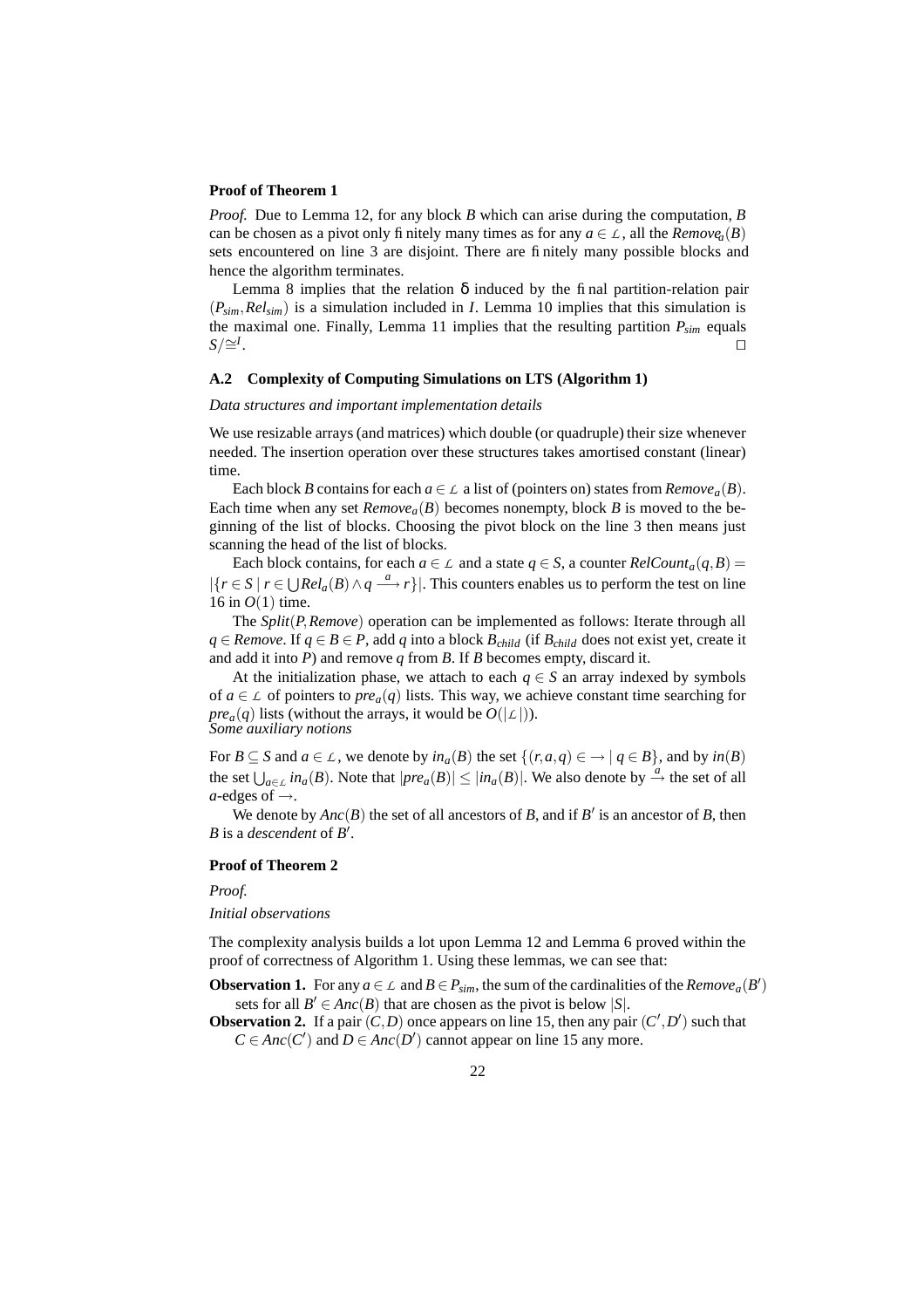Most of the remaining complexity analysis then lies in a careful exploration of manipulations with the data structures used in the algorithm.

#### *Space complexity*

The arrays of pointers on the *pre<sub>a</sub>* lists take  $O(|L| \cdot |S|)$  space, the matrix encoding of *Rel* takes  $O(|P_{sim}|^2)$  space, and the *Remove* sets as well as the counters take  $O(|\mathcal{L}| \cdot$  $|P_{sim}| \cdot |S|$  space. Thus the overall asymptotic space complexity is  $O(|\mathcal{L}| \cdot |P_{sim}| \cdot |S|)$ .

#### *Time complexity*

The initialization of the arrays of pointers to the  $pre_a$  lists takes  $O(|L| \cdot |S|)$  time. The *RelCount* counters are initialized by (1) setting all *RelCount* to 0, and then (2) for all *B* ∈ *P*, for all *q* ∈ *B*, for all *r* ∈ *pre*<sub>*a*</sub>(*q*), and for all *C* such that  $(C, B) \in Rel$ , incrementing *RelCount<sub>a</sub>*(*r*,*C*). This takes  $O(|P_{init}| \cdot | \rightarrow |)$  time. The *Remove* sets are initialized by iterating through all  $a \in L$ ,  $q \in S$ ,  $B \in P$ , and if  $RelCount_a(q, B) = 0$ , then adding (appending) *q* to *Remove<sub>a</sub>*(*B*). This takes  $O(|\mathcal{L}| \cdot |P_{init}| \cdot |S|)$  time. Thus the overall initialization can be done in time  $O(|P_{init}| \cdot |\rightarrow | + | \mathcal{L}| \cdot |P_{init}| \cdot |S|)$ .

One single *Split*(*P*,*Remove*) operation takes *O*(|*Remove*|) time. From Observation 1, we have that for a fixed block  $B \in P_{\text{sim}}$  and  $a \in \mathcal{L}$ , the sum of cardinalities of all *Remove<sub>a</sub>*( $B'$ ) sets where  $B'$  is an ancestor of  $B$  according to which a *Split* is being done is below |*S*|. Therefore, for all symbols of  $\mathcal{L}$  and all the blocks of  $P_{sim}$ , the overall time complexity of all *Split* operations is  $O(|\mathcal{L}| \cdot |P_{sim}| \cdot |S|)$ .

The complexity analysis of lines 7–10 is based on the fact that it can happen at most  $|P_{init}| - |P_{sim}|$  times that any block *B* is split. Moreover, the presented code can be optimised by not having the lines 7–10 as a separate loop (this was chosen just for clarity of the presentation), but the inheritance of *Rel*, *Remove*, and the counters can be done within the *Split* function, and only for those blocks that were really split (not for all the blocks every time).

Whenever a new blocks is generated by *Split*, we have to do the following: (1) For each  $a \in L$ , copy the *Remove*<sub>*a*</sub> set of the parent block and attach the copy to the child block. As for all  $a \in L$ ,  $B \in P$ , *Remove<sub>a</sub>*( $B$ )  $\subseteq S$ , and a new block will be generated at most  $|P_{init}| - |P_{sim}|$  times, the overall time of this copying is in  $O(|\mathcal{L}| \cdot |P_{sim}| \cdot |S|)$ . (2) Add a row and a column to the *Rel* matrix and copy the entries from those of the parent. This operation takes  $O(|P_{sim}|)$  time for one added block as the size of the rows and columns of the *Rel*-matrix is bounded by  $|P_{sim}|$ . Thus. for all newly generated blocks, we achieve the overall time complexity of  $O(|P_{sim}|^2)$ . (3) Add and copy the *RelCount* counters. For one newly generated block, this operation takes an  $O(|\mathcal{L}| \cdot |S|)$  time and thus for all generated blocks, it gives time  $O(|\mathcal{L}| \cdot |P_{sim}| \cdot |S|)$ .

Lines 13 and 14 are *O*(1)-time (*Rel* is a boolean matrix). Before we enter the for loop on line 11 with *B* being the pivot, we compute a list *RemoveList<sub>a</sub>*(*B*) = {*D* ∈  $P \mid D \subseteq$  *Remove*}. This is an  $O(|$ *Remove* $|)$  operation and by almost the same argument as in the case of the overall time complexity of *Split*, we get also exactly the same overall time complexity for computing all the *RemoveList<sub>a</sub>*( $B$ ) lists. On line 11, for each  $q \in B$ , we find the *pre*<sub>*a*</sub>(*q*) list (in *O*(1) time using the array of pointers to the  $pre_a(q)$  lists), and we iterate through all elements of  $pre_a(q)$  and choose every  $C, C \stackrel{a}{\longrightarrow} \{q\}$ . This takes  $O(|in_a(B)|)$  time. For any  $B \in P_{sim}$ , let  $RL_a(B)$  be the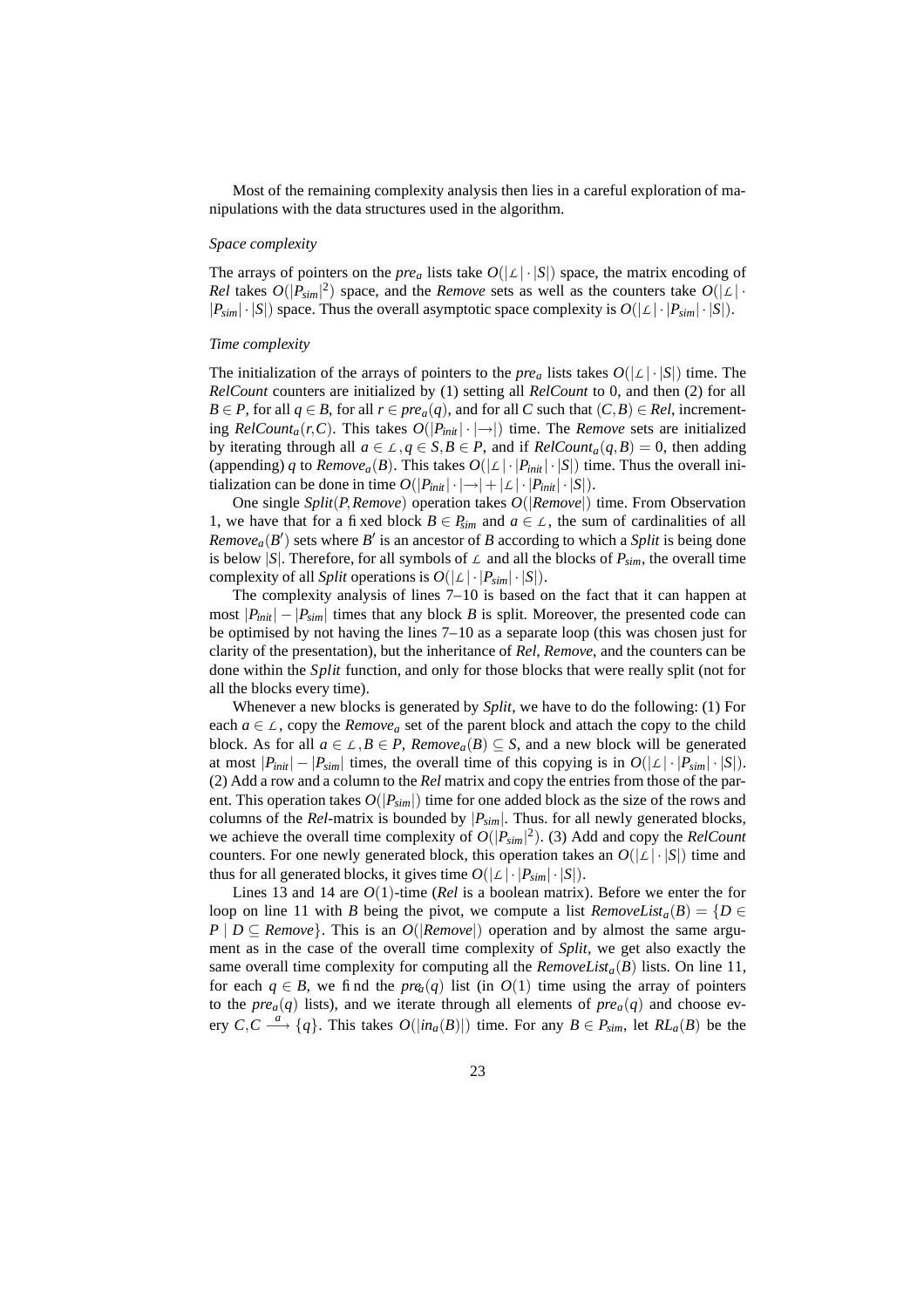set of blocks  $\bigcup_{B' \in \text{Anc}(B)} \text{RemoveList}_a(B')$ . Then the overall time complexity of lines 11–14 is at most  $O(\sum_{a \in L} \sum_{B \in P_{sim}} |RL_a(B)| \cdot |in_a(B)|)$ . From the initial observations, we can see that  $|RL_a(B)| \leq |P_{sim}|$ , and thus we have the overall time complexity of  $O(\sum_{a \in \mathcal{L}} \sum_{B \in P_{sim}} |P_{sim}| \cdot |in_a(B)|) = O(\sum_{a \in \mathcal{L}} |P_{sim}| \cdot |\stackrel{a}{\rightarrow}|) = O(|P_{sim}| \cdot |\rightarrow|)$  for lines 11-14.

For a single *C*,*D* pair appearing on line 14, we iterate through all  $q \in D$  and through all nonempty lists  $pre_a(q)$ , and for each  $r \in pre_a(q)$ , we decrement  $RelCount_a(r, C)$ . If *RelCount<sub>a</sub>*( $r$ ,*C*) = 0 after the decrement, we append *r* into the *Remove<sub>a</sub>*(*C*) list. It follows from the initial observations that if any pair of blocks (*C*,*D*) once appears on line 14, then there will never appear any pair of their descendants on line 14. Thus, if we fix a block  $C \in P_{\text{sim}}$  and a state q, then it can happen at most once that  $q \in D$  and the pair  $(C', D)$  (where  $C'$  is an ancestor of  $C$ ) is being separated within *Rel* (i.e. removed from *Rel*) on line 14. Thus, the contribution of the pair  $C, q$  to the time complexity of lines 15–17 is  $O(\sum_{a \in \Sigma} |pre_a(q)|)$ . Therefore, the contribution of the *C*, *r* pairs for all *r* ∈ *S* is  $O(|\rightarrow|)$ , and hence the overall time complexity of lines 15–17 is  $O(|P_{sim}| \cdot |\rightarrow|)$ .

From the above analysis, it follows that the overall time complexity of the algorithm is  $O(|P_{sim}| \cdot |-| \leq | \cdot |P_{sim}| \cdot |S|)$ .

# **A.3 Correctness of Computing the Downward Simulation via LTS**

# **Proof of Theorem 3**

# *Proof.*

*(if)* Suppose that  $q^{\bullet} \preccurlyeq r^{\bullet}$ . This means that there is a simulation  $R^{\bullet}$  on  $Q^{\bullet}$  such that  $(q^{\bullet}, r^{\bullet}) \in R^{\bullet}$ . We define *D* to be the smallest binary relation on *Q* such that  $(q, r') \in D$ if  $(q^{\prime\bullet}, r^{\prime\bullet}) \in R^{\bullet}$ . Obviously,  $(q, r) \in D$ . We show that *D* is a downward simulation on *Q* which immediately implies the result.

Suppose that  $(q', r') \in D$  and  $(q_1, \ldots, q_n) \stackrel{f}{\longrightarrow} q'$ . Since  $(q', r') \in D$  we know that  $(q'^{\bullet}, r'^{\bullet}) \in R^{\bullet}$ ; and since  $(q_1, \ldots, q_n) \stackrel{f}{\longrightarrow} q'$  we know by definition of  $A^{\bullet}$  that  $q'^{\bullet} \stackrel{f}{\longrightarrow} q'$  $(q_1, \ldots, q_n)$ <sup>\*</sup>. Since  $R^*$  is a simulation, there are  $r_1, \ldots, r_n \in Q$  with  $r'^* \stackrel{f}{\longrightarrow} (r_1, \ldots, r_n)$ <sup>\*</sup> and  $((q_1, \ldots, q_n)^\bullet, (r_1, \ldots, r_n)^\bullet) \in R^\bullet$ . Since  $r'^\bullet \stackrel{f}{\longrightarrow} (r_1, \ldots, r_n)^\bullet$  we have  $(r_1, \ldots, r_n) \stackrel{f}{\longrightarrow}$ *r'*. Also, by definition of *A*<sup>•</sup> we know that  $((q_1, \ldots, q_n)$ <sup>•</sup>  $\stackrel{i}{\longrightarrow} q_i^{\bullet}$  for each  $i : 1 \le i \le n$ . We observe that  $r_i$  is the only state such that  $(r_1, \ldots, r_n)$ <sup>•</sup>  $\stackrel{i}{\longrightarrow} r_i^{\bullet}$ , and hence it must be the case that  $(q_i^{\bullet}, r_i^{\bullet}) \in R^{\bullet}$ . This means that  $(q_i, r_i) \in D$  for each  $i : 1 \le i \le n$ .

*(only if)* Suppose that  $q \preccurlyeq_{down} r$ . This means that there is a simulation *D* on *Q* such that  $(q, r) \in D$ . We define  $R$  to be the smallest binary relation on  $Q^{\bullet}$  such that  $(q'^{\bullet}, r'^{\bullet}) \in R^{\bullet}$  if  $(q', r') \in D^{\bullet}$ , and  $((q_1^{\bullet}, \ldots, q_n^{\bullet}), (r_1^{\bullet}, \ldots, r_n^{\bullet})) \in R^{\bullet}$  if  $(q_i, r_i) \in D$  for each *i* : 1 ≤ *i* ≤ *n*. Obviously,  $(q, r) \in R^{\bullet}$ . We show that  $R^{\bullet}$  is a simulation on  $Q^{\bullet}$  which immediately implies the result. In the proof, we consider two sorts of states in  $A^{\bullet}$ ; namely those corresponding to states and those corresponding to left hand sides in *A*.

Suppose that  $(q'^{\bullet}, r'^{\bullet}) \in R^{\bullet}$  and  $q'^{\bullet} \stackrel{f}{\longrightarrow} (q_1, \ldots, q_n)^{\bullet}$ . Since  $(q'^{\bullet}, r'^{\bullet}) \in R^{\bullet}$ , we know that  $(q', r') \in D$ , and since  $q'^{\bullet} \stackrel{f}{\longrightarrow} (q_1, \ldots, q_n)^{\bullet}$ , we know by definition of  $A^{\bullet}$  that  $(q_1,...,q_n) \stackrel{f}{\longrightarrow} q'$ . Since *D* is a downward simulation, there are  $r_1,...,r_n \in Q$  with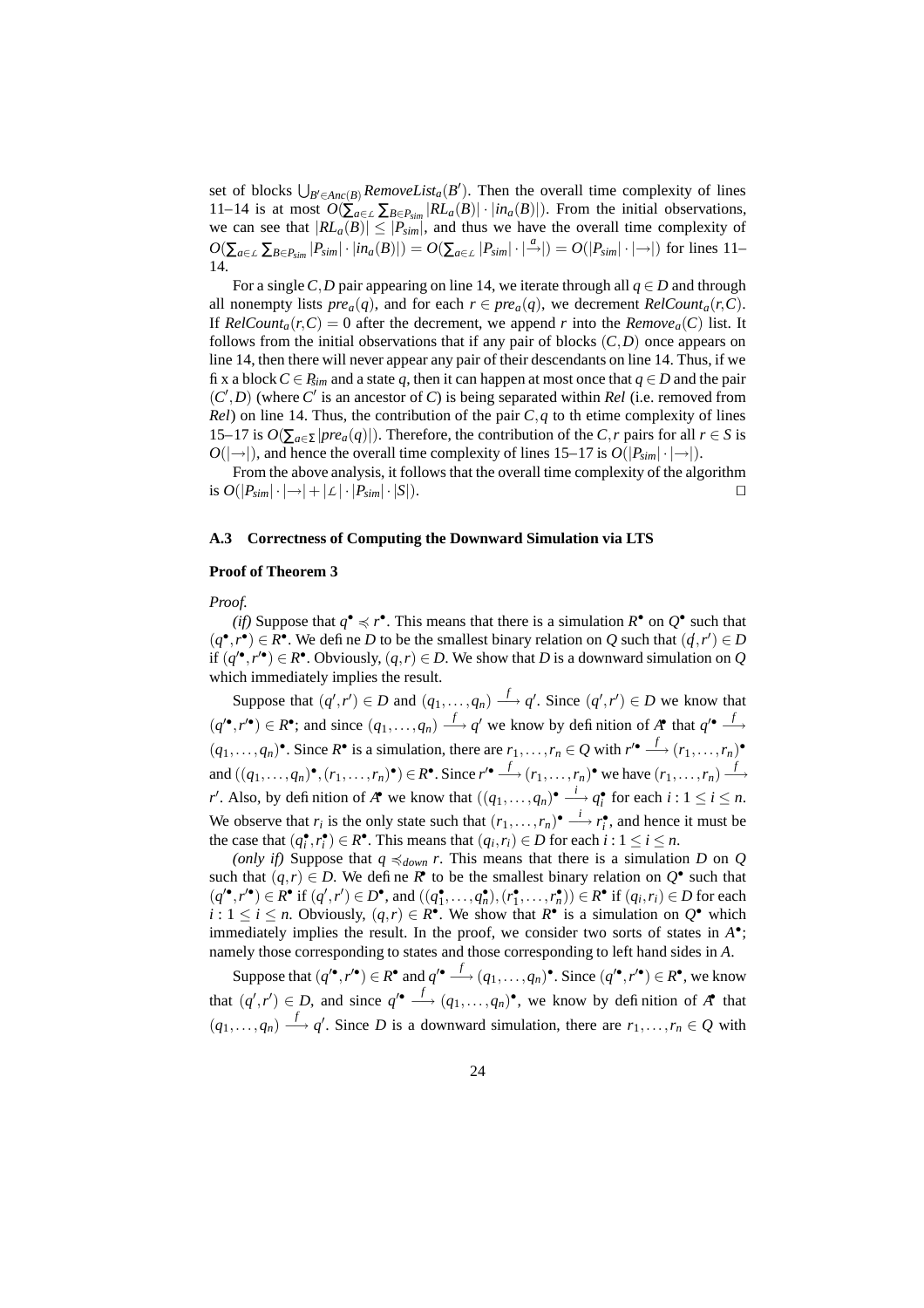$(r_1, \ldots, r_n) \stackrel{f}{\longrightarrow} r'$  and  $(q_i, r_i) \in D$  for each  $i: 1 \le i \le n$ . Since  $(r_1, \ldots, r_n) \stackrel{f}{\longrightarrow} r'$ , we have  $r' \longrightarrow (r_1, \ldots, r_n)$ <sup> $\bullet$ </sup>. By definition of *R*<sup>*n*</sup>, it follows that  $((q_1^{\bullet}, \ldots, q_n^{\bullet}), (r_1^{\bullet}, \ldots, r_n^{\bullet})) \in R^{\bullet}$ . Now, suppose that  $((q_1^{\bullet},...,q_n^{\bullet}),(r_1^{\bullet},...,r_n^{\bullet})) \in R^{\bullet}$  and that  $(q_1,...,q_n)^{\bullet} \longrightarrow q_i^{\bullet}$ . By

definition of *A*<sup>•</sup> we know that  $(r_1, \ldots, r_n)$ <sup>•</sup>  $\xrightarrow{i} r_i^*$ . Since  $((q_1^*,\ldots,q_n^*),(r_1^*,\ldots,r_n^*)\in R^*$ , it follows by definition of *R*<sup>*i*</sup> that  $(q_i, r_i) \in D$  and hence also that  $(q_i^{\bullet}, r_i^{\bullet}) \in R^{\bullet}$ .

# **A.4 Complexity of Computing the Downward Simulation via LTS**

# **Proof of Lemma 1**

*Proof.* The state-list encoding of the LTS *A* • can be obtained from the lhs-list encoding of *A* by the following steps:

- 1. for all  $q \in Q$ , add  $q^{\bullet}$  into the state-list encoding of  $A^{\bullet}$  (and also add an additional pointer from  $q$  to  $q^{\bullet}$ , which we will need later on), and
- 2. for each  $l = (q_1, ..., q_n) \in Lhs(A)$ ,
	- (a) add  $l^{\bullet}$  into the state-list encoding of  $A^{\bullet}$ ,
	- (b) for each  $f \in \Sigma$  and each right-hand side *r* in the *f*-list of *l*, add  $r^{\bullet}$  into  $pref(l^{\bullet})$ , i.e. add the  $r^{\bullet} \stackrel{f}{\longrightarrow} l^{\bullet}$  edges, and
	- (c) for each  $1 \le i \le n$ , add *l*<sup>•</sup> into  $pre_i(q_i^{\bullet})$ , i.e. add the  $l^{\bullet} \longrightarrow q_i^{\bullet}$  edges<sup>9</sup>.

In order to have a constant time access to the particular  $pre_a$ -lists for  $a \in \Sigma^{\bullet}$  in the state-list encoding of *A* • being built by the above construction, we may temporarily replace the state-lists by arrays. This means that we first construct, for each  $q \in Q^{\bullet}$ where  $q \in Q$ , a temporary array indexed by  $i \in \sum^{\bullet}, 1 \le i \le Rank(A)$ , of pointers to the *pre*<sub>*i*</sub>( $q$ <sup>•</sup>) lists (initialized with *null* values), and, for each *l*<sup>•</sup>  $\in Q$ <sup>•</sup> where *l*  $\in$  *Lhs*(*A*), a similar temporary array of pointers to the  $pre<sub>f</sub>(l)$ -lists for  $f \in \Sigma$ . The time and space needed for creating these temporary arrays is  $O(Rank(A) \cdot |Q| + |\Sigma| \cdot |Lhs(A)|)$ .

After creating the temporary arrays, we traverse the lhs-list representation of *A* in time  $O(|Q|+|\Delta|+Rank(A)\cdot|Lhs(A)|)$  while building the state-list representation (with arrays used instead of state-lists) of *A* • with each step done in constant time (due to the use of the temporary arrays and the auxiliary pointers from  $q$  to  $q^{\bullet}$ ). In the complexity, |*Q*| corresponds to traversing the list of states, |∆| to traversing the transitions of *A* while creating the *f*-labelled transitons of  $A^{\bullet}$  for  $f \in \Sigma$ , and  $Rank(A) \cdot |Lhs(A)|$  to traversing the left-hand sides while creating the *i*-labelled transitions of  $A^{\bullet}$  for  $1 \le i \le Rank(A)$ . The remaining step is then to convert the auxiliary arrays into state-lists which can be done with the same complexity as initialising the arrays (we do not traverse the contents of the state-lists, we just leave out the state lists that are empty).

Thus, using suitable linked data structures, the creation of the state-list encoding of *A* • is done in time *O*(*Rank*(*A*)· |*Q*|+|∆|+(*Rank*(*A*)+|Σ|)· |*Lhs*(*A*)|).

The space complexity corresponds to the size of the temporary arrays and the size of the resulting LTS  $A^{\bullet}$ , which is  $O(|Q| + |\Delta| + Rank(A) \cdot |Lhs(A)|)$ . Indeed, we need space  $O(|Q|)$  to represent states,  $O(|\Delta|)$  to represent the *f*-labelled transitons of  $A^{\bullet}$  for

<sup>&</sup>lt;sup>9</sup> Here, we use the pointers from  $q$  to  $q^{\bullet}$  introduced at the beginning.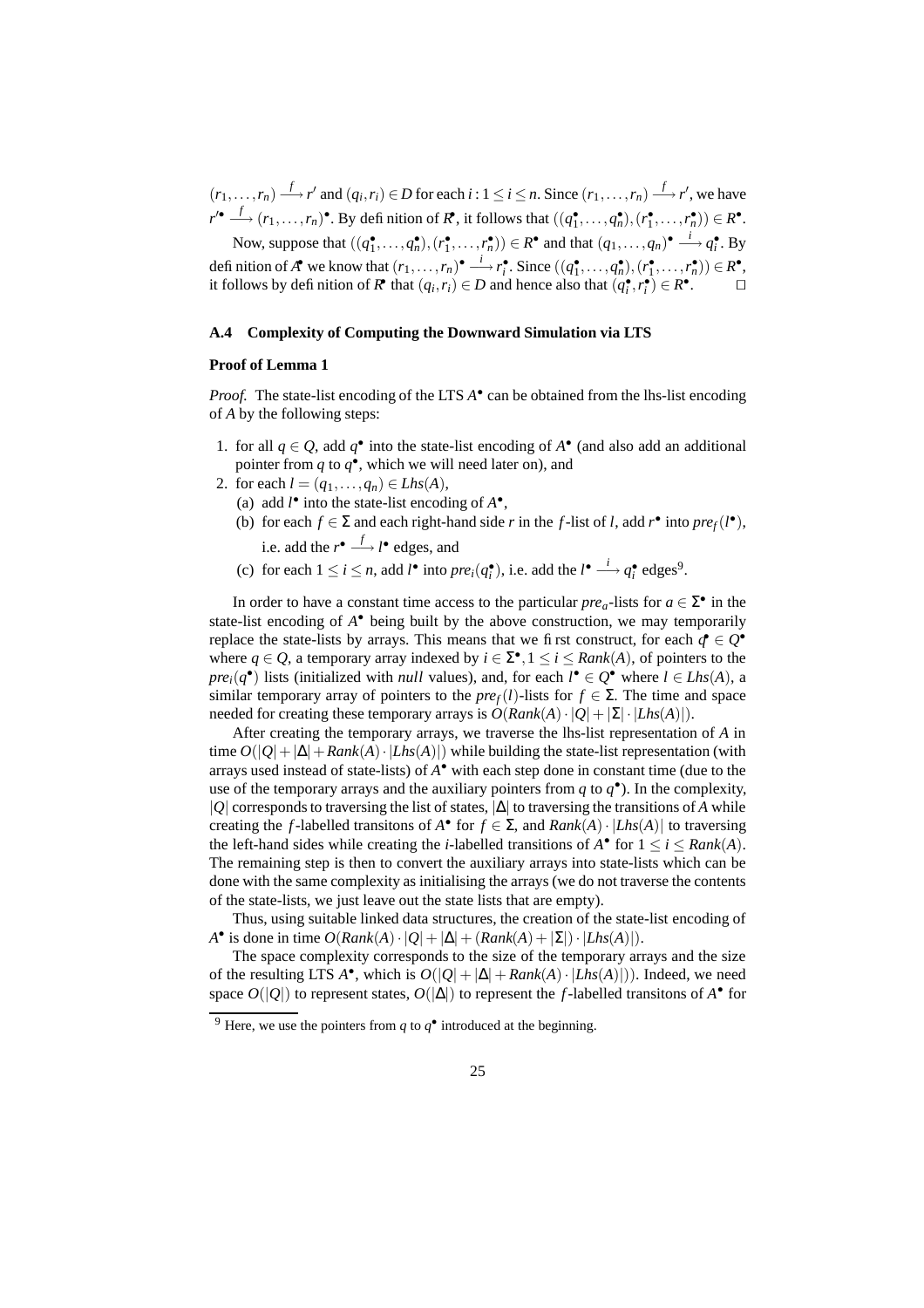$f \in \Sigma$ , and  $O(Rank(A) \cdot |Lhs(A)|)$  to represent the *i*-labelled transitions of  $A^{\bullet}$  for  $1 \leq$  $i \leq Rank(A)$ . In total, we obtain the same formula as in the case of the time complexity, i.e.  $O(Rank(A) \cdot |Q| + |\Delta| + (|\Sigma| + |Rank(A)|) \cdot |Lhs(A)|).$ 

Finally, the creation of  $(P^{\bullet}, Rel^{\bullet})$  is trivial, and its complexity is apparently covered by the complexity of creating *A* • . The contract of the contract of the contract of the contract of the contract of the contract of the contract of the contract of the contract of the contract of the contract of the contract of the contract of the contract

# **Proof of Lemma 2**

*Proof.* We get the complexity of running Algorithm 1 on  $A^{\bullet}$  and  $(P^{\bullet}, ReI^{\bullet})$  by instantiating the parameters of *A* • in the formula of Theorem 2. More precisely, from the construction of  $A^{\bullet}$ , it follows that (1)  $|\Sigma^{\bullet}| = |\Sigma| + Rank(A)$ , (2)  $|Q^{\bullet}| = |Q| + |Lbs(A)|$ , and (3)  $|\Delta^{\bullet}| \leq |\Delta| + Rank(A) \cdot |Lhs(A)|$ . Then the running time of Algorithm 1 with input  $A^{\bullet}$  and  $(P^{\bullet}, Rel^{\bullet})$  is:

$$
O((|\Sigma| + Rank(A)) \cdot (|Q| + |Lhs(A)|) \cdot (|Q/\cong_{down}| + |Lhs(A)/\cong_{down}|)
$$
  
+ ((|\Delta| + Rank(A) \cdot Lhs(A)) \cdot (|Q/\cong\_{down}| + |Lhs(A)/\cong\_{down}|))).

Observe that  $|Lhs(A)| \leq |\Delta|$  and that  $|Q| \leq |Lhs(A)| + 1^{10}$ . Therefore, the time complexity amounts to

$$
O((|\Sigma| + Rank(A)) \cdot |Lhs(A)| \cdot |Lhs(A)/\cong_{down}| + |\Delta| \cdot |Lhs(A)/\cong_{down}|)
$$

and as the space complexity formula from Theorem 2 equals the first summand of the time complexity formula, we are getting the space complexity

*O*(( $|\Sigma|$ +*Rank*(*A*)) ·  $|Lhs(A)| \cdot |Lhs(A)| \approx d_{own}|$ ).

#### **A.5 Correctness of Computing the Upward Simulation via LTS**

#### **Proof of Theorem 5**

*Proof.*

(*if*) Suppose that  $q^{\odot} \preccurlyeq^l r^{\odot}$ . This means that there is a simulation  $R^{\odot} \subseteq I$  on  $Q^{\odot}$ such that  $(q^{\odot}, r^{\odot}) \in R^{\odot}$ . We define *U* to be the smallest binary relation on *Q* such that  $(q', r') \in U$  if  $(q'^{\odot}, r'^{\odot}) \in R^{\odot}$ . Obviously,  $(q, r) \in U$ . We show that *U* is an upward simulation on *Q* induced by  $\preccurlyeq_{down}$ , which immediately implies the result.

Suppose that  $(q', r') \in U$  and  $(q_1, \ldots, q_n) \stackrel{f}{\longrightarrow} q''$ , where  $q_i = q'$ . Since  $(q', r') \in$ *U*, we know that  $(q^{\circledcirc}, r^{\circledcirc}) \in R^{\odot}$ , and since  $(q_1, \ldots, q_n) \stackrel{f}{\longrightarrow} q^n$ , we know by definition of  $A^{\odot}$  that  $q_i^{\odot} \stackrel{\lambda}{\longrightarrow} ((q_1, \ldots, \Box_i, \ldots, q_n) \stackrel{f}{\longrightarrow} q'')^{\odot}$ . Since  $R^{\odot}$  is a simulation, there are  $r_1, \ldots, r_{i-1}, r_{i+1}, \ldots, r_n, r'' \in Q$  with  $r' \circ \stackrel{\lambda}{\longrightarrow} ((r_1, \ldots, \Box_i, \ldots, r_n) \stackrel{f}{\longrightarrow} r'') \circ$  and  $(((q_1, \ldots, \Box_i, \ldots, q_n) \stackrel{f}{\longrightarrow} q'')^{\odot}, ((r_1, \ldots, \Box_i, \ldots, r_n) \stackrel{f}{\longrightarrow} r'')^{\odot}) \in R^{\odot}$ . Since  $R^{\odot} \subseteq I$ , we know that  $(((q_1, \ldots, \Box_i, \ldots, q_n) \stackrel{f}{\longrightarrow} q'')^{\odot}, ((r_1, \ldots, \Box_i, \ldots, r_n) \stackrel{f}{\longrightarrow} r'')^{\odot}) \in I$  and hence  $(q_j, r_j) \in \text{K}_{down}$  for each *j* such that  $1 \leq j \neq i \leq n$ . Since  $r'^{\odot} \stackrel{\lambda}{\longrightarrow} ((r_1, \ldots, \Box_i, \ldots, r_n) \stackrel{f}{\longrightarrow}$ 

<sup>&</sup>lt;sup>10</sup> Recall that we assume the automata not to have unreachable states and to have at most one state that is not used in any left-hand side.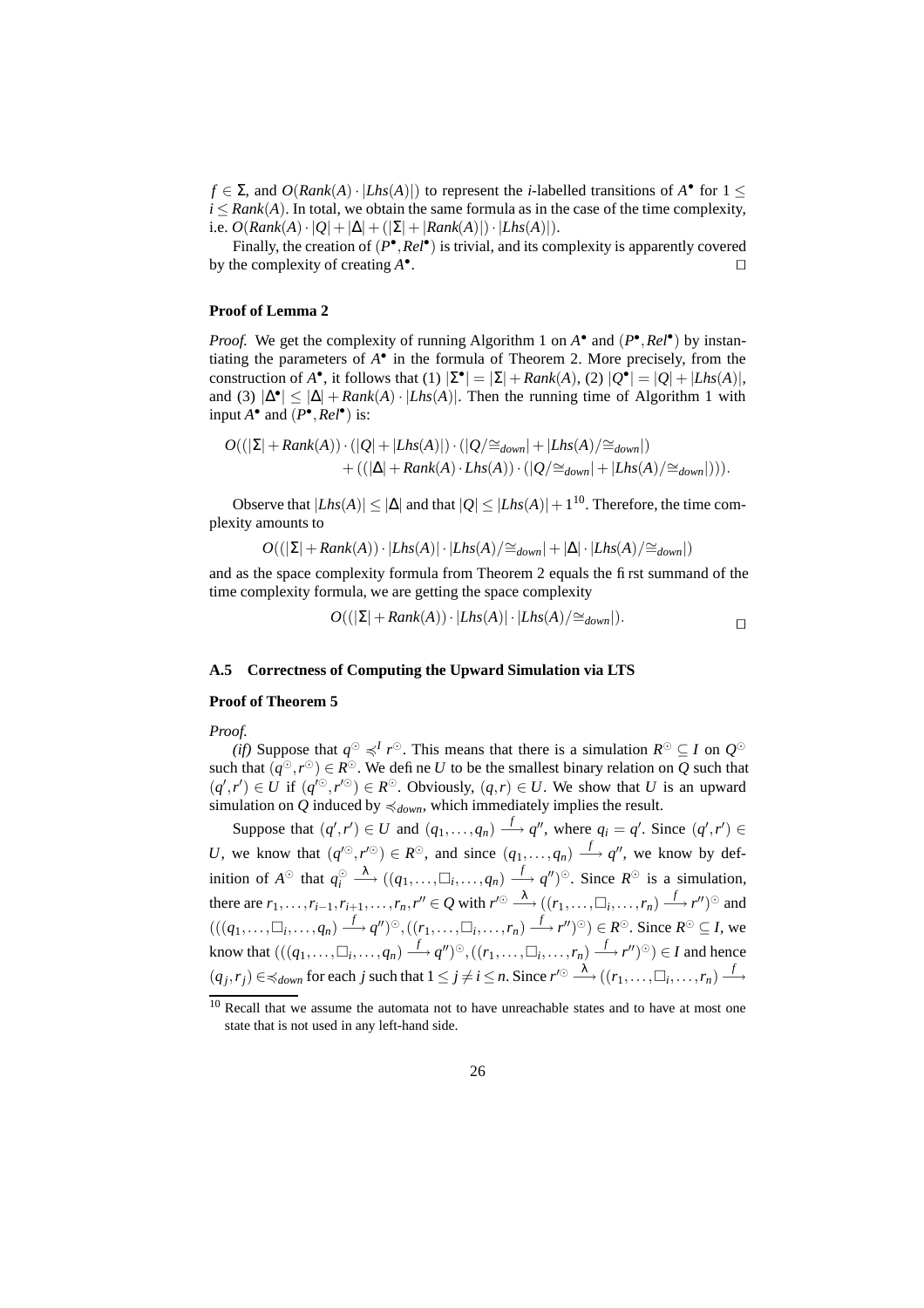$(r')^{\odot}$  we have  $(r_1, \ldots, r_n) \stackrel{f}{\longrightarrow} r''$  where  $r_i = r'$ . Also, by definition of  $A^{\odot}$  we know that the only transitions from  $((q_1, \ldots, \Box_i, \ldots, q_n) \stackrel{f}{\longrightarrow} q'')^{\odot}$  resp.  $((r_1, \ldots, \Box_i, \ldots, r_n) \stackrel{f}{\longrightarrow}$  $f'(r)$ <sup>⊙</sup> are  $((q_1, \ldots, \Box, \ldots, q_n) \stackrel{f}{\longrightarrow} q''$ <sup>o</sup>  $\stackrel{f}{\longrightarrow} q''$ <sup>o</sup> resp.  $((r_1, \ldots, \Box_i, \ldots, r_n) \stackrel{f}{\longrightarrow} r'')$ <sup>o</sup>  $\stackrel{f}{\longrightarrow}$  $r''$ . Consequently, it must be the case that  $(q''^{\odot}, r''^{\odot}) \in R^{\odot}$ . This means that  $(q'', r'') \in R$ *U*.

*(only if)* Assume that there is an upward simulation *U* on *Q* induced by  $\preccurlyeq_{down}$ such that  $(q, r) \in U$ . We define  $R^{\odot}$  to be the smallest binary relation on  $Q^{\odot}$  such that  $(q'^{\odot}, r'^{\odot}) \in R^{\odot}$  if  $(q', r') \in U$ , and  $(((q_1, \ldots, \Box_i, \ldots, q_n) \stackrel{f}{\longrightarrow} q'')^{\odot}, ((r_1, \ldots, \Box_i, \ldots, r_n) \stackrel{f}{\longrightarrow}$  $f(r'')^{\odot}$ )  $\in R^{\odot}$  if  $(q'', r'') \in U$  and  $q_j \preccurlyeq_{down} r_j$  for each *i* such that  $1 \leq j \neq i \leq n$ . Obviously  $R^{\odot} \subseteq I$  and  $(q, r) \in R^{\odot}$ . We show that  $R^{\odot}$  is a simulation on  $Q^{\odot}$  which immediately implies the result. In the proof, we consider two sorts of states in  $A^{\odot}$ ; namely those corresponding to states and those corresponding to environments.

Suppose now that  $(q'^{\odot}, r'^{\odot}) \in R^{\odot}$  and  $q'^{\odot} \stackrel{\lambda}{\longrightarrow} ((q_1, \ldots, \Box_i, \ldots, q_n) \stackrel{f}{\longrightarrow} q'')^{\odot}$ . Since  $(q'^{\odot}, r'^{\odot}) \in R^{\odot}$ , we know that  $(q', r') \in U$ ; and since  $q'^{\odot} \stackrel{\lambda}{\longrightarrow} ((q_1, \ldots, \Box_i, \ldots, q_n) \stackrel{f}{\longrightarrow}$  $(q'')^{\odot}$  we know by definition of  $A^{\odot}$  that  $(q_1, \ldots, q_n) \stackrel{f}{\longrightarrow} q''$  where  $q' = q_i$ . Since *U* is an upward simulation induced by  $\preccurlyeq_{down}$ , there are  $r_1, \ldots, r_n, r'' \in Q$  with  $(r_1, \ldots, r_n) \stackrel{f}{\longrightarrow} r'',$  $r_i = r'$ ,  $(p'', r'') \in U$  and  $q_j \preccurlyeq_{down} r_j$  for each  $j : 1 \le j \ne i \le n$ . Since  $(r_1, \ldots, r_n) \xrightarrow{f}$  $r''$  we have  $r'^{\odot} \stackrel{\lambda}{\longrightarrow} ((r_1, \ldots, \Box_i, \ldots, r_n) \stackrel{f}{\longrightarrow} r'')^{\odot}$ . By definition of  $R^{\odot}$  it follows that  $(((q_1, \ldots, \Box_i, \ldots, q_n) \stackrel{f}{\longrightarrow} q'')^{\odot}, ((r_1, \ldots, \Box_i, \ldots, r_n) \stackrel{f}{\longrightarrow} r'')^{\odot}).$ 

Now, suppose that  $(((q_1, \ldots, \Box_i, \ldots, q_n) \longrightarrow q^n)^\odot, ((r_1, \ldots, \Box_i, \ldots, r_n) \longrightarrow r^n)^\odot) \in$  $R^{\odot}$  and that  $(((q_1, \ldots, \Box_i, \ldots, q_n) \stackrel{f}{\longrightarrow} q'')^{\odot} \stackrel{f}{\longrightarrow} q''^{\odot}$ . By definition of  $A^{\odot}$ , we know that  $(((r_1, \ldots, \Box_i, \ldots, r_n) \stackrel{f}{\longrightarrow} r'')^{\odot} \stackrel{f}{\longrightarrow} r''^{\odot}$ . Moeover, since  $(((q_1, \ldots, \Box_i, \ldots, q_n) \stackrel{f}{\longrightarrow}$  $(q'')^{\odot}, ((r_1,\ldots,\Box_i,\ldots,r_n)\stackrel{f}{\longrightarrow}r'')^{\odot}) \in R^{\odot}$ , it follows by definition of  $R^{\odot}$  that  $(q'',r'') \in R$ *U* and hence also that  $(q''^{\odot}, r''^{\odot}) \in R$  $\circ$ .

# **A.6 Complexity of Computing the Upward Simulation via LTS**

# **Proof of Lemma 3**

*Proof.* We assume to start with the lhs-list representation of  $A = (Q, \Sigma, \Delta, F)$ . We need to derive the LTS  $A^{\odot}$  in the state-list format and the partition-relation pair  $(P^{\odot}, Rel^{\odot})$ . Algorithm 2 is a simplified encoding of the procedure. We know that  $P^{\circ} = \{ \{q^{\circ} | \}$ *q* ∈ *Q*}  $\}$  ∪ *P*<sup>*o*</sup>. Algorithm 2 computes *P*<sub>*e*</sub></sub><sup>*o*</sup> using the partition *Lhs*(*A*)/≅<sub>*down*</sub> constructed within the computation of the downward simulation on *A*. The state-list representation of LTS  $A^{\odot}$  is created within this computation without increasing the overall asymptotic time complexity. The last step is then computing of *Rel*.

We denote two sets of environments *i-compatible* iff all their elements have the same symbol and the hole on the *i th* position.

*Lines*  $1-3$  At the first step (lines  $1-3$ ) we compute for each  $1 \le i \le Rank(A)$  a binary relations  $Rel_i$  on blocks of  $Lhs(A)/\cong_{down}$  such that the partition-relation pair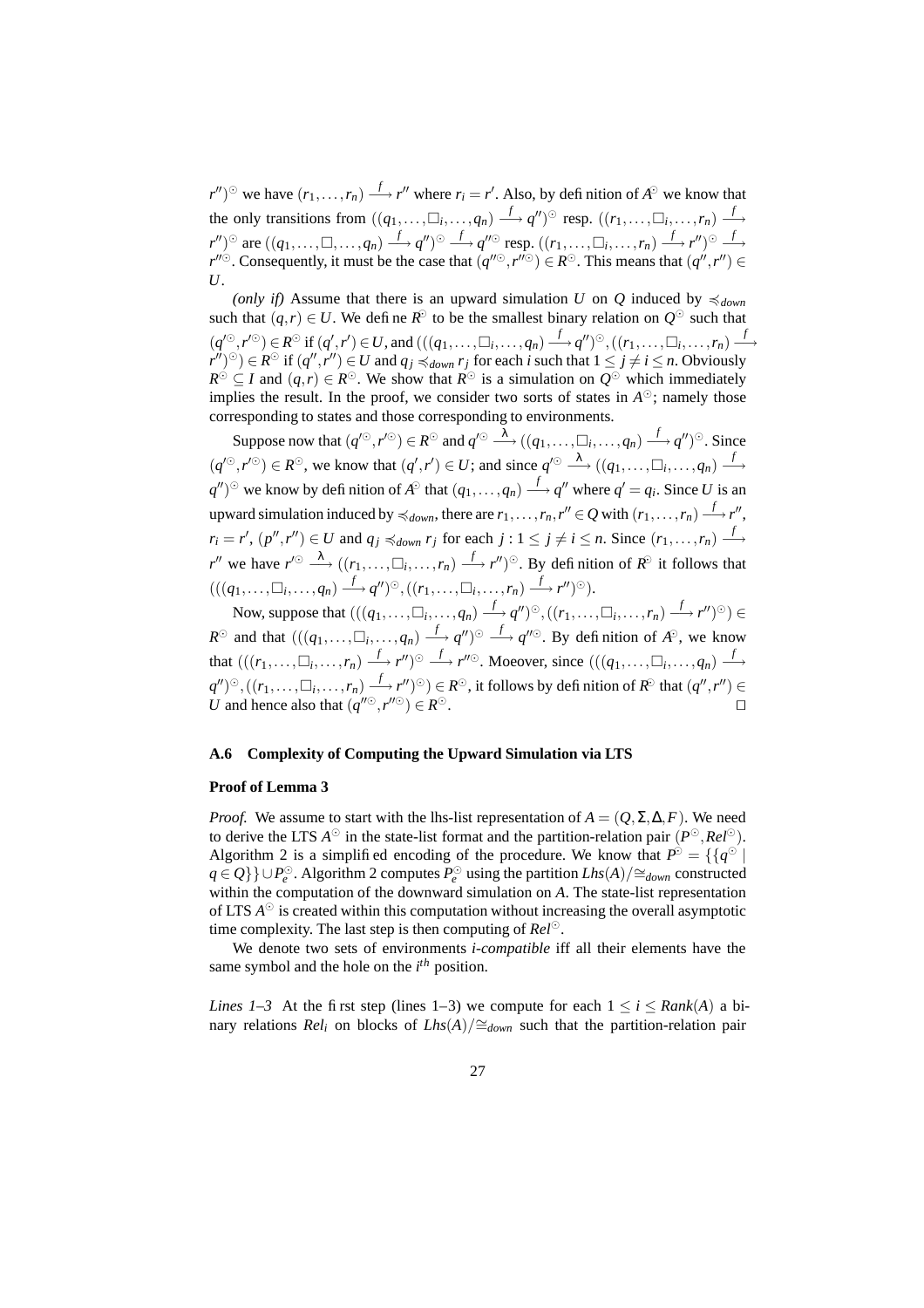#### **Algorithm 2**: Upward Initialization

**Input**: A tree automaton *A* =  $(Q, \Sigma, \Delta, F)$  and a partition *Lhs*(*A*)/≅<sub>*down*</sub> **Data**: for each  $1 \le i \le Rank(A)$ , a relation  $Rel_i ⊆ Lhs(A) / \cong_{down} × Lhs(A) / \cong_{down}$ **Output**: The partition-relation pair  $(P^{\odot}, Rel^{\odot})$  and the LTS  $A^{\odot} = (Q^{\odot}, \Sigma^{\odot}, \Delta^{\odot})$ **1 forall**  $K, L \in L$ *hs*(*A*)/≅<sub>*down*</sub> **do 2 forall**  $1 \leq i \leq Rank(A)$  **do if**  $K \times L \subseteq D_i$  **then**  $Rel_i \leftarrow Rel_i \cup \{(K, L)\}$  $\mathcal{A} \ \ Q^\odot \leftarrow \{ q^\odot \ | \ q \in \mathcal{Q} \} ; \Sigma^\odot \leftarrow \Sigma \cup \{ \lambda \} ; \Delta^\odot \leftarrow \emptyset;$ **5 forall**  $1 \leq i \leq Rank(A)$  **do foreach** *equivalence class*  $\{L_1, \ldots, L_m\} \in (L \cdot h s(A) / \cong_{down}) / (R e l_i \cap R e l_i^{-1})$  **do** merge  $L_j$ s into a new block of  $Lhs(A)/\approx_i$ , the block  $B = \bigcup_{1 \leq j \leq m} L_j$ ; 8 generate all maximal *i*-compatible sets *E* such that  $gen(E) = B$ , update  $A^{\odot}$  within this procedure. Then add  $E$  into  $P_e^{\odot}$ ; **9** forall  $1 \leq i \leq Rank(A)$  *and all i-compatible blocks*  $E, E' \in P_e^{\odot}$  do **if**  $(\text{gen}(E), \text{gen}(E')) \in \text{Rel}_i$  then  $\text{Rel}^{\odot} \leftarrow \text{Rel}^{\odot} \cup \{ (E, E') \}$  $(11 \ (P^{\odot}, Rel^{\odot}) \leftarrow (P_e^{\odot} \cup \{\{q^{\odot} \mid q \in Q\}\}, Rel^{\odot} \cup (\{q^{\odot} \mid q \in Q\}, \{q^{\odot} \mid q \in Q\})$ ;

 $(Lhs(A)/\cong_{down}, Rel<sub>i</sub>)$  induces  $D<sub>i</sub>$ . Here we exploit several properties of the structures we work with in order to decrease computational complexity:

- 1. For blocks *K*,*L* of *Lhs*(*A*)/≅<sub>*down*</sub>, the test on *K* × *L* ⊆ *D*<sub>*i*</sub> can be done simply by testing any two representatives  $k \in K, l \in L$  on  $(k, l) \in D_i.$  (it holds that  $K \times L \subseteq D_i$ or  $K \times L \cap D_i = \emptyset$ )
- 2. For any left-hand sides *k*,*l*, there are three possibilities with respect to membership of  $(k, l)$  in  $D_i$ :
	- (a)  $(k, l) \in D_i$  for all *i*, i.e. *k* is simulated by *l* on all the positions  $((k, l) \in \cong_{down})$
	- (b)  $(k, l) \in D_i$  for just one *i*, i.e. *k* is simulated by *l* on all positions except the *i*<sup>th</sup> one

(c)  $(k, l) \notin D_i$  for all *i*, i.e. *k* is not simulated by *l* on more than one position.

From item 1. we see that analogical relationships holds for any  $K, L \in L \in L \in (A)/\cong_{down}$ with respect the  $K \times L \subseteq D_i$  inclusions.

From these properties follows that given two blocks  $K, L \in L \in L \{A\} / \cong_{down}$ , the tests  $K \times L \subseteq D_i$  can be done for all *i* in time  $O(Rank(A))$  and, moreover, all the relations *Rel<sub>i</sub>* can be stored in one common matrix with cells containing three types of values: all, one-*i*, none. This corresponds to the possibilities (a), (b), (c) from the above enumeration.

Therefore the line 3 can be done in constant time and thus the for loop on lines 1–3 can be finished in time  $O(Rank(A) \cdot | Lhs(A)| \cong_{down}|^2)$ . Furthermore, encoding of all the *Rel<sub>i</sub>* relations takes only  $O(|Lhs(A)/ \cong_{down}|^2)$  space.

*Lines* 5–8 On lines 5–8 we construct partition  $P_e^{\odot}$  together with LTS  $A^{\odot}$ . On line 6 we need to list all equivalence classes of  $(Lhs(A)/\cong_{down})/(Rel_i \cap Rel_i^{-1})$ . With the above matrix encoding of the *Rel<sup>i</sup>* relations, this operation can be implemented in such a way that it takes  $O(Rank(A) \cdot |Lhs(A)/\cong_{down}|^2)$  time overall.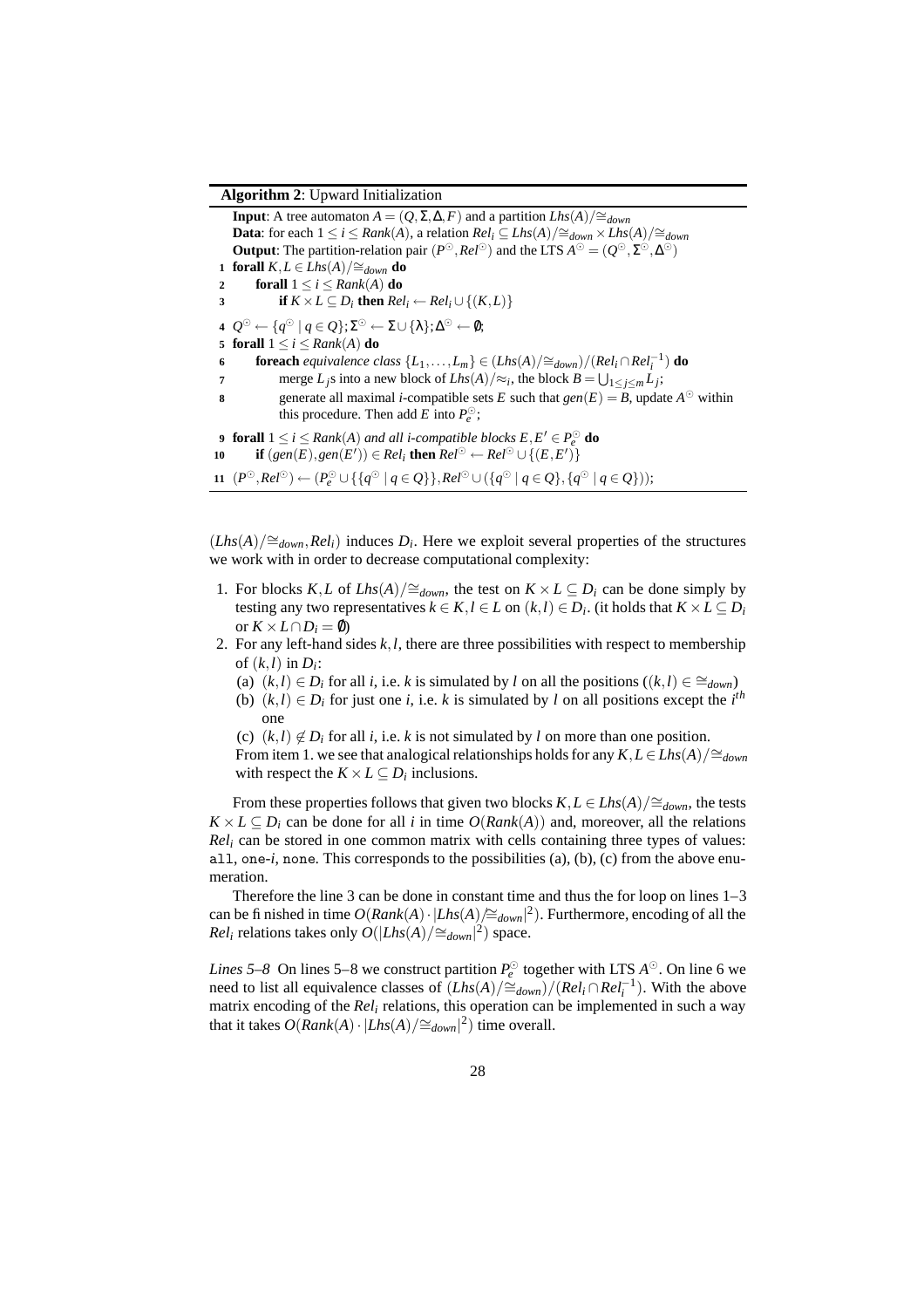Merging of the class  $\{L_1, \ldots, L_m\}$  on line 7 can be done in linear time to the cardinality of  $\bigcup_{1 \leq j \leq Rank(A)} L_j$  and therefore the overall time of the merging is  $Rank(A)$ .  $O(|Lhs(A)|)$  (the class  $\{L_1, \ldots, L_m\}$  can be encoded as a list of the *L*-blocks and each *L*-block can be encoded as a list of states).

On line 8 we generate all the environments of  $E$  and update  $A^{\odot}$ . We encode an environment *e* as a quadruple consisting of a pointer to any of  $l \in gen(e)$ , a symbol, a position of hole and a pointer to its right hand side state. We remind that we use the lhslist encoding of *A*, i.e. each *l* is connected to a list indexed by symbols from Σ, where the *f*-indexed element contains the list of states  $q \in Q$  such that  $l \stackrel{f}{\longrightarrow} q$ . Thus for each *l* ∈ *B*, we can effectively iterate through all rules of the form *l*  $\stackrel{f}{\longrightarrow} q$  and for each of them we: (1.) create a new environment; and (2.) update  $A^{\odot}$  in the following way:

(1.) We create a representation of environment *e* consisting of a pointer on *l*, symbol *f*, hole-index *i* and a pointer on *q*. A problem is that there can be more than one *l* ∈ *B* such that *l* ∈ *gen*(*E*). Thus we can obtain the same environment more than once while creating a block *E* from a block *B*. In order to avoid these duplicities, after having created *e*, we test if *e* has or has not been created before. This can by done by testing each newly created environment on membership in the set *S* of the so-far created environments (and adding it there if the membership test returns false).

We attempt to create a new environment (and add it to the set *S* of already known environments)  $Rank(A) \cdot |\Delta|$  times. In the end (when  $S = Env(A)$ ), we get  $|Env(A)|$ different environments. We can assume that testing equality of two environments takes  $O(Rank(A))$  time and that we use a set representation with a logarithmic membership test and addition. Thus, in total, the time  $O(Rank(A)^2 \cdot |\Delta| \cdot \log |Env(A)|)$  is spent by testing membership of environments in *S* and by extending *S* by the environments not yet there.

(2.) Having a representation of an environment  $e = (q_1, \ldots, \Box_i, \ldots, q_n) \stackrel{f}{\longrightarrow} q$  created, if  $e \notin S$  (a representation of *e* was created for the first time), we add the state  $e^{S}$ into  $Q^{\odot}$  and also a pointer on  $e^{\odot}$  into  $\mathit{pre}_f(q)$ . Then, regardless on the result of the  $e \in S$ thest, we add the pointer on  $q_i^{\odot}$  into  $pre_{\lambda}(e^{\odot})$  (This requires finding the  $pre_{\lambda}(e^{\odot})$  set in the state-set representation of  $A^{\odot}$ . We can use a similar searching structure as in the case of solving duplicities and then the complexity of this searching will be covered the complexity of solving duplicities.) As creating an  $e^{\odot}$  state and adding an element into a *pre* set are constant time, the overall complexity of these updates of  $A^{\odot}$  is covered by the complexity of the above creating of the elements of the *E* blocks.

*Lines* 9–10 On lines 9-10 we compute the main part of relation  $Rel^{\odot}$ . We exploit here the fact that for any *i*-compatible blocks  $E, E' \in P_e^{\odot}$ ,  $(E, E') \in Rel^{\odot}$  iff  $gen(E) \times$  $gen(E') \subseteq D_i$  and moreover that any  $(B, C) \in \approx_i$  iff for any two  $L, K \in Lhs(A)/\cong_{down}$ such that  $K \subseteq B, L \subseteq C$ , it holds that  $K \subseteq L \in D_i$ . As  $K \times L \subseteq D_i$  means that  $(K, L) \in Rel_i$ , we can implement the test on line 10 this way:

When creating block *E* on line 7, we connect it with a representative block  $repre(E)$  $L_i$  (any of  $L_1 \ldots, L_m$ ). Then the test on line 10 can be done in constant time via testing if  $(repre(E), repre(E')) \in Rel_i$ , because we know that  $(repre(E), repre(E')) \in Rel_i \iff$  $(E, E') \in P_e^{\odot}$ . Therefore lines 9–10 can be done in time  $O(|P_e^{\odot}|^2)$ .

Finishing construction of  $(P^{\odot}, Rel^{\odot})$  on line 11 is already easy.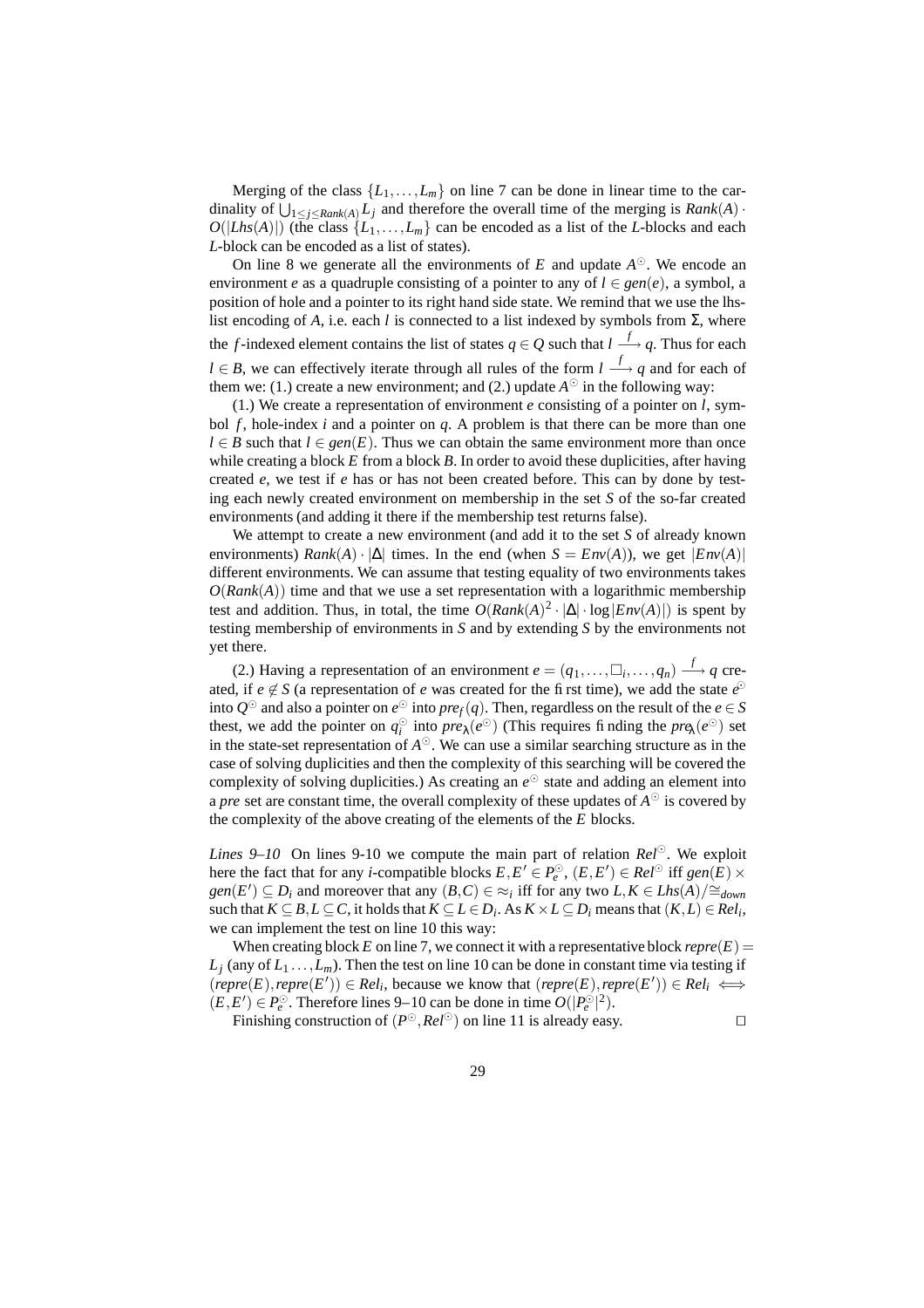#### **Proof of Lemma 4**

*Proof.* We get the complexity of running Algorithm 1 on  $A^{\odot}$  and  $(P^{\odot}, Rel^{\odot})$  by instantiating the parameters of  $A^{\odot}$  in the formula of Theorem 2. More precisely, from the construction of  $A^{\odot}$ , it follows that (1)  $|\Sigma^{\odot}| = |\Sigma| + 1$ , (2)  $|Q^{\odot}| = |Q| + |Env(A)|$ , and (3)  $|\Delta^{\odot}| = Rank(A) \cdot |\Delta| + |Env(A)| \leq 2 \cdot Rank(A) \cdot |\Delta|$ . Then, the running time of Algorithm 1 with the input  $A^{\odot}$  and  $(P^{\odot}, Rel^{\odot})$  is:

$$
O(|\Sigma| \cdot (|Q| + |Env(A)|) \cdot (|Q/\cong_{up}| + |Env(A)/\cong_{up}|)+ Rank(A) \cdot |\Delta| \cdot (|Q/\cong_{up}| + |Env(A)/\cong_{up}|)).
$$

Observe that, as we suppose the automata not to have unreachable states,  $|O| \le |Env(A)|$ . Therefore, the time complexity amounts to

*O*( $|\Sigma|$  ·  $|Env(A)|$  ·  $|Env(A)/\cong_{up}|$  +  $Rank(A)$  ·  $|\Delta|$  ·  $|Env(A)/\cong_{up}|$ )

and, as the space complexity in Theorem 2 equals the first summand of the time complexity formula, we get the space complexity  $O(|\Sigma| \cdot |Env(A)| \cdot |Env(A)/\cong_{un}|)$ .  $\Box$ 

#### **A.7 Reducing TA Using the Downward Simulation (Theorem 7)**

In order to prove Theorem 7, we first show the following lemma.

**Lemma 13.** *For all q and r, if*  $q \preccurlyeq_{down} r$  *then*  $L(q) \subseteq L(r)$ *.* 

*Proof.* Suppose that  $q \preccurlyeq_{down} r$  and  $t \in L(q)$ . We show that  $t \in L(r)$  using induction on the structure of *t*. The base case (where *t* is empty) is trivial. We consider the case where *t* contains at least one node. We know that  $t \stackrel{\pi}{\Longrightarrow} q$  for some  $\pi$ , with  $\pi(\epsilon) = q$ . Let

 $t(\varepsilon) = f$ . Furthermore, we know that there are  $q_1, \ldots, q_n$  such that  $(q_1, \ldots, q_n) \stackrel{f}{\longrightarrow} q$ , and  $\pi(i) = q_i$  for each  $i : 1 \le i \le n$ . In other words, the run labels the root with *q*, and labels the children of the root with  $q_1, \ldots, q_n$  respectively. This means that  $t_i \in L(q_i)$ where  $t_i$  is the  $i^{th}$  subtree of *t*. Since  $q \preccurlyeq_{down} r$  we know that there are  $r_1, \ldots, r_n$  such that  $(r_1,...,r_n) \stackrel{f}{\longrightarrow} r$  and  $q_i \preccurlyeq_{down} r_i$  for each  $i: 1 \le i \le n$ . By the induction hypothesis, it follows that *t*<sub>*i*</sub> ∈ *L*(*r*<sub>*i*</sub>), and hence *t* ∈ *L*(*r*).  $\Box$ 

#### **Proof of Theorem 7**

*Proof.* The inclusion  $L(A) \subseteq L(A \langle \cong_{down} \rangle)$  is obvious. We show that  $A \langle \cong_{down} \rangle \subseteq L(A)$ . First, we show that for any block *B* and  $r \in B$  it is the case that  $L(B) \subseteq L(r)$ . Suppose that  $t \in L(B)$ . We show that  $t \in L(r)$  using induction on the structure of *t*. The base case (where *t* is empty) is trivial. We consider the case where *t* has at least one node. We know that  $t \stackrel{\pi}{\Longrightarrow} B$  for some  $\pi$  with  $\pi(\varepsilon) = B$ . Let  $t(\varepsilon) = f$ . Furthermore, we know that there are blocks  $B_1, \ldots, B_n$  such that  $(B_1, \ldots, B_n) \stackrel{f}{\longrightarrow} B$ , and  $\pi(i) = B_i$  for each  $i: 1 \leq i \leq n$ . In other words, the run labels the root with *B*, and labels the children of the root with  $B_1, \ldots, B_n$  respectively. This means that  $t_i \in L(B_i)$  where  $t_i$  is the  $i^{th}$  subtree of *t*. Since  $(B_1, \ldots, B_n) \stackrel{f}{\longrightarrow} B$  we know that there are  $q_1 \in B_1, \ldots, q_n \in B_n, q \in B$  such that  $(q_1, \ldots, q_n)$  →  $q$ . By the induction hypothesis, we know that  $t_i \in L(q_i)$ . Since  $q, r \in B$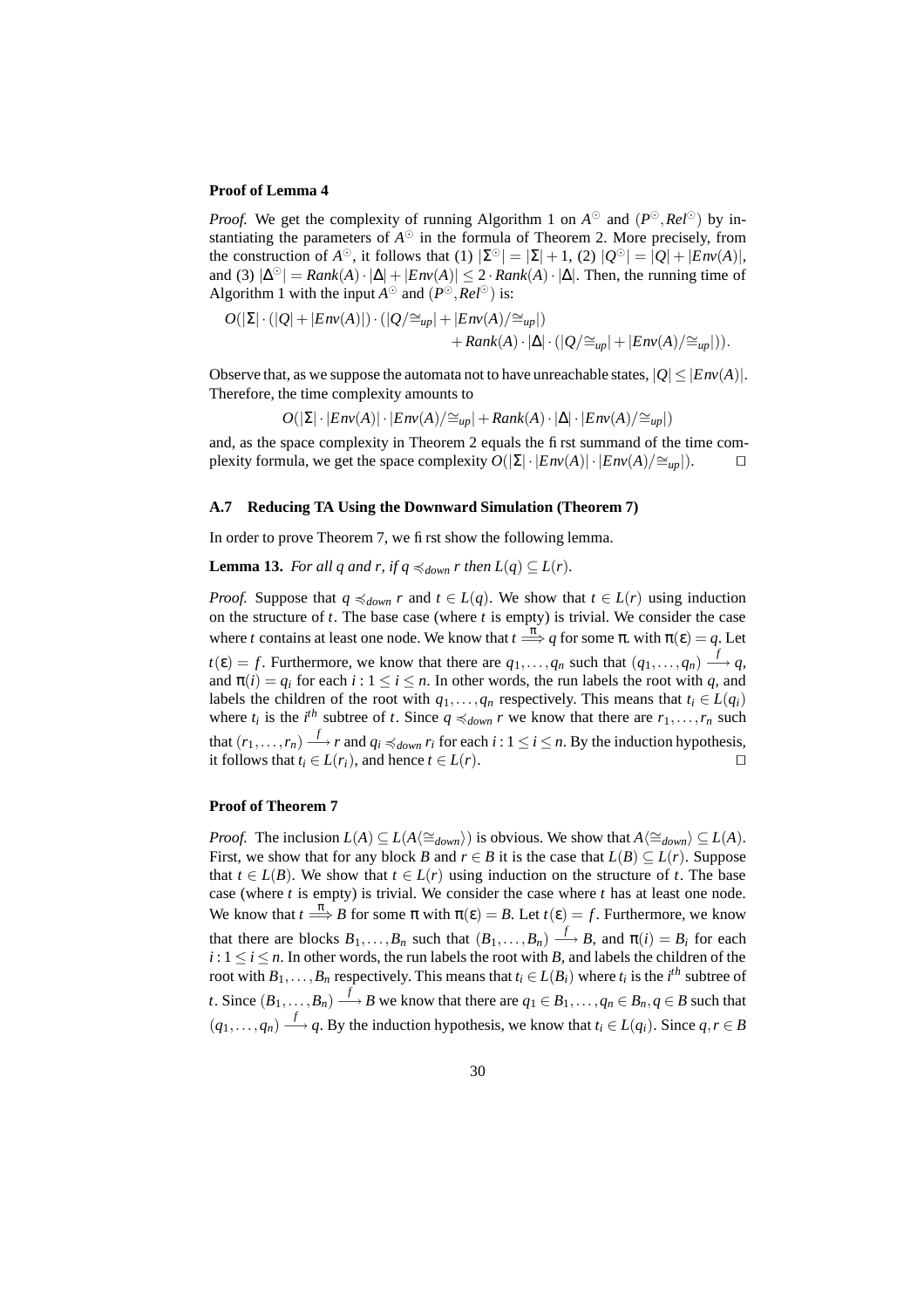it follows that  $q \cong_{down} r$  and hence  $q \preccurlyeq_{down} r$ . It follows that there are  $r_1, \ldots, r_n$  such that  $(r_1,\ldots,r_n)\stackrel{f}{\longrightarrow}r$  and  $q_i\preccurlyeq_{down} r_i$  for each  $i:1\leq i\leq n.$  By Lemma 13 it follows that  $t_i \in L(r_i)$  for each  $i : 1 \le i \le n$ , and hence  $t \in L(r)$ .

Now suppose that  $t \in L(A \langle \cong_{down} \rangle)$ . It follows that  $t \in L(B)$  for some  $B \in F \langle \cong_{down} \rangle$ . Since Since  $B \in F\langle \cong_{down} \rangle$ , there is some  $r \in B$  with  $r \in F$ . By the above property it follows that *t* ∈ *L*(*r*), and hence This implies that *t* ∈ *L*(*A*).  $\Box$ 

#### **A.8 Reducing TA Using the Upward Simulation (Lemma 5)**

To prove Lemma 5, we need two auxiliary lemmas. We fix a reflexive and transitive downward simulation *D* and a reflexive and transitive upward simulation *U* induced by *D* included in *I<sub>F</sub>*. Further, let  $R \in (D \oplus U)$  and  $\equiv_R$  be the equivalence relation defined by *R*.

**Lemma 14.** If  $c[q_1, q_2, \ldots, q_n] \Longrightarrow q$  and  $(q_i, r_i) \in U$  for some  $1 \leq i \leq n$ , then there are states  $r_1, \ldots, r_{i-1}, r_{i+1}, \ldots, r_n$ ,  $r$  such that  $(q_j, r_j) \in D$  for each  $j$  such that  $1 \leq j \neq i \leq n$ ,  $(q, r) \in U$ , and  $c[r_1, \ldots, r_n] \Longrightarrow r$ .

*Proof.* To simplify the notation, we assume (without loss of generality) that  $i = 1$ . We use induction on the structure of *c*. The base case is trivial since the context *c* consists of a single hole. For the induction step, we assume that *c* is not only a single hole. Suppose that  $c[q_1, q_2,..., q_n] \stackrel{\pi}{\Longrightarrow} q$  for some run  $\pi$  and that  $(q_1, r_1) \in U$ . Let  $p_1,..., p_j$  be the left-most leaves of *c* with a common parent. Let *p* be the parent of  $p_1, \ldots, p_j$ . Notice that  $q_1 = \pi(p_1), \ldots, q_j = \pi(p_j)$ . Let  $q' = \pi(p)$  and let *c*' be the context *c* with the leaves  $p_1, \ldots, p_j$  deleted. In other words,  $dom(c') = dom(c) \setminus \{p_1, \ldots, p_j\}$ ,  $c'(p') = c(p')$  if  $p' \in dom(c') \setminus \{p, p_1, \ldots, p_j\}$ , and  $c'(p) = \bigcirc$ . Observe that  $c'[q', q_{j+1}, \ldots, q_n] \Longrightarrow q$ and that  $(q_1, q_2,..., q_j) \stackrel{f}{\longrightarrow} q'$  for some *f*. By definition of the upward simulation and the premise  $(q_1, r_1) \in U$ , it follows that there are  $r_2, \ldots, r_n, r'$  such that  $(q_2, r_2) \in$  $D, \ldots, (q_j, r_j) \in D, (q', r') \in U$ , and  $(r_1, r_2, \ldots, r_j) \xrightarrow{f} r'$ . Since *c*' is smaller than *c*, we can apply the induction hypothesis and conclude that there are  $r_{j+1}, \ldots, r_n, r$  such that  $(q_{j+1},r_{j+1}) \in D, \ldots, (q_n,r_n) \in D, (q,r) \in U$ , and  $c'[r',r_{j+1},\ldots,r_n] \Longrightarrow r$ . The claim follows immediately.  $\Box$ 

**Lemma 15.** *For blocks*  $B_1, \ldots, B_n, B \in \mathbb{Q}\langle \equiv_R \rangle$  *and a context c, if*  $c[B_1, \ldots, B_n] \Longrightarrow B$ , then there exist states  $r_1, \ldots, r_n, r \in Q$  such that  $(B_1, r_1) \in D, \ldots, (B_n, r_n) \in D, (B, r) \in U$ , *and*  $c[r_1,...,r_n] \Longrightarrow r$ *. Moreover, if*  $B \in F \langle \equiv_R \rangle$ *, then also*  $r \in F$ *.* 

*Proof.* The claim is shown by induction on the structure of *c*. In the base case, the context *c* consists of a single hole. We choose any  $q \in B \cap F$  provided that  $B \cap F \neq \emptyset$ , and any  $q \in B$  otherwise. The claim holds obviously by reflexivity of *D* and *U*.

For the induction step, we assume that *c* is not only a single hole. Suppose that  $c[B_1,...,B_n] \stackrel{\pi}{\Longrightarrow} B$  for some run  $\pi$ . Let  $p_1,...,p_j$  be the left-most leaves of *c* with a common parent. Let *p* be the parent of  $p_1, \ldots, p_j$ . Notice that  $B_1 = \pi(p_1), \ldots, B_j =$  $\pi(p_j)$ . Let  $B' = \pi(p)$  and let *c*' be the context *c* with the leaves  $p_1, \ldots, p_j$  deleted. In other words,  $dom(c') = dom(c) \setminus \{p_1, \ldots, p_j\}$ ,  $c'(p') = c(p')$  provided  $p' \in dom(c') \setminus$  $\{p, p_1, \ldots, p_j\}$ , and  $c'(p) = \bigcirc$ . Observe that  $c'[B', B_{j+1}, \ldots, B_n] \Longrightarrow B$ . Since  $c'$  is